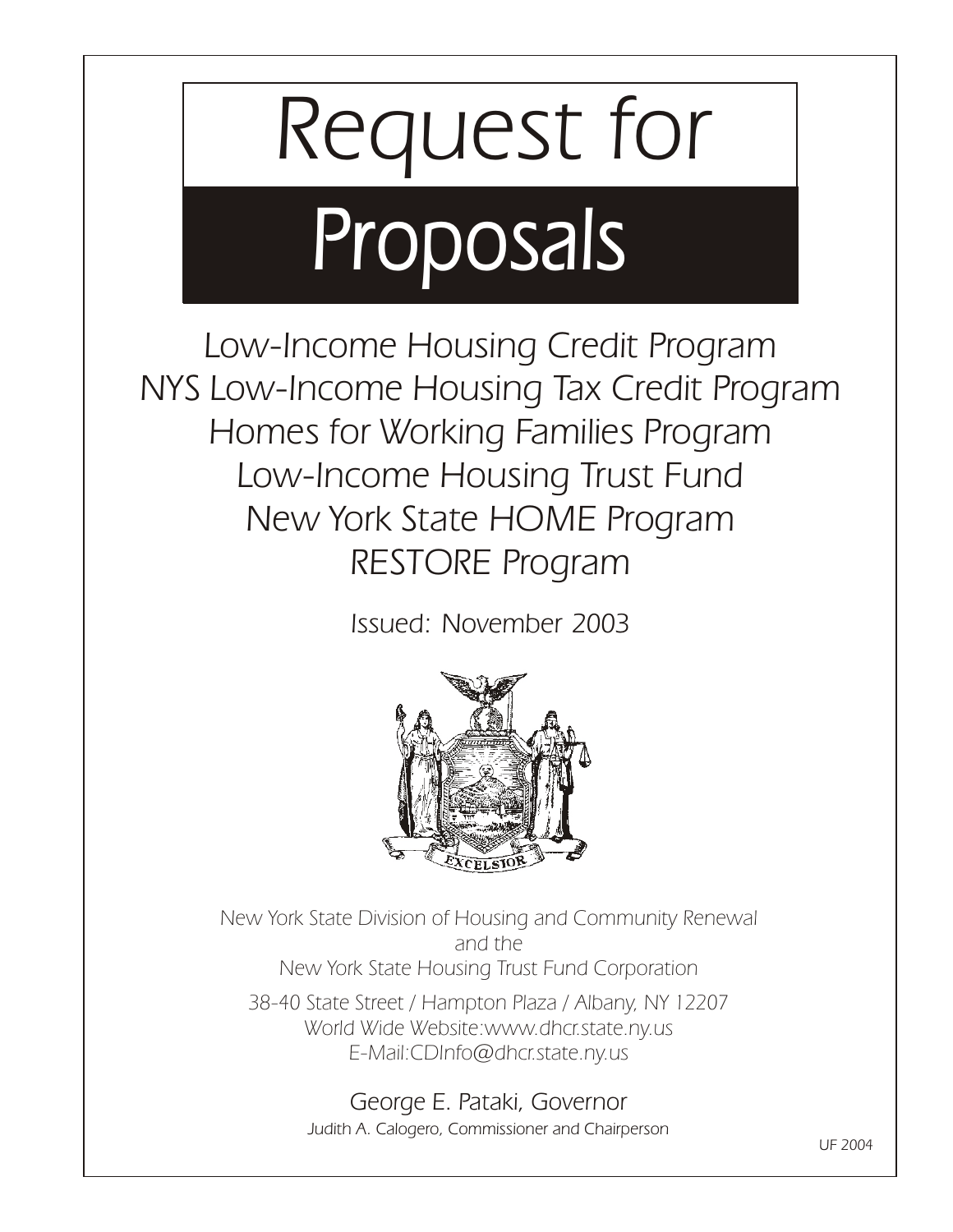#### TABLE OF CONTENTS

| I.   |                                                             | Introduction<br>Page                                                  | 1                        |
|------|-------------------------------------------------------------|-----------------------------------------------------------------------|--------------------------|
| Π.   |                                                             | <b>Application Deadlines and General Requirements</b>                 | 3                        |
| III. | Program Announcements, Initiatives and Technical Assistance |                                                                       | 5                        |
|      | A.                                                          | Low-Income Housing Credit (LIHC) Program                              | 5                        |
|      | <b>B.</b>                                                   | New York State Low Income Housing Tax Credit (SLIHC) Program          | $\overline{\mathcal{L}}$ |
|      | $\mathcal{C}$ .                                             | Homes for Working Families (HWF) Program                              | 8                        |
|      | D.                                                          | Low Income Housing Trust Fund (HTF) Program                           | 8                        |
|      | Ε.                                                          | Round 2004 Initiatives                                                | 9                        |
|      |                                                             | Housing Choice Voucher Project Based Assistance Initiative<br>1.      | 9                        |
|      |                                                             | 2.<br>Mixed Income Family Initiative                                  | 10                       |
|      |                                                             | Senior Housing Initiative<br>3.                                       | 10                       |
|      |                                                             | Small Project Initiative<br>4.                                        | 10                       |
|      |                                                             | Rural Housing Initiative/Leveraged Loan Projects<br>5.                | 11                       |
|      | F.                                                          | New York State HOME Program                                           | 11                       |
|      |                                                             | Site Specific Projects<br>1.                                          | 11                       |
|      |                                                             | Local Program Administrator (LPA) Programs<br>2.                      | 12                       |
|      | G.                                                          | Residential Emergency Services to Offer (Home) Repairs to the Elderly |                          |
|      |                                                             | (RESTORE) Program                                                     | 14                       |
|      | H.                                                          | Seed Money Loans                                                      | 14                       |
|      | I.                                                          | <b>Technical Assistance</b>                                           | 16                       |
| IV.  | <b>Evaluation and Selection</b>                             |                                                                       |                          |
|      |                                                             | A. General Review Criteria                                            |                          |
|      | <b>Unified Funding Processing Steps</b><br><b>B.</b>        |                                                                       | 18                       |
|      |                                                             | 1. Application Receipt                                                | 18                       |
|      |                                                             | <b>Completeness Review</b><br>2.                                      | 18                       |
|      |                                                             | <b>Eligibility Review</b><br>3.                                       | 19                       |
|      |                                                             | 4. Rating and Ranking                                                 | 22                       |
|      |                                                             | a. LIHC                                                               | 22                       |
|      |                                                             | b. SLIHC                                                              | 22                       |
|      |                                                             | c. HWF                                                                | 22                       |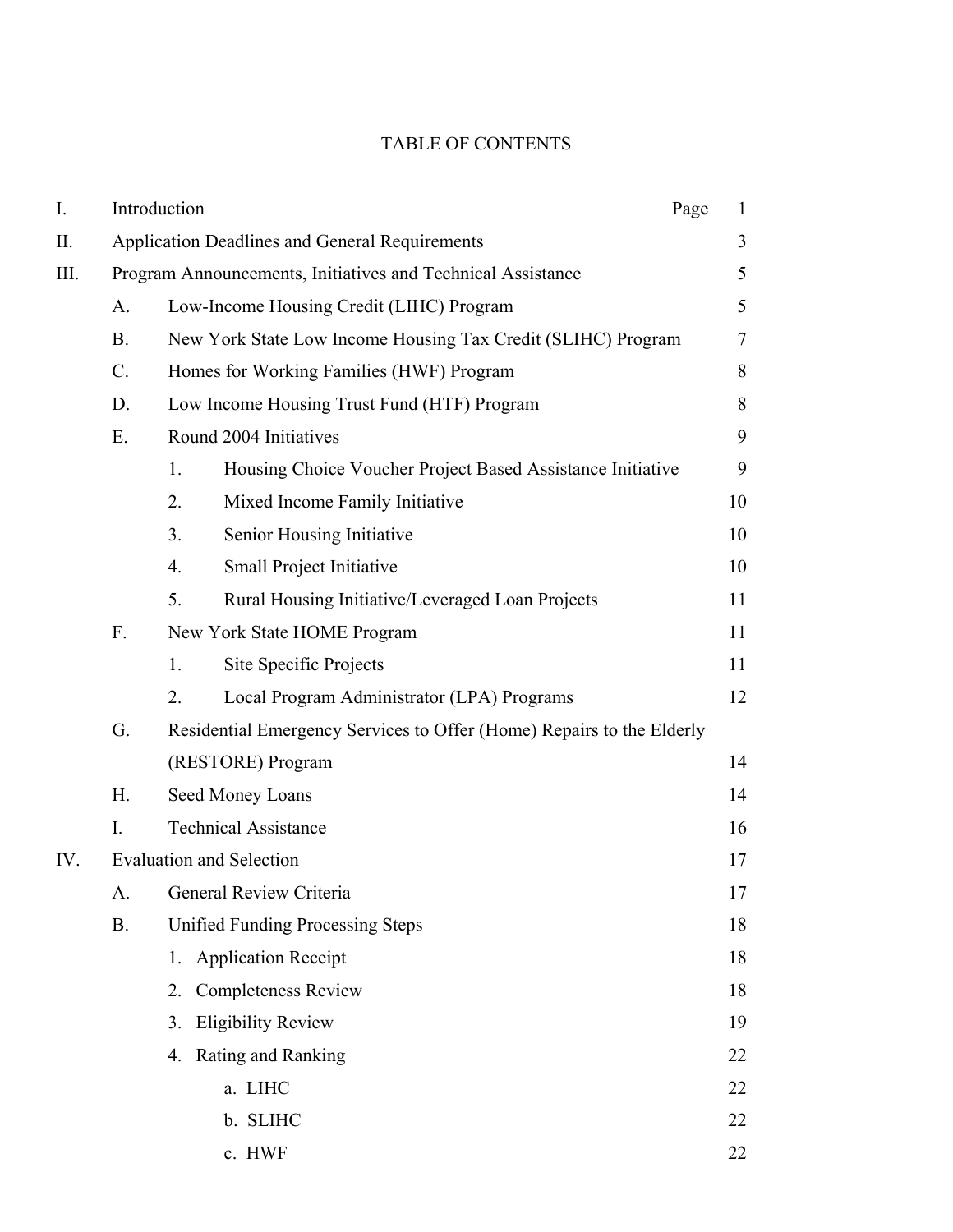|                 | d. HTF and HOME Applications for Site-Specific Projects           | 23 |
|-----------------|-------------------------------------------------------------------|----|
|                 | e. HOME Local Programs                                            | 29 |
|                 | i. Housing Rehabilitation Programs                                | 29 |
|                 | ii. Homeownership and Rental Assistance Programs                  | 31 |
|                 | f. RESTORE                                                        | 34 |
|                 | 5. Feasibility Reviews                                            | 35 |
|                 | a. Design Review                                                  | 37 |
|                 | b. Underwriting Review                                            | 37 |
|                 | i. HWF Applications                                               | 37 |
|                 | ii. HTF and HOME Site-Specific Applications                       | 38 |
|                 | c. Special Populations Review                                     | 39 |
|                 | <b>Funding Recommendations</b><br>6.                              | 39 |
|                 | <b>HTFC Board Approval</b><br>7.                                  | 40 |
|                 | <b>LIHC/SLIHC Reservations</b><br>8.                              | 40 |
|                 | 9. Application Review (AR) Letter                                 | 40 |
|                 | 10. Funding Commitment - for HTF and HOME Site-Specific           | 40 |
|                 | Projects                                                          |    |
|                 | HOME LPA Contract or RESTORE Program Agreement                    | 41 |
|                 | 11. Project Development Meetings - for HTF and HOME Site-Specific | 41 |
|                 | Projects                                                          |    |
|                 | 12. Implementation Meeting - for HOME or RESTORE Programs         | 42 |
|                 | 13. Processing Time Frames                                        | 42 |
| $\mathcal{C}$ . | Regional Office Service Areas                                     | 42 |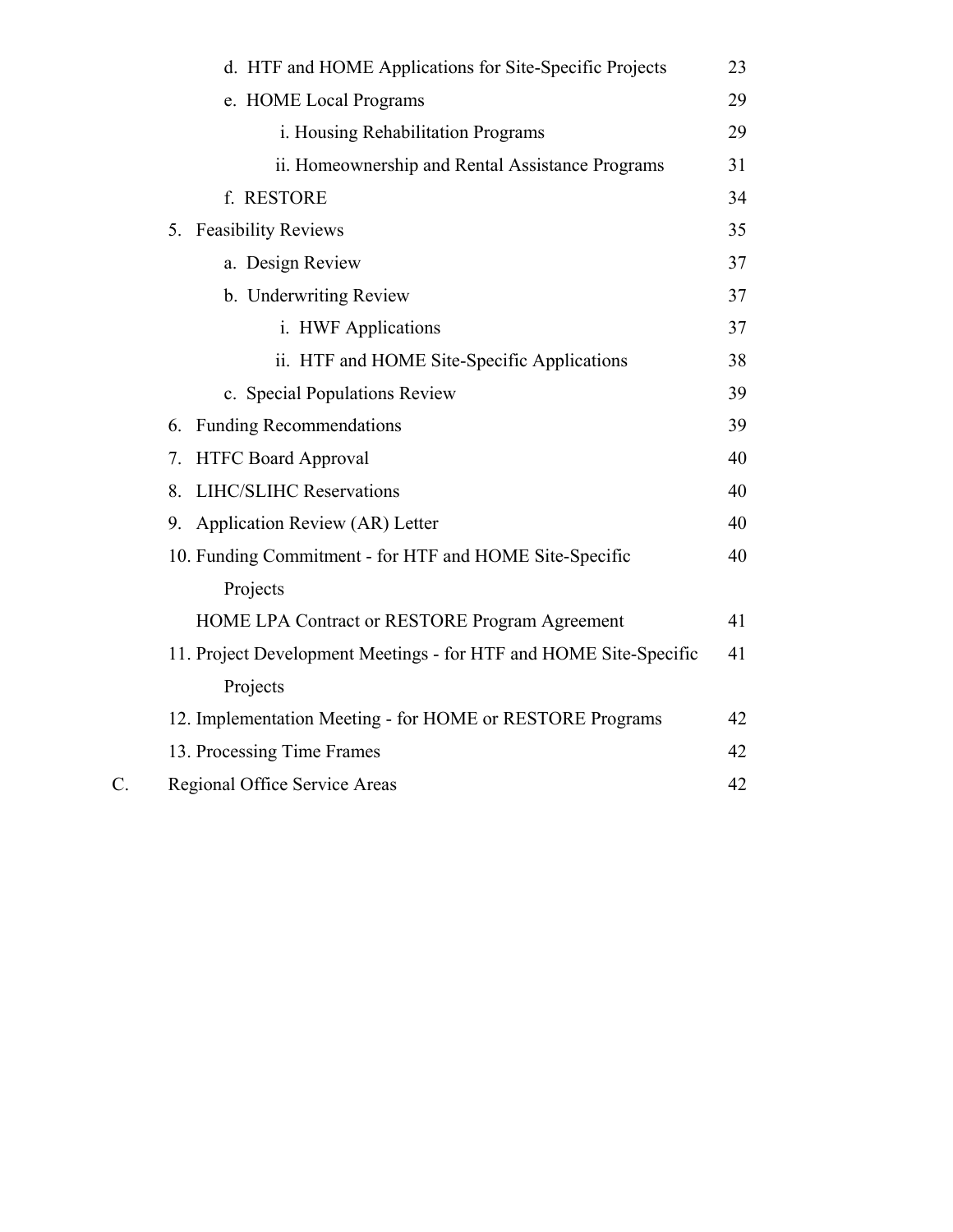#### **Request for Proposals**

**NYS Div. of Housing and Community Renewal** Low-Income Housing Credit Program NYS Low Income Housing Tax Credit Program

**NYS Housing Trust Fund Corporation** Homes for Working Families Program Low Income Housing Trust Fund Program New York State HOME Program RESTORE Program

#### I. INTRODUCTION

The NYS Division of Housing and Community Renewal (DHCR) and the NYS Housing Trust Fund Corporation (HTFC) invite you to apply for housing assistance through the 2004 Unified Funding (UF) process. This Request for Proposals (RFP) describes six capital programs and five programmatic initiatives to which you may apply. These programs provide funds for a wide range of affordable housing activities including: new construction, substantial rehabilitation or moderate rehabilitation of rental or owner-occupied housing; emergency repair; homebuyer assistance; and tenant-based rental assistance. You should review the specifics of the programs to find the appropriate funding source(s) to meet your needs.

This RFP also explains the UF process, the system used by both DHCR and HTFC to accept and evaluate applications requesting funding. While much of the application review process is the same for all programs, each program has its own evaluation criteria and the review steps may vary. After a funding round, unsuccessful applicants may request an exit conference to review their unfunded application and/or examine any other application submitted that round. Throughout the year all potential applicants may request technical assistance. Not-for-profit applicants may also request seed money.

Under the UF process there are two different applications. One is for assistance for site-specific projects. The other is for funding locally administered programs. The appropriate application form must be used to be considered for funding. Application may be made for multiple programs depending on the financing needs of your project. The local program application is used for various eligible activities under the New York State HOME and/or RESTORE Programs. All applications are to be submitted to DHCR in accordance with **Section II, Application Deadlines and General Requirements**.

The six programs under this RFP for 2004 are:

- 1. Federal Low-Income Housing Credit Program (LIHC)
- 2. New York State Low Income Housing Tax Credit Program (SLIHC)
- 3. Homes for Working Families Program (HWF)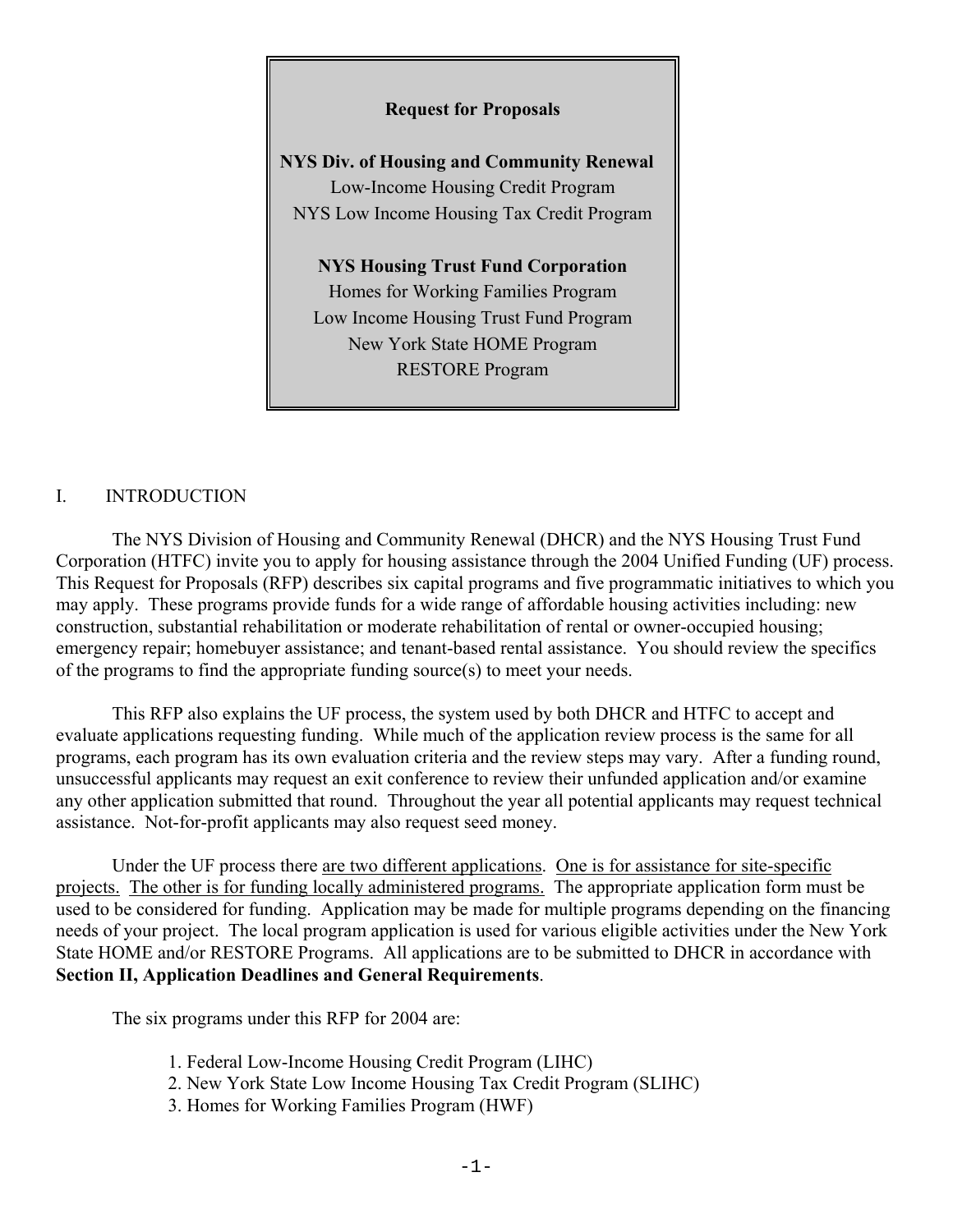- 4. Low Income Housing Trust Fund Program (HTF)
- 5. New York State HOME Program (HOME)
- 6. Residential Emergency Services to Offer Repairs to the Elderly Program (RESTORE)

The five initiatives, available under either HOME or HTF, are:

- 1. Housing Choice Voucher Project Based Assistance Initiative
- 2. Mixed Income Family Initiative
- 3. Senior Housing Initiative
- 4. Small Project Initiative
- 5. Rural Housing Initiative/Leveraged Loan Projects

A description of each of these funding opportunities is given in **Section III, Program Announcements, Initiatives and Technical Assistance. Section IV, Evaluation and Selection Process**, describes the general application review process and explains the evaluation and/or processing aspects specific to each program or initiative.

DHCR and HTFC maintain a commitment to provide the best housing value for the residents of the State of New York and designed Unified Funding 2004 with the goal of providing you an opportunity to develop your project or implement your local program through a streamlined, efficient process and within a time frame consistent with your schedule.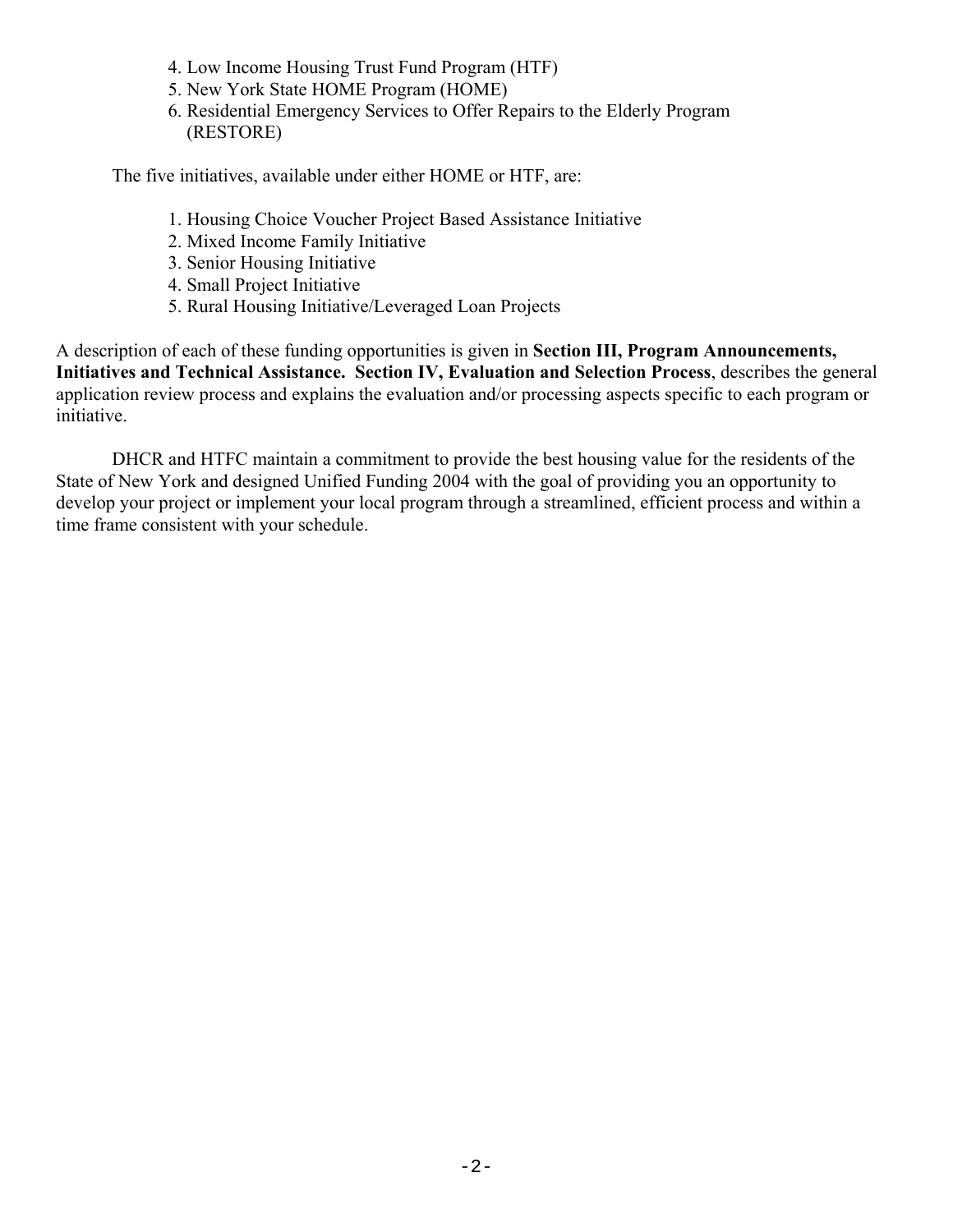#### II. APPLICATION DEADLINES AND GENERAL REQUIREMENTS

#### A. Applications for **HOME** local programs and **RESTORE** programs must be received by **5:00 PM, EST, on February 9, 2004** at:

**NYS Division of Housing and Community Renewal Office of Community Development Hampton Plaza 38-40 State Street Albany, New York 12207 Attention: Unified Funding Manager**

Applications for **LIHC, HWF, HTF and HOME** projects and **Round 2004 Initiatives** must be received at the above address by **5:00 pm EST, on March 22, 2004**.

Applicants may apply for **SLIHC** at the above address **at any time until the date of notice that all available funds are committed**.

Applicants may apply for an allocation of "as-of-right" 4% low-income housing credit **at any time during the calendar year**.

Applicants may apply for seed money or technical assistance to the appropriate regional office **at any time during the calendar year.** 

**Individuals hand delivering applications must have picture identification and a transmittal letter on organization letterhead stating their name and the purpose of their visit. Applications delivered by commercial carrier must have a complete, legible, return address. Failure to comply with these requirements may result in items not being accepted.**

- Note: Applicants should refer to the **Application Submission Requirements Chart and Checklist** contained in the **Application Instructions** to determine the specific Exhibits and Attachments required for the applicable program(s) from which the funds are requested.
	- B. This RFP provides only a portion of the information and materials needed by applicants. Other materials, available at the appropriate Regional Office (see Regional Office Service Areas at the end of this RFP), are:
		- 1. DHCR/HTFC Project Application (rev. 11/03) and HTFC HOME/RESTORE Local Program Application (rev. 11/03);
		- 2. Design Handbook (rev. 11/03);
		- 3. Capital Programs Manual (CPM) (rev. 11/03);
		- 4. DHCR's Low-Income Housing Credit Qualified Allocation Plan (QAP) (dated 4/17/01) which has been adopted as administrative regulations 9 NYCRR Part 2040;
		- 5. NYS Low-Income Housing Tax Credit Law, Article 2-A;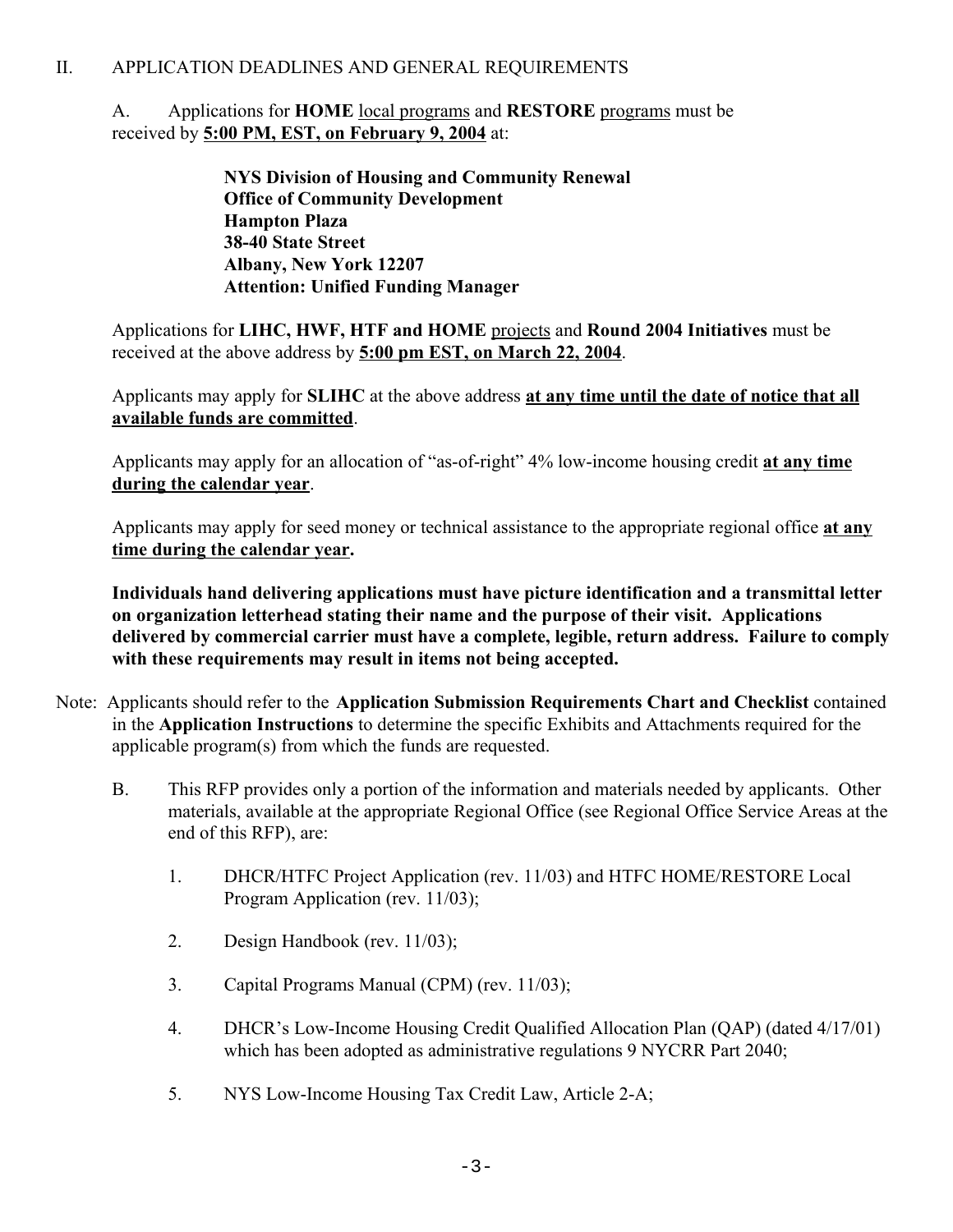- 6. NYS Low-Income Housing Tax Credit (SLIHC), 9NYCRR Part 2040, Section 2040.14 ;
- 7. HTFC Homes for Working Families Program, Frequently Asked Questions (rev. 11/03); and
- 8. Unified Funding Reference Materials 2004.
- C. Applicants requesting LIHC and/or SLIHC must include an application fee of \$100. Not-forprofit applicants (or their wholly-owned subsidiaries) who will be the sole general partner of the partnership/project owner may request a deferral of fee payment until allocation.
- D. Both the DHCR/HTFC Project Application and the HTFC HOME/RESTORE Local Program Application will be available in OMNIFORM 4.01 software format. Applicants intending to complete their application using OMNIFORM must use OMNIFORM Filler. Version 4.0 or later is recommended. Prior versions of OMNIFORM Filler may not be fully compatible. OMNIFORM Filler is produced by ScanSoft, Inc. and is available for approximately \$50.

The system requirements for using OMNIFORM Filler vary according to the version used. Applicants should verify that their computer systems meet the minimum requirements for the filler software prior to purchase.

The OMNIFORM version of both applications will be available for downloading from DHCR's website: www.dhcr.state.ny.us. If you cannot access the application through the Internet and would like to receive a copy of the project or program application exhibits on an OMNIFORM disk, need assistance in downloading the applications from the website, or are having difficulty entering required information, please call (518) 474-5323.

- E. Applicants should provide specific information relevant to scoring criteria in the correct location in the application. When supporting documents are required in multiple locations, the narrative in the exhibit(s) or attachment(s) that **do not** contain the supporting documents should clearly state the nature of the documents and their location, by page number, in the application. **Failure to properly cross-reference information required for rating an application may impact its overall score and competitive ranking.**
- F. Staff of the regional offices listed at the end of this RFP are available to answer questions from prospective applicants about proposals and about this RFP. Prospective applicants may also review funded applications from the two previous funding rounds at the DHCR Library, 38-40 State Street,  $6<sup>th</sup>$  Floor South, Albany. Due to space limitations, applications may be reviewed by appointment only. Appointments may be scheduled by calling 518-474-5323. The library will close at 5 P.M. Friday, February 6, 2004 and remain closed until UF2004 awards are announced.
- G. DHCR and HTFC reserve the right to award all, a portion of, or none of the program funds based upon funding availability, feasibility of the applications received, the competitiveness of the applications, and the applicant's ability to meet DHCR and HTFC criteria for funding. DHCR and HTFC further reserve the right to review an application requesting project funds as an application for funding under other programs for which the project is eligible.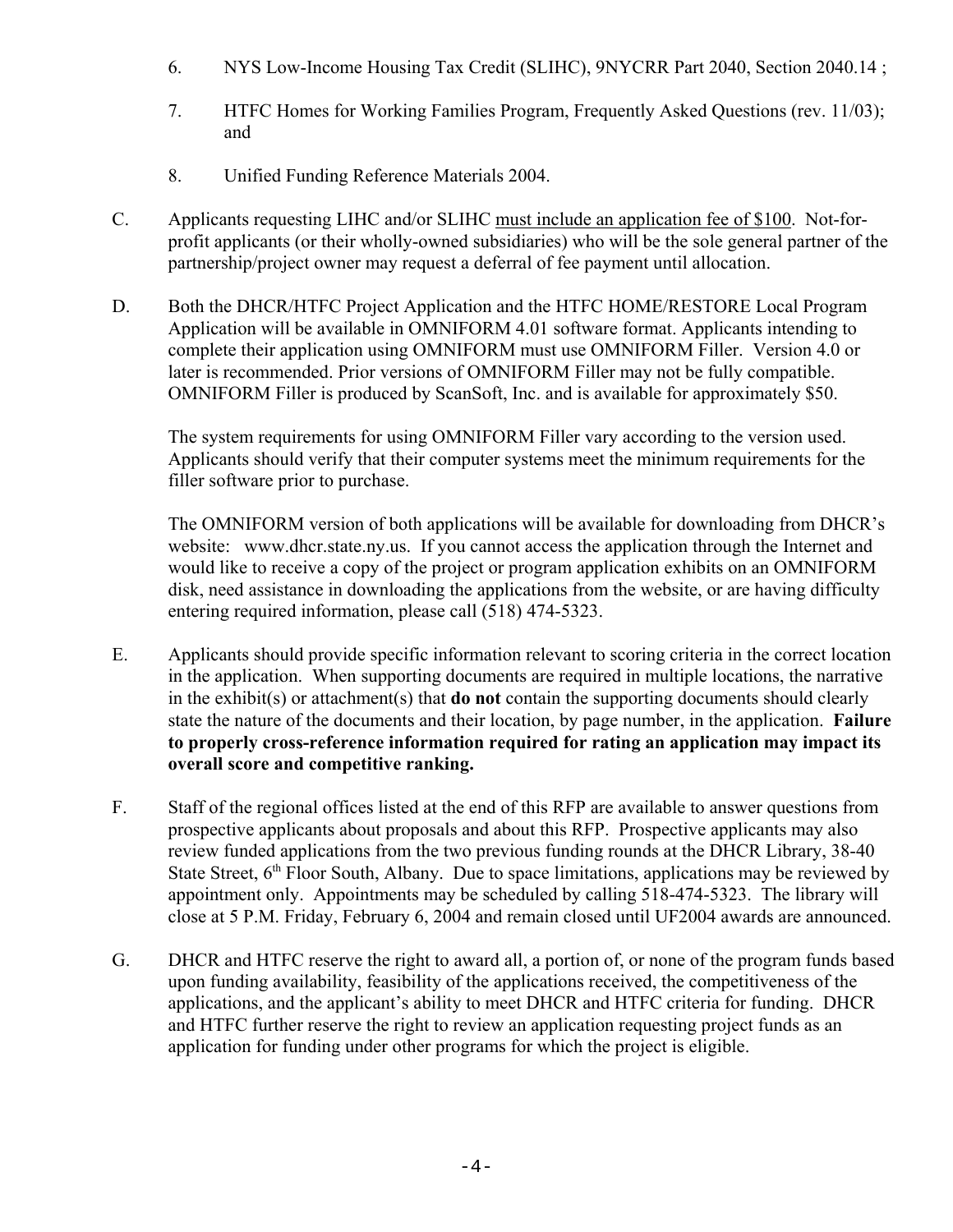#### III. PROGRAM ANNOUNCEMENTS, INITIATIVES AND TECHNICAL ASSISTANCE

#### **A. Low-Income Housing Credit (LIHC) Program**

LIHC provides a dollar-for-dollar reduction in federal tax liability to investors in qualified lowincome housing that meet the requirements of Section 42 of the Internal Revenue Code (IRC) and that have also received an allocation of Credit under the threshold and selection criteria contained in a Housing Credit Agency's Qualified Allocation Plan.

LIHC is available to project owners who acquire, construct, and/or rehabilitate rental housing that is reserved for low-income households. The amount of credit allocated to a project is directly related to the costs associated with the acquisition, construction, and/or rehabilitation of rental housing that is reserved for low-income households; those earning 60% or less of area median income.

DHCR expects to have approximately \$20 million available for LIHC Reservations. The maximum amount of annual credit allocation per application that may requested is \$1.0 million. Projects in which 50% or more of the units will; serve large families (households with 5 or more persons), include units with three or more bedrooms, or serve special populations as listed in the Unified Funding Reference Materials 2004, may request up to \$1.2 million. In order for a special population project to be eligible to request up to \$1.2 million, the applicant must arrange for on or off site services for the special population. DHCR reserves the right to award all, a portion of, or none of the LIHC funds based upon credit availability, the competitiveness of the applications received and the applicants ability to meet DHCR criteria for funding.

Of the \$20 million, up to \$2 million may be made available for preservation projects as defined in DHCR's Low-Income Housing Credit Qualified Allocation Plan (QAP) dated April 17, 2001. Additionally, an amount of up to \$2 million may be made available for the redevelopment of public housing which has met the conditions for approval required under the New York State Public Housing Law.

For a project to be eligible for LIHC it must meet one of the following income related occupancy requirements:

1) 20% of the units must be set aside for households earning 50% or less of area median income; or,

2) 40% of the units must be set aside for households earning 60% or less of area median income.

Legislation passed at the end of 2000 (the Legislation) contained substantive changes to the LIHC program (Section 42 of the IRC). These changes necessitated DHCR's adoption of a revised QAP dated April 17, 2001. Applicants for LIHC are referred to Section 42 of the IRC and are advised to carefully review DHCR's QAP before submitting an application.

Changes to DHCR's QAP included: new definitions, new preferences in the allocation of LIHC, and changes to the threshold eligibility review criteria, project scoring and ranking criteria, and the rules regarding project monitoring requirements.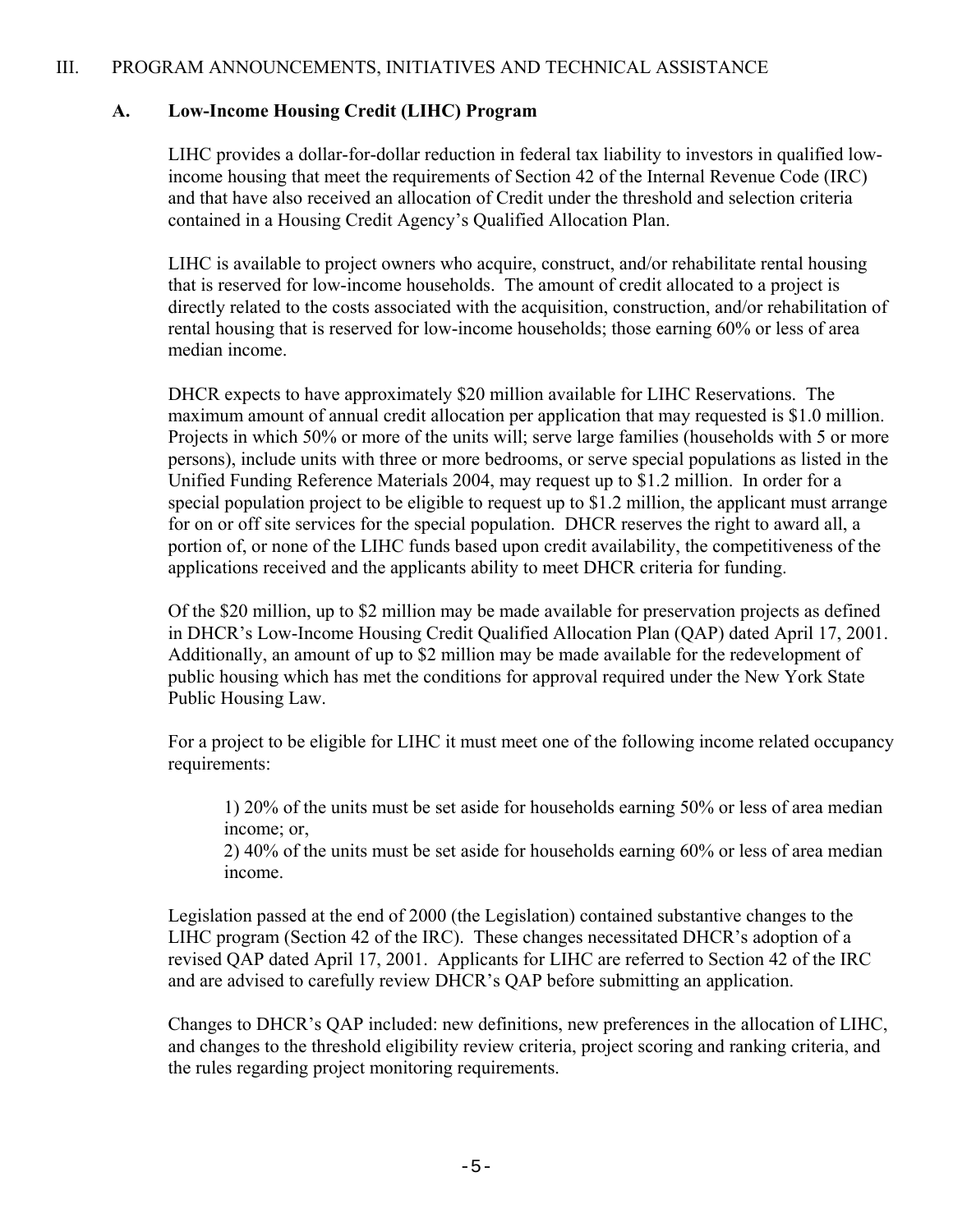One provision of the Legislation requires that a comprehensive market study (CMS) of the housing needs of the low-income individuals in the area to be served by the proposed project be conducted before any allocation of LIHC is made. The CMS requirement is incorporated into DHCR's QAP Threshold Eligibility Review Criteria, Section 2040.3(E)(12), which states:

"A comprehensive market study conducted by a disinterested party approved by the Division demonstrates that the proposed number and type of units meet an existing and identified need of low-income individuals and can be readily absorbed by existing need in the local area."

To satisfy this threshold eligibility requirement, LIHC applications must include a CMS that was prepared at the applicant's expense and in accordance with the requirements of Section 5.06(i) of the DHCR/HTFC CPM (11/03). It must be accompanied by a signed statement from the preparer of the study certifying that no identity of interest exists between the preparer and the developer or owner of the project and that the CMS was prepared in accordance with CPM Section 5.06(i).

CMSs should utilize to the extent possible 2000 Census Data and any other up-to-date information that is relevant. The source materials used in the data collection process in preparing the CMS should be clearly identified.

Alternatively, applicants proposing projects located in the City of New York may prepare an analysis utilizing data from the current Housing NYC: Rents, Markets and Trends report issued by The Rent Guidelines Board for inclusion in their application.

Another provision of the Legislation extended LIHC eligibility to that portion of a project used as a community service facility (CSF), not in excess of 10 percent of the total eligible basis in the project. To be eligible the subject project must be located in a qualified census tract.

A CSF is defined as any facility designed to serve primarily individuals who reside in the project or in the immediate community whose income is 60% or less of area median income. The community service facility may include space for such activities as Head Start, child care, job training, primary health care, youth recreation, and support services for seniors.

The intent of this portion of the Legislation is to provide an incentive to serve the varied needs of residents of the low-income housing credit property and the immediate community. Applicants are expected to describe the programmatic relationship between the occupant(s) of the CSF and the project tenants and the individuals within the community with incomes at or below 60% of area median income. Applicants should carefully apportion all project development costs, hard and soft, between the community service facility and the residential units of the project. The real estate expenses of the CSF must be given in a separate operating budget. Where possible a CSF should be referenced in funding commitments.

#### **Preservation Projects**

In regards to the \$2.0 million in LIHC made available for allocations to preservation projects, the project must meet DHCR's QAP definition of a preservation project which is: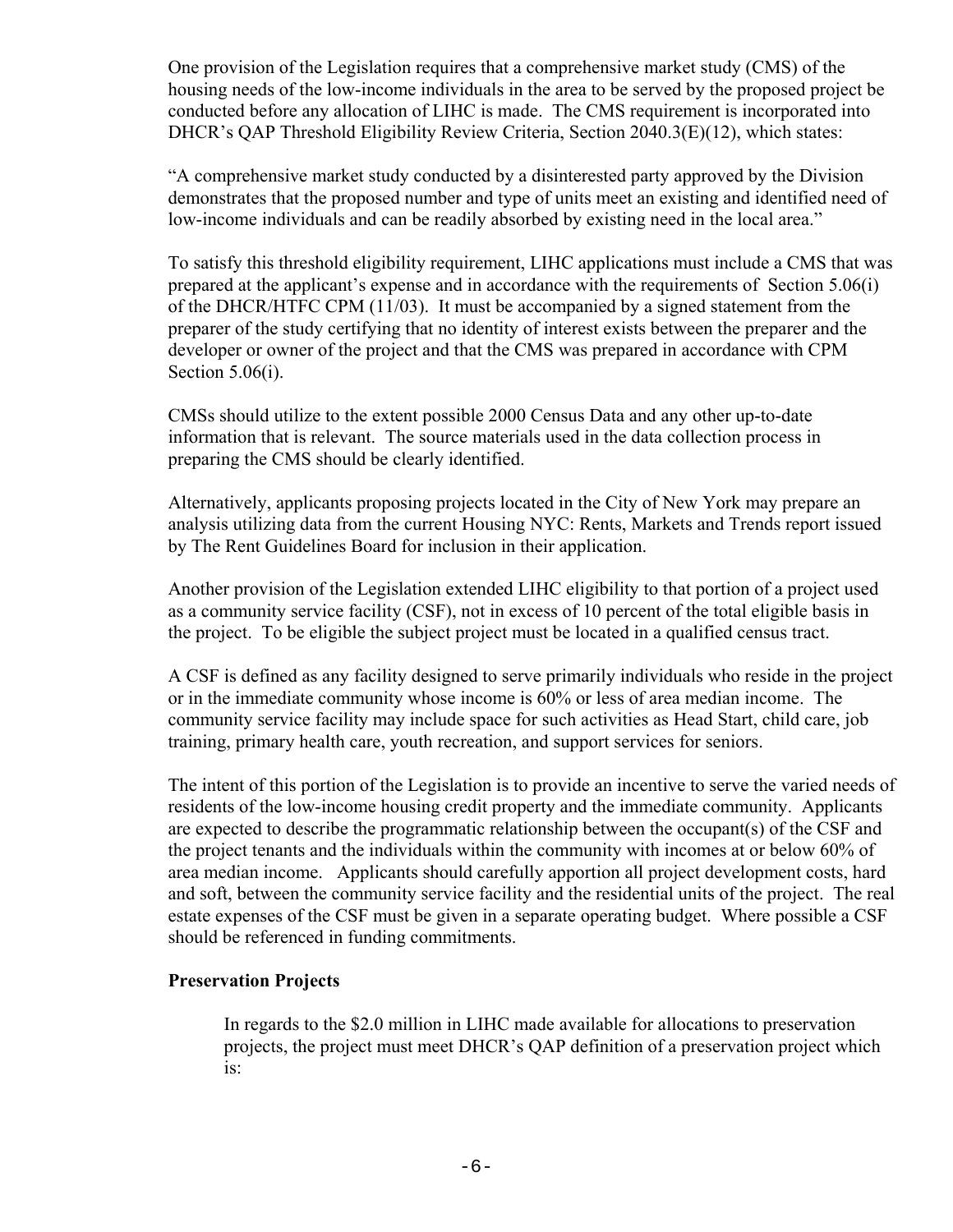A residential property that is to be rehabilitated to extend its useful life to serve as affordable housing and which meets one of the following conditions:

1) the project is to be carried out pursuant to a workout plan approved by a public agency; [Note: applicants proposing a workout are expected to fully address the physical, financial, market and management issues contributing to the current status of the property];

2) the project includes the use of existing housing as part of a community revitalization plan; [Note: applicants proposing the rehabilitation of existing housing as part of a community revitalization plan are expected to describe and document how the plan specifically addresses the project proposed for Credit funding];

3) the project averts the loss of affordable housing currently serving the housing needs of a population whose housing need would justify the replacement of it if it ceased to be available to that population;[Note: applicants proposing projects averting the loss of affordable housing should: a) describe any regulatory and economic circumstances which could precipitate the loss of or risk the availability of the project to low income households, and; b) provide a compelling rationale for preserving the existing project based upon economic conditions including the availability of alternative affordable housing, street rents, vacancy rates and current and future demand].

The scope of the rehabilitation under each of these three guidelines must be sufficient for the project to function in good repair as affordable housing for a period equal to at least thirty years and at least fifteen years beyond the remaining term of any existing affordability restrictions.

For the purpose of issuing LIHC reservations, DHCR will rank preservation project applications on a state wide basis as a separate LIHC sub-group.

#### **Redevelopment of Public Housing**

In regards to the \$2 million in LIHC available for the redevelopment of public housing that meets the criteria and conditions for approvals under the New York State Public Housing Law, applicants are encouraged to consult with DHCR regarding the review and approval of the redevelopment plan prior to submitting an application to DHCR.

For the purpose of issuing LIHC reservations, DHCR will rank public housing redevelopment project applications on a state wide basis as a separate LIHC sub-group.

#### **B. New York State Low Income Housing Tax Credit (SLIHC)**

Approximately \$700,000 of SLIHC made available for applications under the 2002 DHCR SLIHC Notice of Credit Availability remains available. DHCR expects allocations of SLIHC to range between \$50,000 and \$600,000 per project.

SLIHC provides a dollar-for-dollar reduction in certain New York State taxes to investors in qualified low-income housing which meets the requirements of Article 2-A of the Public Housing Law and which also has received an allocation under the criteria and procedures established in the New York State Low Income Housing Tax Credit Program Regulations Section 2040.14.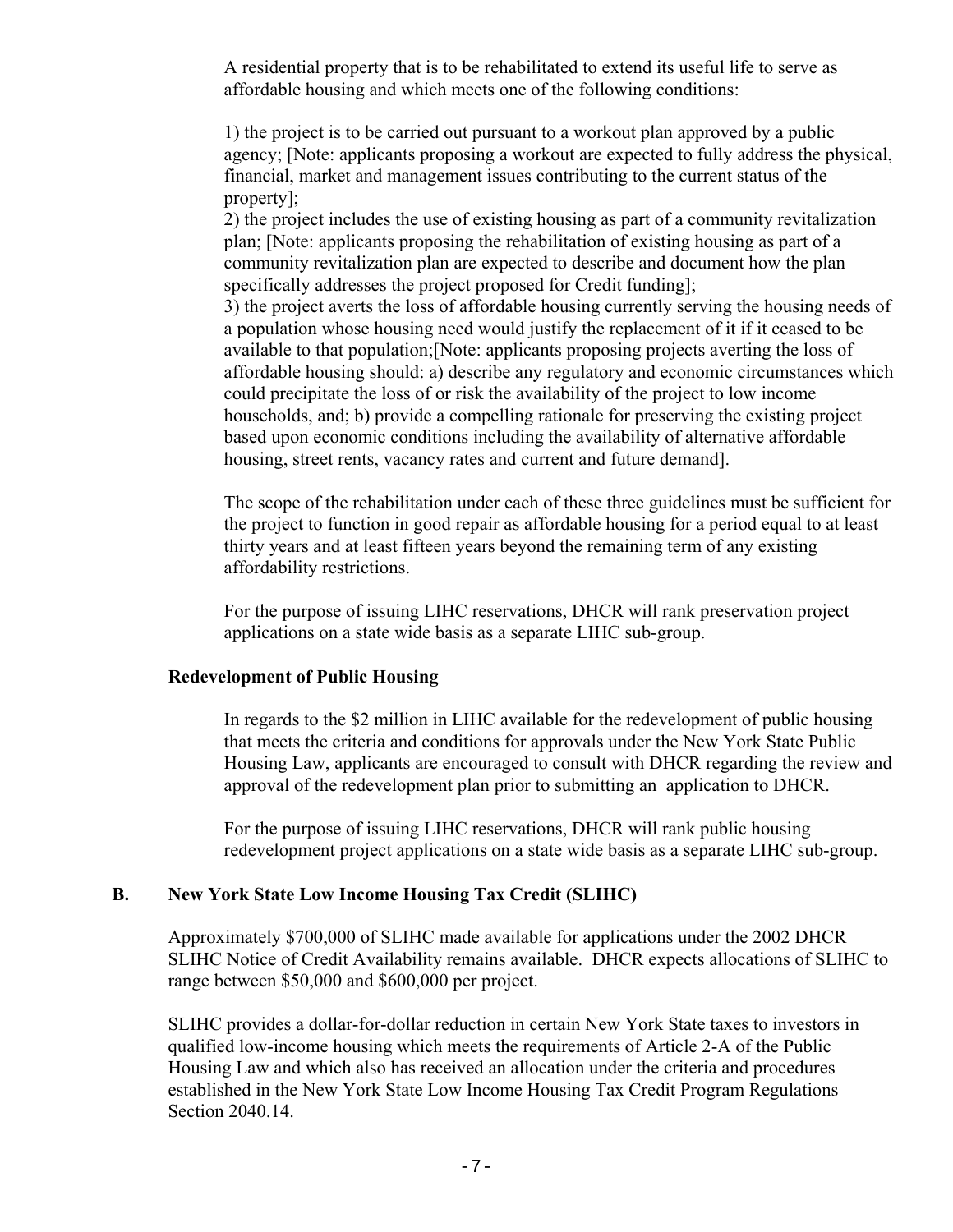The SLIHC Program is basically the same as the federal LIHC program **except program eligibility is set to assist households earning up to 90% of the area median income rather than the 60% standard of the federal LIHC program.** The SLIHC program requires that:

40% of the units must be set aside for households whose income is at or below 90% of the area median income (vs. 60% as in the federal LIHC program).

#### **C. Homes for Working Families (HWF) Program**

HTFC expects to make approximately \$7 million available under the Homes for Working Families (HWF) Program to fund project applications submitted under UF 2004.

HWF provides funding for substantial rehabilitation or new construction of affordable rental housing for families and/or senior citizens. The entire project's rents must meet restricted rent requirements under Section 42 of the IRC. The primary source of funding must be tax-exempt bonds issued under Section 142 of the IRC.

Applicants must secure the necessary allocation of the State's Private Activity Bond Volume Cap through a public authority serving as an issuer. Such issuers include the New York State Housing Finance Agency, the New York City Housing Development Corporation, local industrial development agencies and local public housing authorities.

HTFC's assistance will be in the form of a 30 year, 1% interest loan repaid from 50% of cash flow. Construction loans are provided at 6% interest.

Applications selected for funding are expected to be awarded \$25,000 or less per HTFC assisted unit outside of New York City and \$35,000 or less per assisted unit in New York City. The total amount of funds available depends on the availability of FY 03-04 and FY 04-05 appropriations for the Housing Trust Fund Program and the Homes for Working Families Program. HTFC reserves the right to review an application requesting HTF, HOME or HWF program funds as an application for funding under any of these programs whose eligibility criteria are met.

#### **D. The Low Income Housing Trust Fund (HTF) Program**

HTFC expects to make approximately \$29 million of NYS Low Income Housing Trust Fund (HTF) Program allocation available to fund project applications submitted under UF 2004.

HTF provides funding for new construction, rehabilitation of vacant or under-utilized residential property and conversion of vacant non-residential property to residential use for occupancy by low-income homesteaders, tenants, tenant-cooperators or condominium owners. Funding under HTF is limited to \$55,000 per unit. HTFC has the discretion to make available up to an additional \$20,000 per unit based on: the cost of construction in an area, the location of the project, and the impact of the additional funding on the project's affordability to its low-income occupants.

Applications requesting HTF funding for projects should not exceed \$1.8 million. Projects in which 50% or more of the units will; serve large families (households with 5 or more persons), include units with three or more bedrooms, serve special populations as listed in the Unified Funding Reference Materials 2004, or which are submitted under the Senior Initiative, may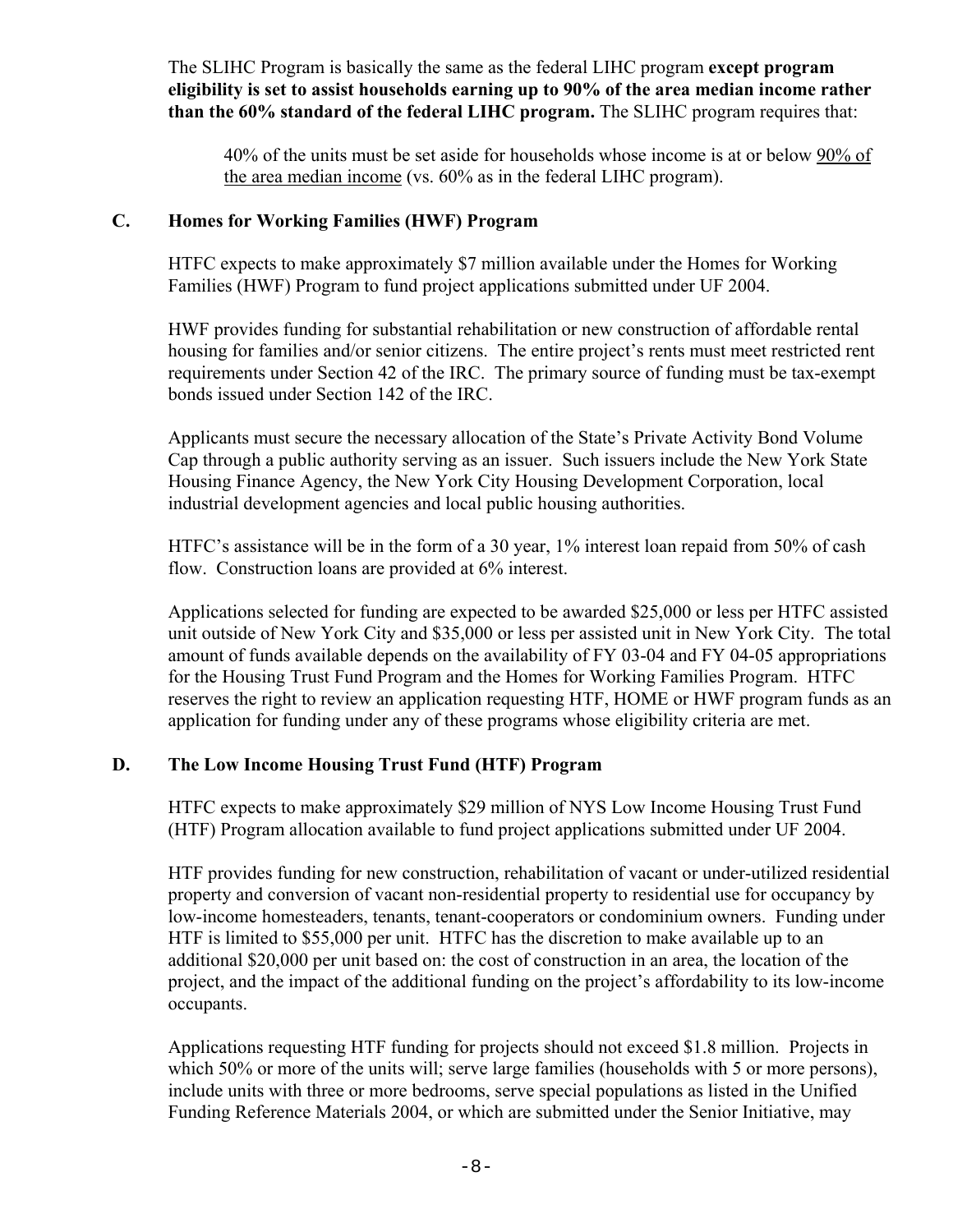request up to \$2.1 million. In order for a special population project to be eligible to request up to \$2.1 million, the applicant must arrange for on or off site services for the special population. If HTFC determines a proposal can be accomplished at a lower cost to the state than proposed, less funds will be awarded.

HTFC reserves the right to fund any application requesting HOME and HTF solely with HTF funds and, in these instances, will require the owner to execute a HOME Match Addendum requiring the project to meet the HOME Program definition of affordable housing.

#### **E. ROUND 2004 INITIATIVES**

HTFC expects to make HTF or HOME funds available for the five different initiatives described below.

#### 1. **Housing Choice Voucher Project Based Assistance Initiative:**

Under contract authority from the U.S. Department of Housing and Urban Development Housing Choice Voucher Program, DHCR and New York State Housing Finance Agency (HFA) expect to have a number of Housing Choice Vouchers available to owners who wish to rehabilitate or construct rental units.

Developers with projects located in Bronx, Dutchess, Kings, Nassau, New York, Orange Putnam, Queens, Richmond, Rockland, Suffolk , Sullivan, Ulster and Westchester counties are invited to submit proposals for those units requiring a minimum of \$1,000 per unit of allowable rehabilitation to upgrade substandard conditions or to repair or replace major building systems or components in danger of failure or to provide essential improvements to permit handicapped use or to provide housing to large families. Owners considering constructing new non-luxury units can also submit proposals under this initiative.

DHCR/HFA plan to offer up to 500 units for this initiative. Only applications submitted in response to this RFP will be considered for this funding. Applications requiring permanent relocation of current tenants will not be eligible.

An owner's packet with information about this program can be obtained from:

NYS Division of Housing and Community Renewal ATTN: James MacKenzie 25 Beaver Street,  $7<sup>th</sup>$  Floor New York, NY 10004

The Unified Funding 2004 project application can be used to apply for this initiative.

"We are pledged to the letter and spirit of U.S. policy for the achievement of equal housing opportunity throughout the Nation. We encourage and support an affirmative advertising and market program in which there are no barriers to obtaining housing because

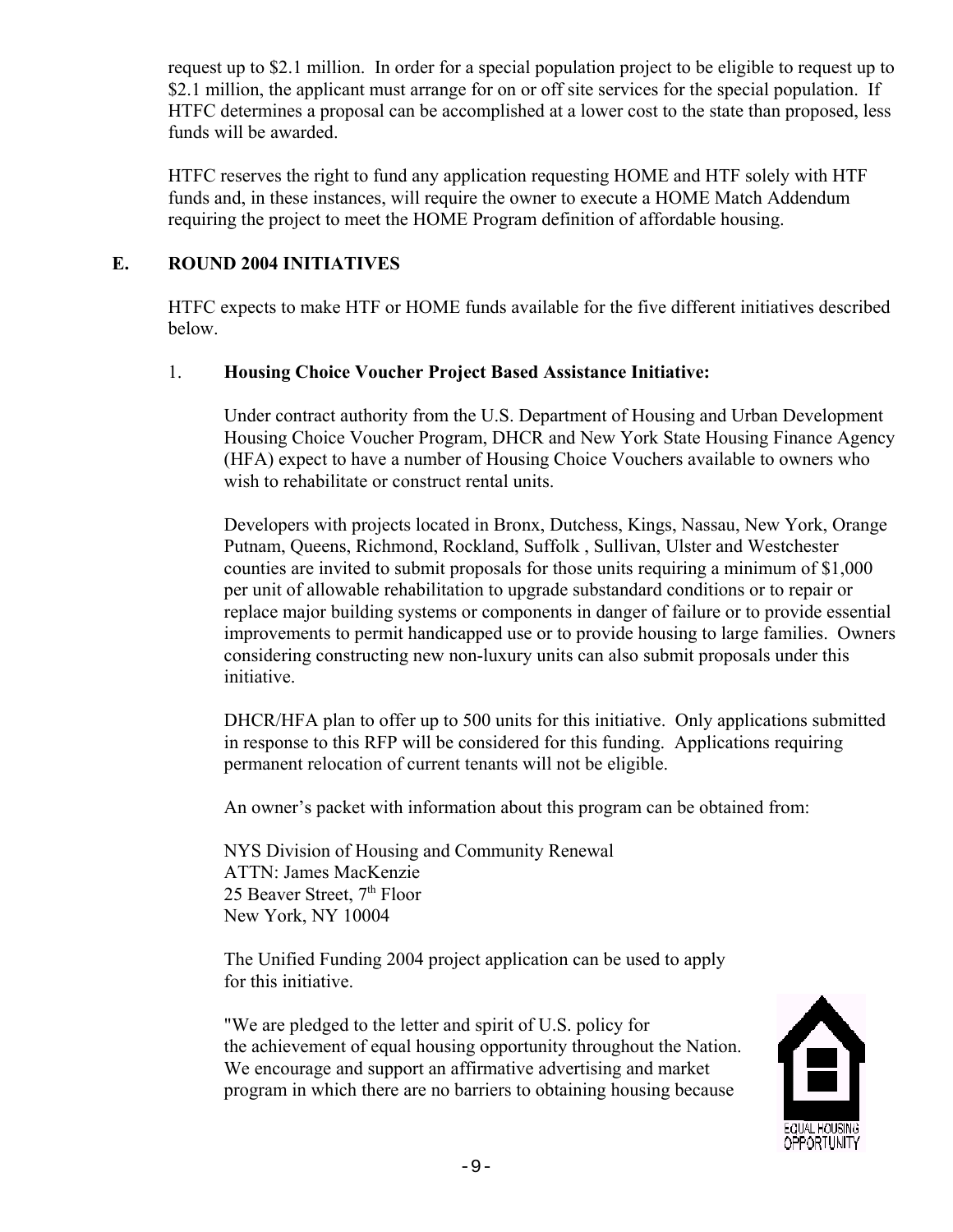of race, color, religion, sex, handicap, familial status, or national origin."

Please note that this program is governed by federal regulations (24 CFR 983) that require: Davis Bacon compliance, the submission of State Certified Appraisal Reports, Flood Plain Certifications, and the completion of other various owner certifications prior to the award of any units.

#### 2. **Mixed Income Family Initiative**:

The Mixed Income Family Initiative provides HTF or HOME financing to develop mixed income family rental projects. Applications must propose projects where a minimum of 40% of the total number of units are affordable to families above 60% of area median income. The remainder of the units can be affordable to families at various income levels. Applications under this initiative will be scored in a different manner than other HTF or HOME applications to determine "Income Served" (Affordability).

#### 3. **Senior Housing Initiative**:

The Senior Housing Initiative (SHI) provides funding from the HTF or HOME programs to not-for profit organizations in connection with Sec. 501 (c)(3) bond financing for the substantial rehabilitation or new construction of rental housing for senior citizens. In recognition of the financing structure, applications under this initiative will be scored in a different manner than other HTF or HOME applications to determine "Income Served" (Affordability). Awards are expected to be \$25,000 or less per HTFC assisted unit outside of New York City and \$35,000 or less per assisted unit in New York City. Occupancy is limited to seniors, which is defined as a household in which at least one of the members is 55 years of age or older.

Projects may include units assisted by HTFC and units at market rent for the area in which the project is located. If both HTFC-regulated and unregulated units are proposed, the amount of HTFC funds will be based on the financing necessary to provide units which are affordable to seniors with incomes of 90% (80% in New York City) or less of area median income. A minimum of 20% of the units assisted by HTFC must be affordable to seniors with incomes of 50% or less of area median income.

HTFC assistance will be in the form of a 30 year, 0% interest loan repaid from 50% of cash flow. The primary source of project financing must be Section  $501(c)(3)$  bonds (also known as civic facility bonds). Applicants must secure  $501(c)(3)$  bond financing through a public authority serving as issuer. Such issuers include: the New York State Housing Finance Agency, the New York City Housing Development Corporation, local industrial development agencies and local public housing authorities.

#### 4. **Small Project Initiative:**

The Small Project Initiative expects to provide up to \$5 million of HTF and/or HOME funds to small projects with 15 or fewer units and where financing does not include LIHC. Applicants may request HTF and/or HOME funds for a small project. Small Project Initiative projects will compete against each other rather than against all requests for capital funds. To take into account the unique nature of these projects, variants of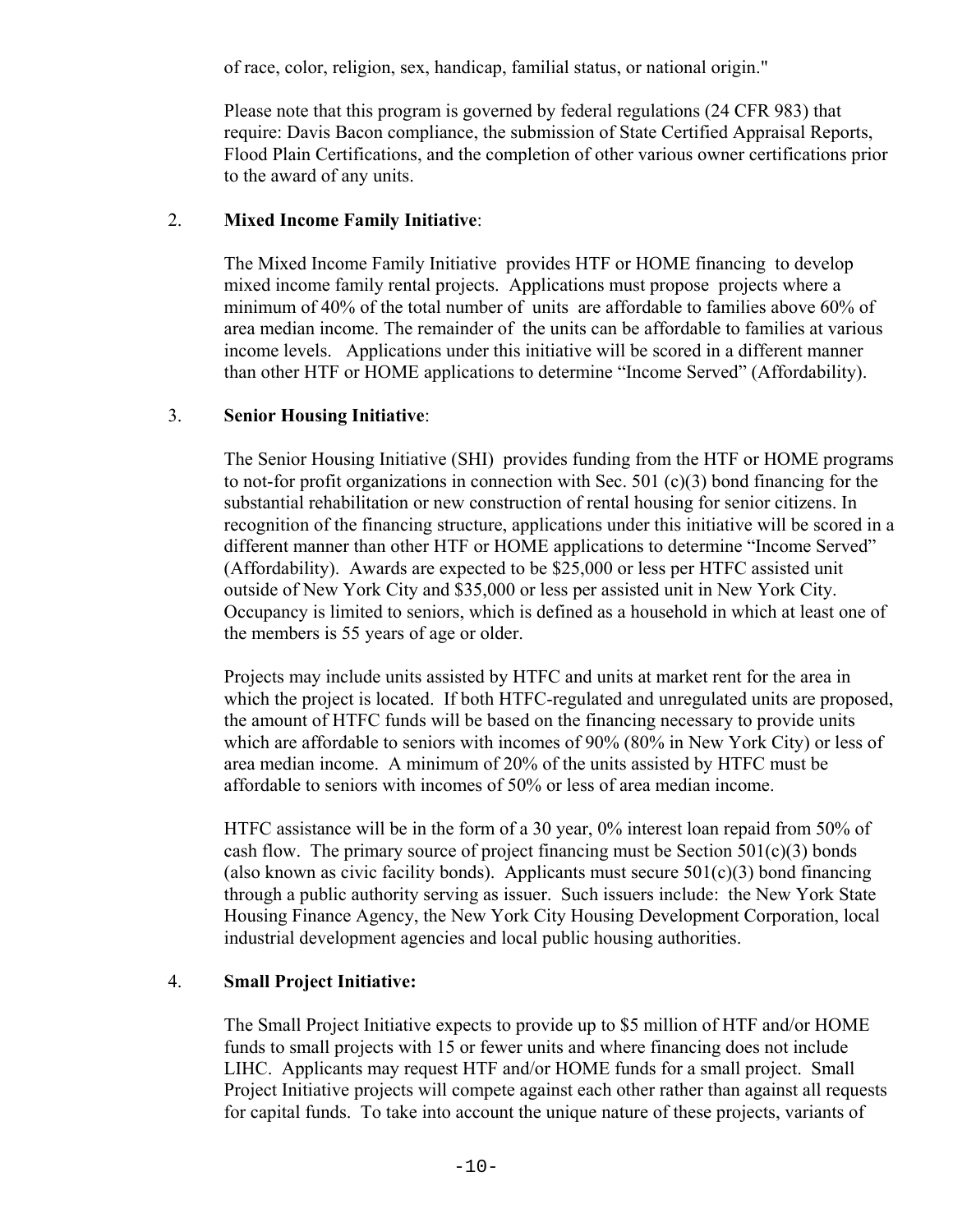several rating questions will be employed to evaluate Small Project Initiative applications.

#### 5. **Rural Housing Initiative/Leveraged Loan Projects:**

The HTFC, under a Memorandum of Understanding with the Rural Housing Services Agency of the U.S. Department of Agriculture (USDA), expects to make funding available from HOME or HTFC, and DHCR expects to allocate credit under LIHC, to construct rental housing for low and very low income households in rural areas. Under this initiative, eligible applicants apply to USDA for Section 515 Rural Rental Housing loan funds and under UF 2004 for HTF, HOME or LIHC. All units also receive rental subsidies from the USDA Section 521 program or New York State's Rural Rental Assistance Program.

DHCR, in concert with the USDA Rural Housing Services, reserves the right to provide rental subsidy for less than 100% of the units in a Rural Housing Initiative/Leveraged Loan project which receives a HOME or HTF award this funding round.

#### **F**. **The New York State HOME Program:**

HTFC expects to make \$38 million in HOME funds available to fund project and program applications submitted under UF 2004. **For specific application deadlines, see Section II, Application Deadlines and General Requirements.** 

HTFC utilizes a competitive process for distributing HOME funds. The competitive process has been incorporated into the State's Unified Funding application process, which is based on the original enabling statute enacted by New York State. Funds are distributed in the following manner:

- Fifteen percent of each annual allocation is reserved for Community Housing Development Organizations (CHDOs);
- Eighty percent of the remaining funds are reserved for projects and programs located within non-participating jurisdictions (local governments which do not participate directly in the HOME Program); and
- All remaining funds are distributed on a statewide basis.

There are two types of HOME funding: site-specific to develop rental housing (usually a multifamily building or buildings), and local programs, which provide rehabilitation, home ownership, or rental assistance in an identified program service area.

#### 1. **Site Specific Projects**

HOME provides funds for acquisition, rehabilitation, and construction for site-specific projects. Applications requesting HOME funding for a site-specific project should not exceed \$1.8 million. Projects in which 50% or more of the units will; serve large families (households with 5 or more persons), include units with three or more bedrooms, serve special populations as listed in the Unified Funding Reference Materials 2004, or which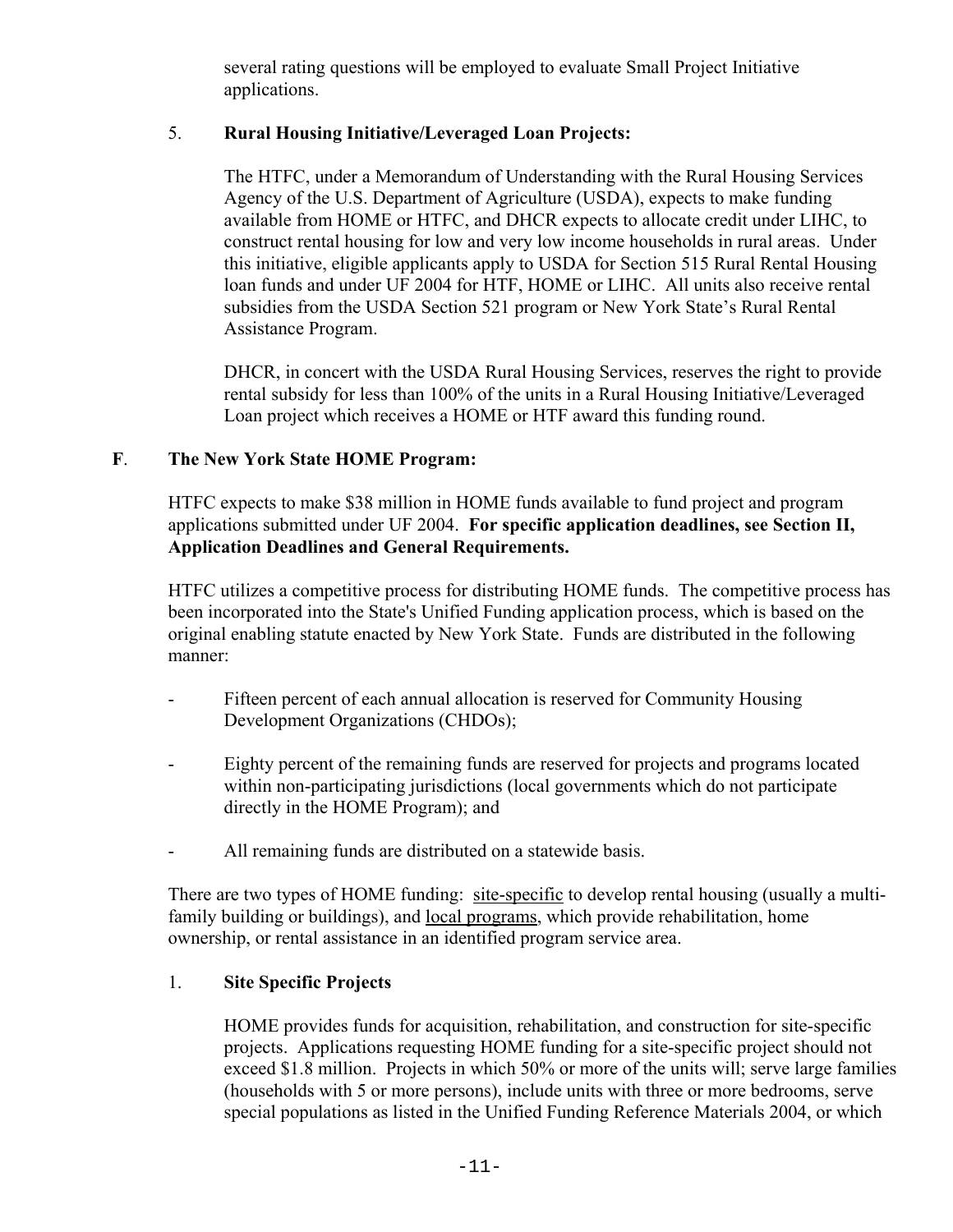are submitted under the Senior Initiative, may request up to \$2.1 million. In order for a special population project to be eligible to request up to \$2.1 million, the applicant must arrange for on or off site services for the special population. Awardees that qualify as CHDOs may receive additional funds for operating expenses, subject to non-profit development allowance restrictions. If HTFC determines that a proposal may be accomplished at a lower cost to the State than proposed, less will be awarded.

Up to \$5 million of Housing Development Fund (HDF) Program loan funds will be available from the Division of Housing and Community Renewal for construction financing only to eligible not-for-profit applicants who propose to use New York State HOME funds as permanent financing. The amount of HDF funding requested by an applicant may not exceed the amount of the applicant's request for New York State HOME funds.

Eligible applicants for HDF include: housing development fund companies (HDFCs) incorporated pursuant to Article 11 of the Private Housing Finance Law, and not-for-profit and charitable corporations and their wholly-owned subsidiaries which have the improvement of housing for persons of low income as a primary purpose. Other aspects of HDF program eligibility (areas, projects, costs and occupants) are determined by the eligibility requirements of the HOME program outlined in the Eligibility Matrix on pages 22 and 23.

Requests for HDF funds will not be rated. HDF eligible applicants which receive New York State HOME awards for permanent financing and also request HDF funds for construction financing will receive an HDF award.

#### 2. **Local Program Administrator (LPA) Programs**

HOME provides funds for LPA Programs for purchase assistance, rehabilitation assistance, and tenant-based rental assistance. It is anticipated that the Corporation will limit awards to HOME LPAs to \$400,000, except in cases in which the applicant proposes to develop homeownership (1-4 units) housing or condominiums, in which case an award of up to \$1.8 million may be available. Applicants that have successfully administered similar programs in the past, and who have the capacity to utilize additional funding may apply for up to \$500,000. HTFC reserves the right to award less than the requested amount. Up to 8% of each award will be available to offset the applicant's administrative costs. If HTFC determines a proposal can be accomplished at a lower cost to the state than proposed, less will be awarded.

Units of general local government (state recipients), and not-for-profit corporations and public housing authorities (subrecipients) may apply as LPAs. LPA applications will be accepted for the following types of housing assistance: moderate rehabilitation of small, investor owned rental properties for occupancy by low-income households; moderate rehabilitation of single-family housing (1-4 units) to be owned and occupied by lowincome households; purchase assistance to low-income home buyers; and, tenant-based rental assistance (TBRA). Local Program applicants may not request funding for rental property that they plan to own upon completion of the project.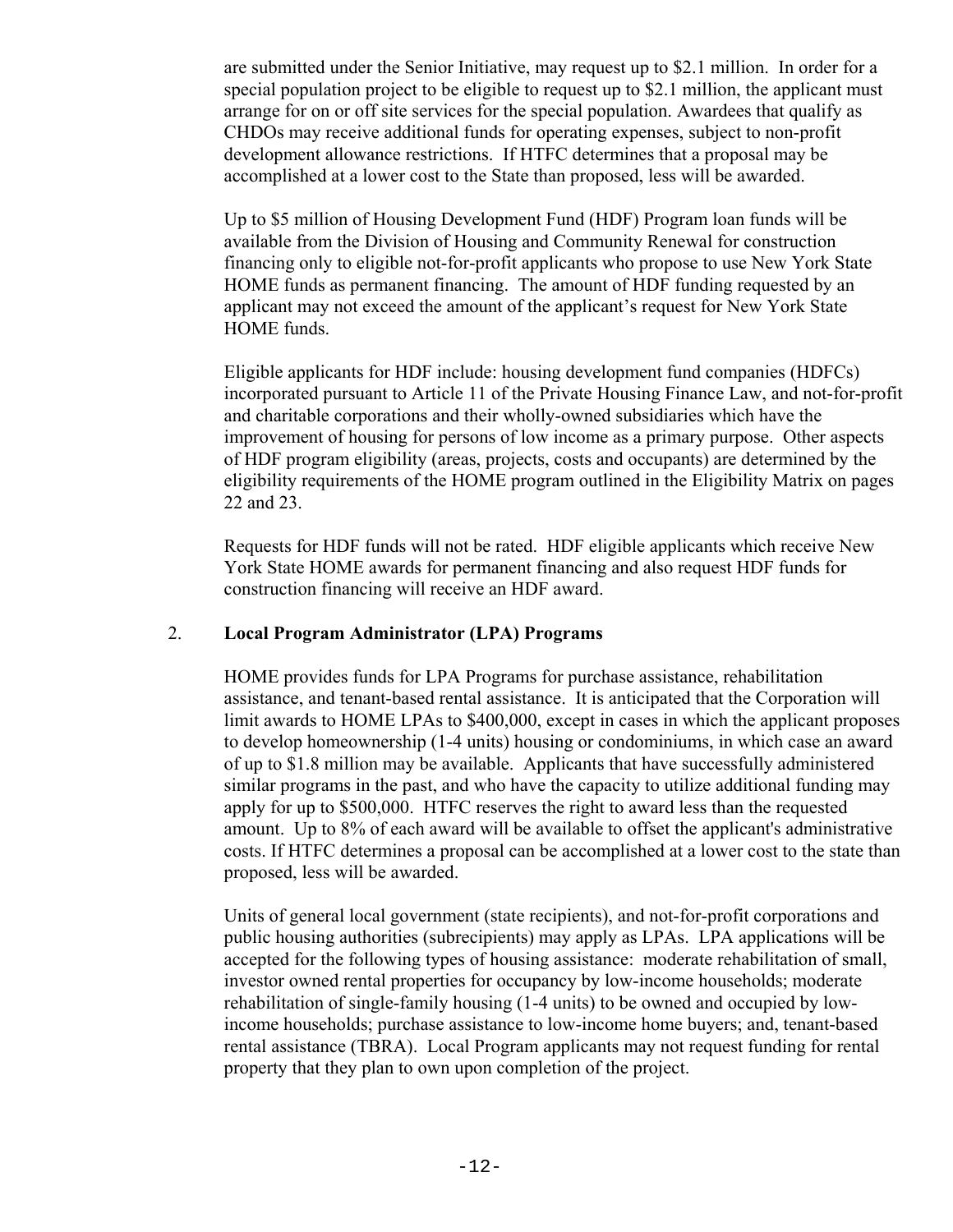**Rental Rehabilitation:** Applications that provide moderate rehabilitation of small (10 units or less) investor-owned rental properties are encouraged. Applicants for rental rehabilitation programs may request up to \$500,000, with an average cost per unit that will not exceed \$25,000. Rental rehabilitation applications that require an owner match of 25% of total project costs will receive full leveraging credit and may allocate up to 8% of the award amount for administrative costs. Rental rehabilitation applications that incorporate energy conservation and are part of an identified community revitalization program, including mixed-income and mixed use applications, are encouraged (see below).

**Energy Conservation:** Applicants are required to assess the energy conservation of units to be assisted using standard protocols such as energy audits, and are expected to consider including energy conservation measures in developing housing rehabilitation workscopes.

**Community Revitalization Programs:** Programs which propose moderate rehabilitation of single-family (1-4 unit) housing as part of a community revitalization strategy to eradicate slum and blight conditions are encouraged. In rating single-family rehabilitation programs, emphasis will be placed on: the overall community revitalization strategy, income level served, poverty and housing deficiencies within the revitalization area, cost-effectiveness, and applicant experience.

**Mixed-Tenure and Mixed Income Programs:** Applications that propose to provide home ownership assistance as part of a larger mixed-tenure (incorporating both rental and home ownership) or mixed-income project are encouraged.

**Home Ownership Programs:** Applicants proposing to develop or assist single-family home ownership (1-4 unit) housing or condominiums must use the HOME Local Program Application to request HOME funds. Home ownership programs which discourage sub-prime and predatory lending are encouraged.

**CHDO Home Ownership Projects:** HTFC encourages applications from Community Housing Development Organizations (CHDOs) to develop single-family (1-4 unit) home ownership projects. Not-for-profit applicants that qualify as CHDOs may apply for funding for small home ownership projects where they will act as developer in accordance with federal HOME Program regulations.

Applicants must use the HOME LPA application, and may not receive more than \$30,000 in HOME Program funds per unit. It is anticipated that CHDO HOME Ownership awards will not exceed \$500,000, including operating expenses.

CHDO Home Ownership Project applications are subject to the following limitations:

- The proposal must be for scattered site construction or rehabilitation of single-family housing (1-4 unit buildings);
- The CHDO must obtain project financing, rehabilitate or construct the dwelling units, and have title to the property during the rehabilitation/construction period. The HOME loan obligation is transferred to an eligible home buyer upon project completion. If the CHDO will not hold title to the property, it must enter into a contractual obligation with the property owner to develop the property for sale to the home buyer;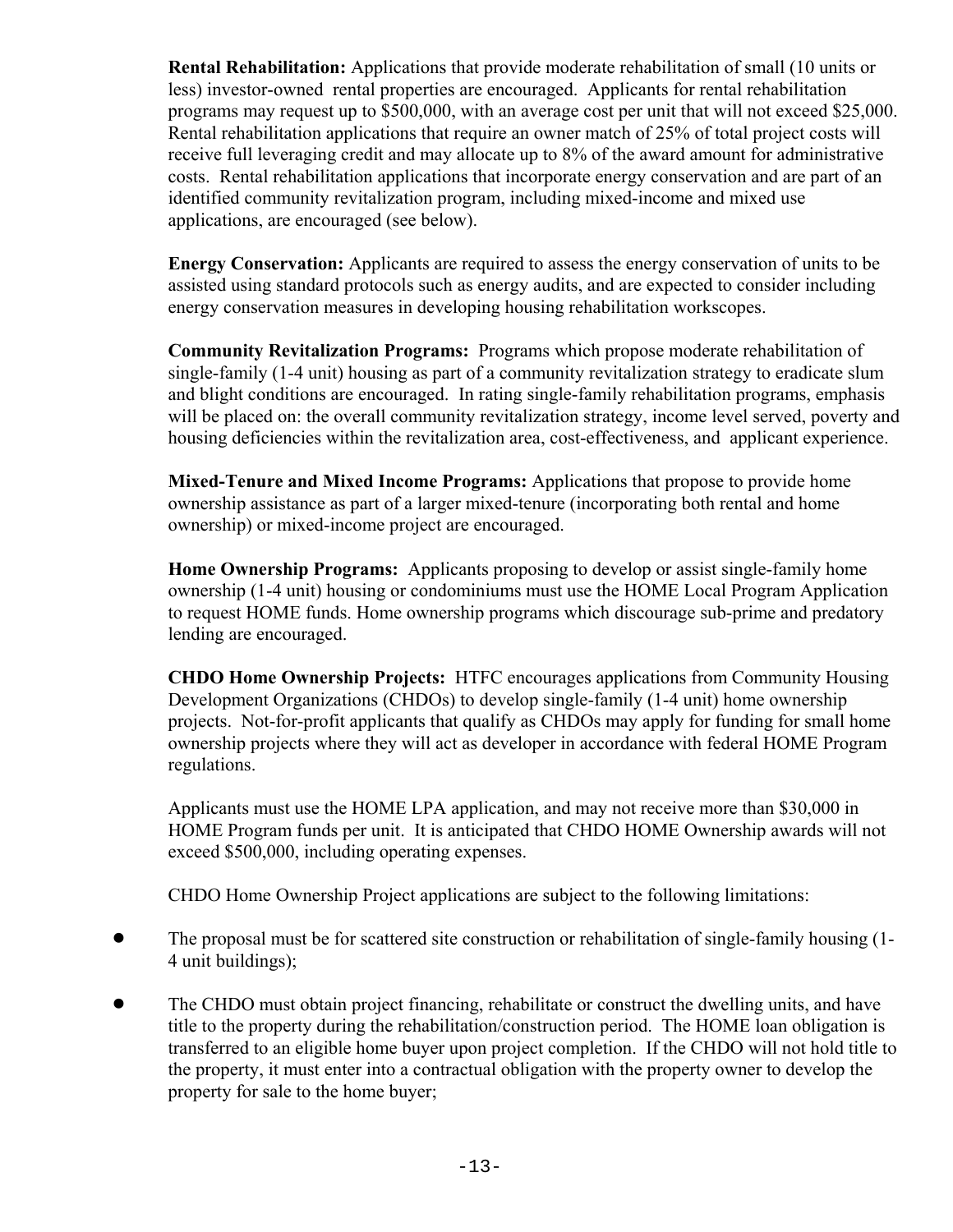- The CHDO must be the sole applicant (no joint applications with private developers or other entities); and
- The proposal must identify a source of construction financing other than HOME Program funds -HOME Program funds may be used only as permanent financing.

All other LPA requirements will apply. CHDO home ownership applications will be scored in the same manner as other LPA home ownership applications.

All CHDO applications to develop rental housing **must** be submitted using the **project application**. Please note that technical assistance and seed money are available for CHDOs. See Section III (H) and (I) of this Request for Proposals for more information on CHDO technical assistance and seed money applications.

All CHDO applicants must apply to their DHCR Regional Office for CHDO certification prior to submitting a project or local program application.

#### **G. The Residential Emergency Services to Offer (Home) Repairs to the Elderly (RESTORE) Program:**

HTFC expects to make \$400,000 of RESTORE funds available to fund program applications submitted under UF 2004**.**

RESTORE provides funds for the cost of emergency repairs to eliminate hazardous conditions in homes owned by the elderly when the homeowners cannot afford to make the repairs in a timely fashion.

Applications requesting funding for RESTORE programs should not exceed \$30,000. If HTFC determines a proposal can be accomplished at a lower cost to the state than proposed, less funds will be awarded. Funds are distributed to meet the need for emergency repairs on a statewide basis. Administrative funds are limited to 7.5% for non-profits and 5% for municipalities.

#### **H. Seed Money Loans**:

Only not-for-profit organizations that have been in operation for at least one year with a full-time staff are eligible for seed money for HOME site-specific or HTF projects.

Seed money awards from HOME funds are available only to eligible CHDOs. CHDO qualifications must be established by the appropriate DHCR regional office prior to submission of seed money application.

Seed money is available to assess the feasibility of a potential project and/or retain professional services to assist in applying for capital project funding. To receive an award, a project must meet program eligibility and rating criteria.

A seed money loan made under the HTF or HOME Program may be forgiven if it is determined that the project is infeasible. Seed money is limited to \$5,000 per unit and a maximum amount of \$45,000 for the entire project.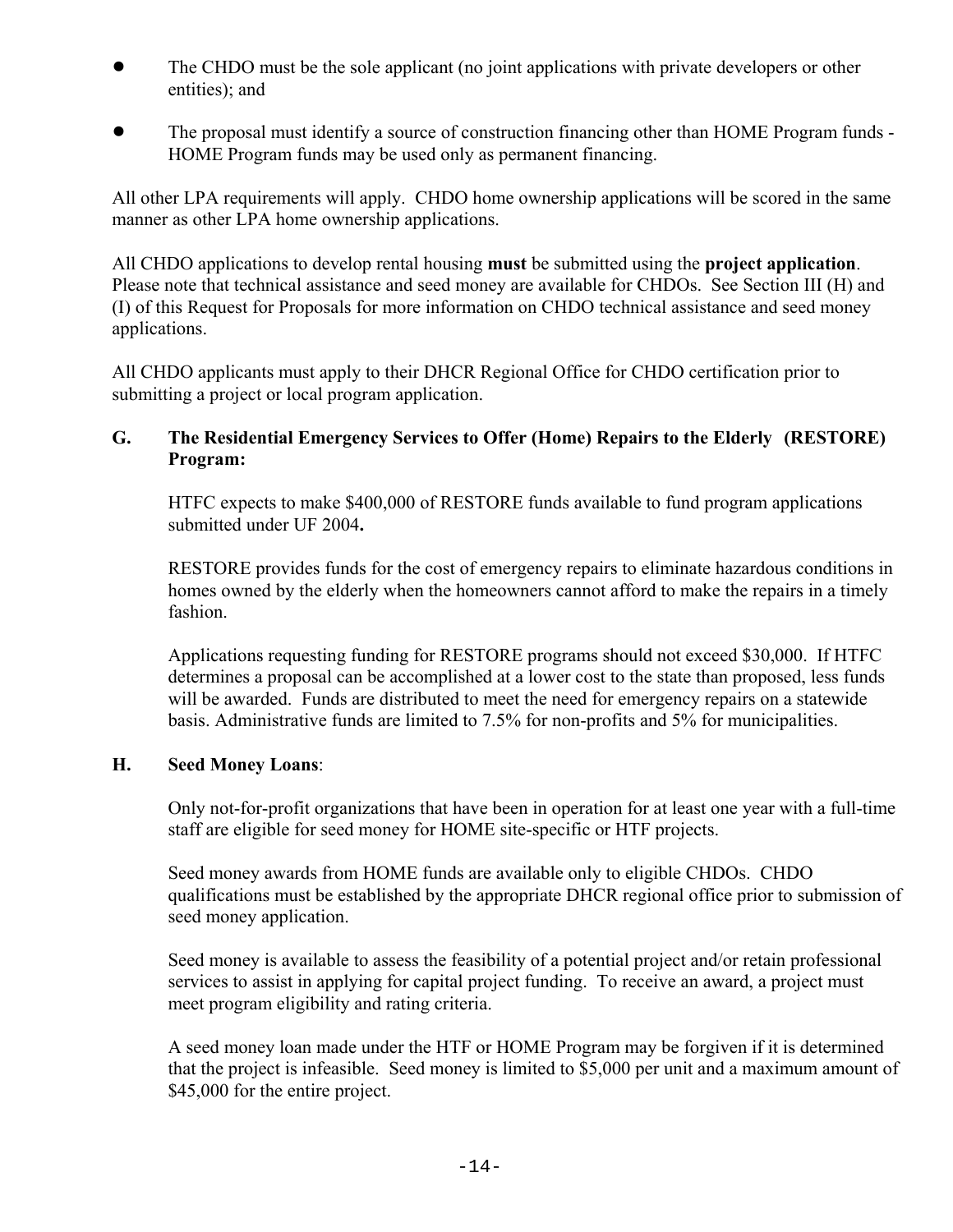The program from which seed money will be awarded will be determined based on eligibility and availability of funds.

Seed money loans may be requested for the following pre-development expenses:

- 1. feasibility studies;
- 2. market studies;
- 3. legal fees for site acquisition or site control;
- 4. site appraisal costs;
- 5. the costs of preparing applications if a housing consultant is used (project seed money applications only);
- 6. preliminary design documents and cost estimates;
- 7. title searches;
- 8. site option expenses;
- 9. survey maps; and/or
- 10. zoning approval fees.

An applicant's operating and administrative expenses are not eligible seed money costs.

Only proposals which have documented the following are eligible for seed money loans:

- the applicant is eligible under HOME or HTF;
- a site is identified and site control has been or can be obtained;
- the applicant has determined the population to be served by the project;
- the applicant has identified the approximate number of units to be developed;
- the applicant has identified a permanent funding source for which the project is eligible and from which funds for future applications will be available; and
- the proposed project demonstrates a likelihood to meet rating criteria.

Applicants may apply for seed money at any time during the calendar year by submitting the following Application Exhibits:

1. Application Summary (Sections F, H, and I should reflect anticipated total development costs and financing sources for constructing the project);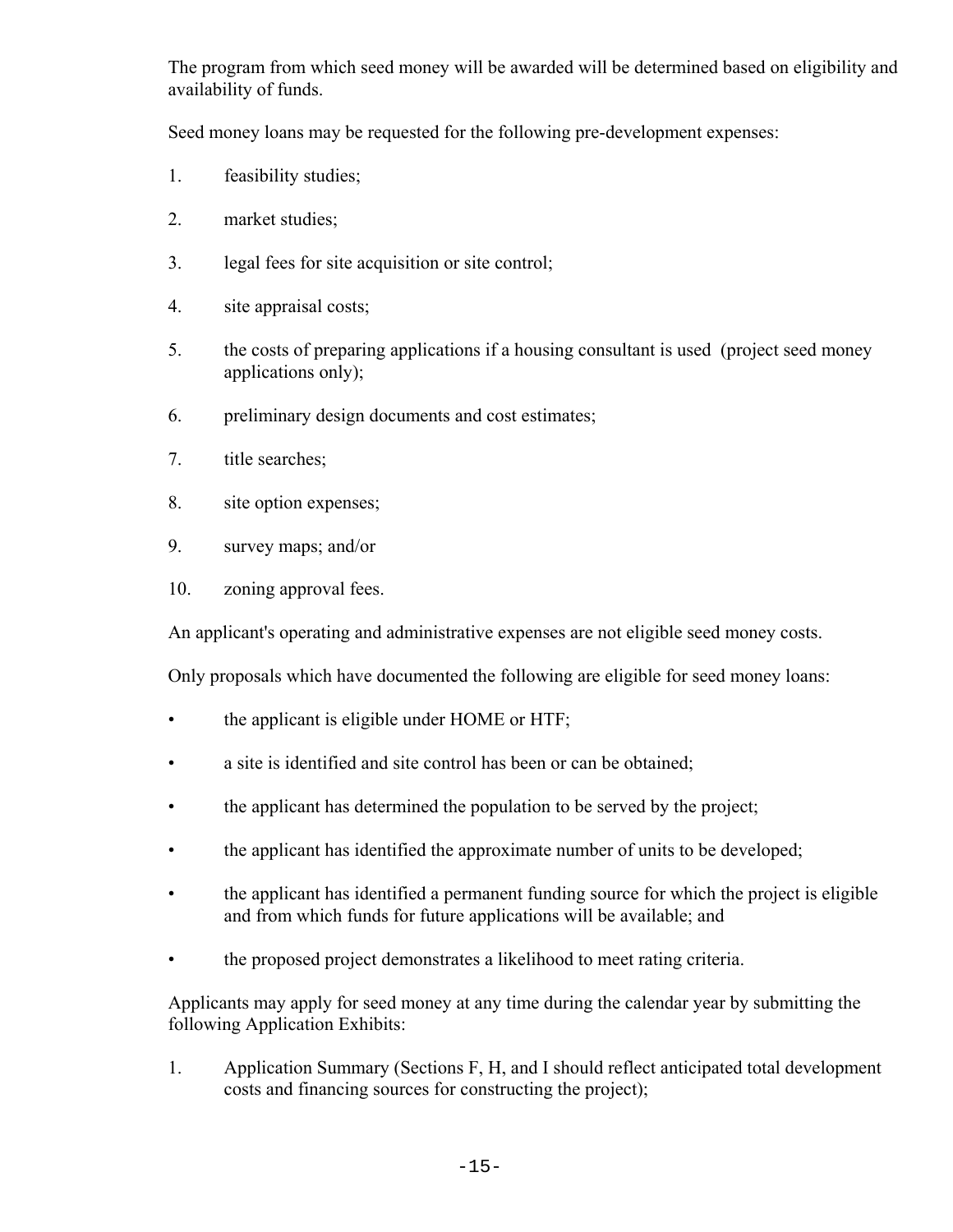- 2. Proposal Summary;
- 3. Development Budget (showing only predevelopment expenses);
- 4. Affordability Plan;
- 5. Organization's Relevant Experience;
- 6. Site Information and Building Information;
- 7. Attachment A1 Evidence of Site Control;
- 8. Attachment B Community Needs Strategy;
- 9. Attachment F1 Applicant's Certificate of Incorporation, if applicable.

Seed money for feasible projects is incorporated into the project's permanent financing if the project is awarded program funds or funding from another governmental agency. A seed money award does not guarantee the project will be selected for project funding nor does a project receiving seed money receive any priority in the competition for project selection.

Funding decisions and award announcements for seed money applications received during the funding round will be deferred until award announcements for project and program applications are made.

#### **I. Technical Assistance**

Applicants may request technical assistance to discuss a project or program that may result in a Unified Funding application or a Unified Funding project or program that may require additional assistance. Applicants are eligible for assistance provided by either HTFC or a consultant hired by HTFC. Priority will be given to not-for-profit applicants.

Requests for technical assistance may be made at any time by contacting the appropriate DHCR Regional Office.

Technical Assistance may include, but is not limited to, the following:

- 1. guidance on DHCR/HTFC program requirements and policies, as they pertain to a specific project;
- 2. assistance in determining the most appropriate funding sources for the proposed project;
- 3. assistance in establishing a Housing Development Fund Company for a specific project;
- 4. assistance in formulating development and/or operating budgets for a specific project;
- 5. assistance with reviewing and selecting a site or sites for a specific project;
- 6. assistance in assessing the cost effectiveness of a specific site or building;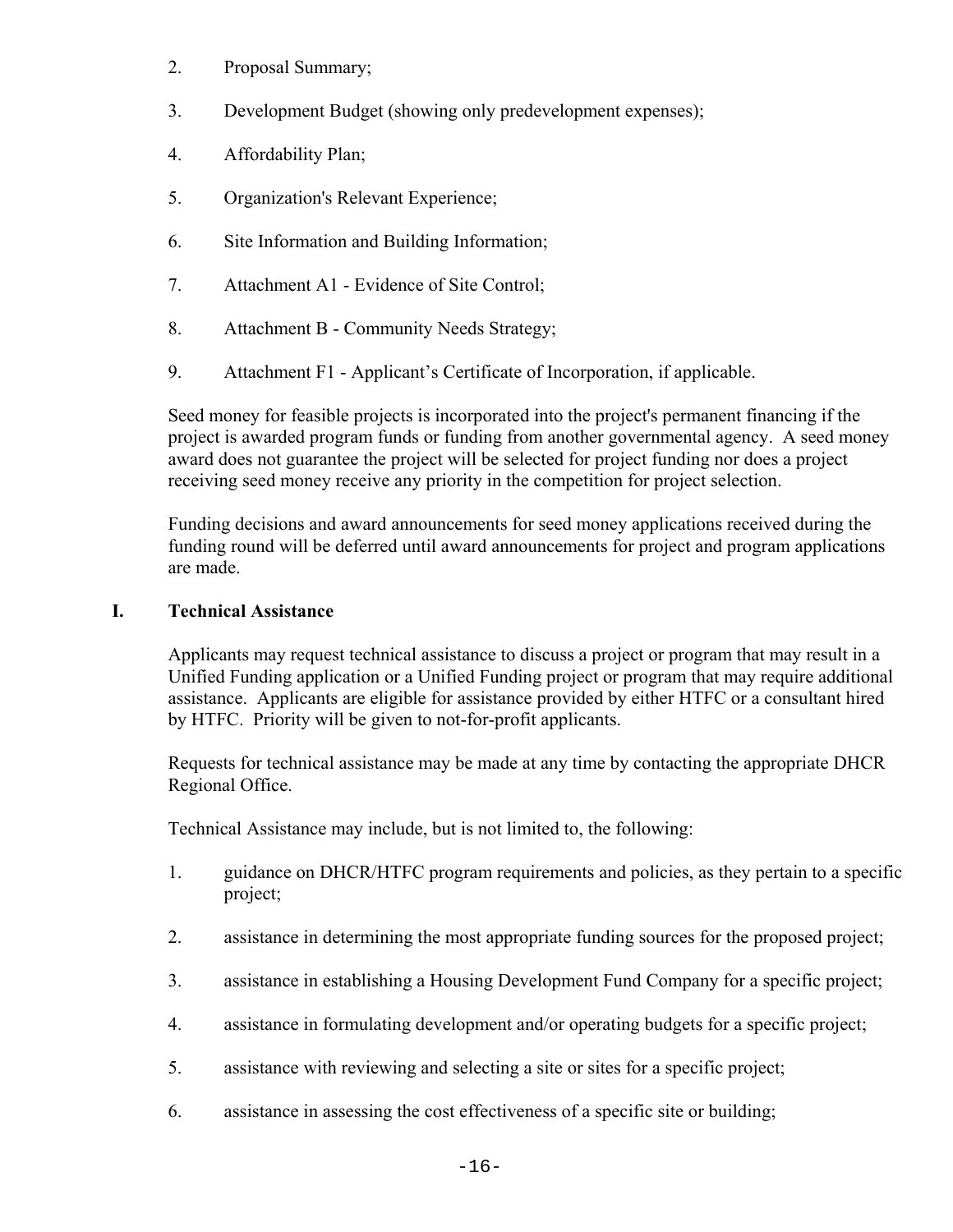- 7. referrals to other governmental agencies for funding and/or support services for a specific project; and
- 8. referrals to other applicants who have successfully undertaken projects similar to the one proposed.

# **IV. EVALUATION AND SELECTION**

#### **A. General Review Criteria:**

All projects and programs will be selected through a competitive process. To the extent feasible and highly competitive applications are received, DHCR and HTFC will allocate resources to meet housing needs in an equitable geographic distribution across the State.

Applications that propose a quality housing product that most efficiently provides the greatest number of units for the longest period of time for the lowest-income New Yorkers, and which respond to a strategy to address housing needs, will have the greatest likelihood of being selected.

All awards made as a result of this RFP must be in conformance with the State's Consolidated Plan and further one of its Strategic Plan objectives. The Strategic Plan's housing objectives are:

- 1. Preserve and increase the supply of decent, safe and affordable housing;
- 2. Improve the ability of low-and moderate-income New Yorkers to access rental housing and home ownership opportunities; and,
- 3. Address the shelter, housing and service needs of the homeless poor and other special populations.

This requirement also applies to projects that include funds which are used to match HOME funds. Applicants that receive a HTF program award should be aware that the award may be claimed as a matching project for the purposes of the HOME Program and that this may impose additional requirements on the project.

Applications requesting funds for the rehabilitation of partially or fully occupied properties must demonstrate that the proposed work will have the effect of correcting substandard conditions which preclude lawful occupancy of the units in their current condition (i.e. code violations, etc.), with the exception of RESTORE local programs which are limited to correcting only emergency and safety concerns.

#### **Equal Employment Opportunity/Minority and Women Owned Business**

Under Article 15A of the New York State Executive Law, all award recipients and their contractors are required to comply with the equal employment opportunity provisions of Section 312 of that Article.

Also, all contractors and awardees are required to make affirmative efforts to ensure that New York State Certified Minority and Women-Owned Business Enterprises are afforded opportunities for meaningful participation in projects funded by HTFC pursuant to Section 313 of the Article.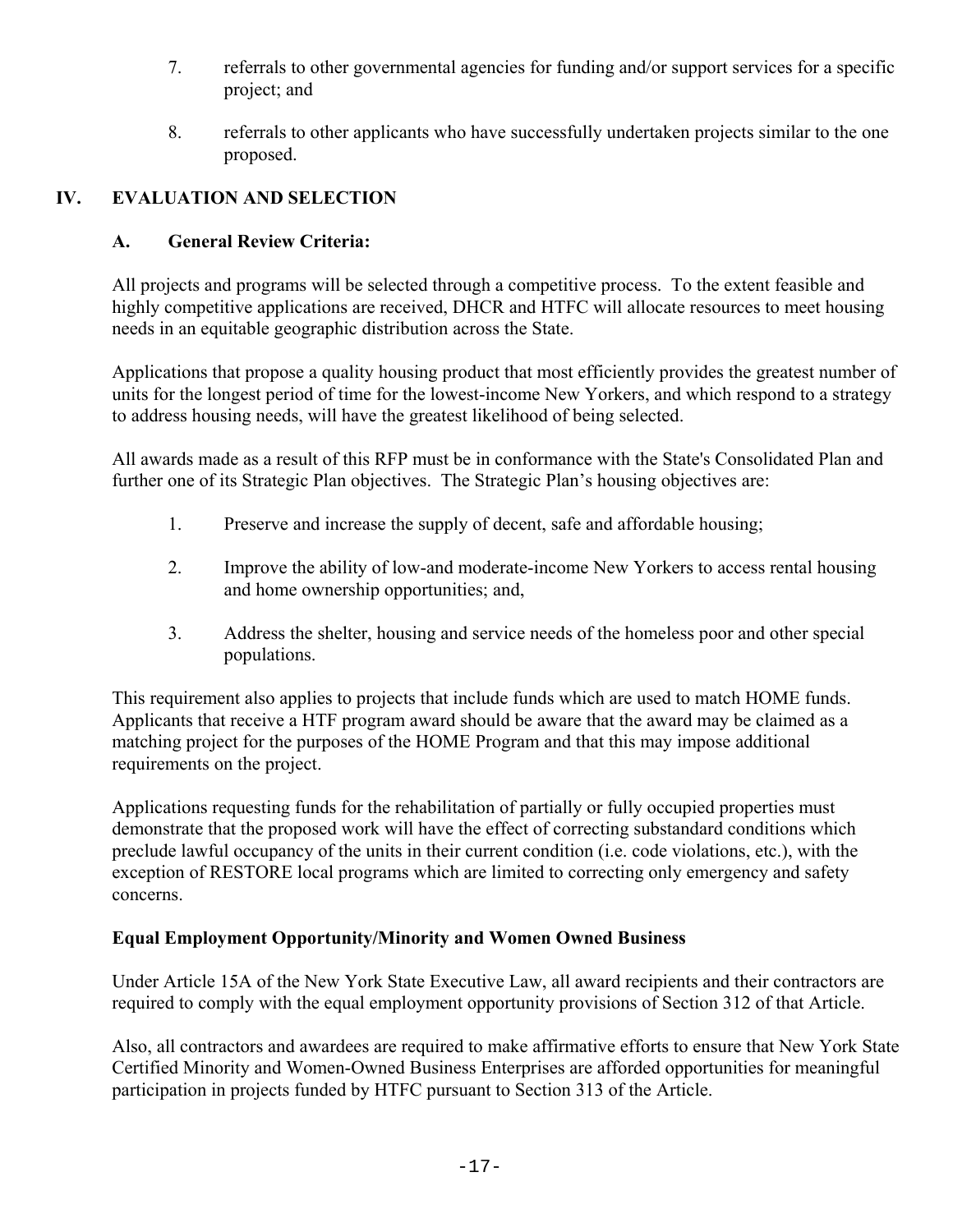#### **Applicant Past Performance**

An applicant's past and current performance in State programs and contracts will be considered in reviewing, rating and ranking its application. The Corporation reserves the right to not issue an award to any applicant if it has been determined that the applicant is not in compliance with existing State contracts and has not taken satisfactory steps to remedy such non-compliance.

#### **Section 3**

It is one of the purposes of the HOME Program to give, to the greatest extent feasible, and consistent with existing federal, state and local laws and regulations, job training, employment, contracting and other economic opportunities to low- and very low-income persons and locally owned enterprises, pursuant to Section 3 of the Housing Act of 1937. Federal law and regulations require that recipients of federal funds in excess of \$200,000 for construction or rehabilitation projects and their contractors agree to comply with the provisions set forth at 24 CFR Part 135.

#### **Low Income Housing Credit/State Low Income Housing Tax Credit Applications**

All reservations of LIHC and SLIHC will be made in compliance with DHCR's QAP which sets forth criteria for threshold eligibility, project selection, and underwriting among other things.

#### **B. Unified Funding Processing Steps**

#### **1. Application Receipt**

Applications received under UF 2004 are assigned an identification number and undergo a series of reviews depending upon the type(s) of assistance and the program(s) from which the funds are requested.

#### **2. Completeness Review**

All applicants who have submitted incomplete applications will be notified in writing within **10 business days** from the deadline for applications. Applicants will then have **10 business days** from the date of first receipt of the notification, usually sent by fax, to provide all missing or incomplete documentation.

Applications deemed incomplete after this time period will not be reviewed further and the applicant will receive an Application Review Letter listing all missing or incomplete items.

#### An **incomplete application** is one that is **missing required Exhibits and/or Attachments** or that contains **unsigned certifications**.

The Completeness Review is used to compile data for logging applications and tracking their progress through the review process. This step is also used to compile information which will be used to assess a project's feasibility. Application exhibits and attachments used primarily for rating will not be requested in a notice of incomplete application.

If an application is deemed complete, but the content fails to address application questions, is inconsistent, or fails to comply with instructions, its evaluation will be compromised, possibly affecting rating and ranking decisions to the detriment of the applicant.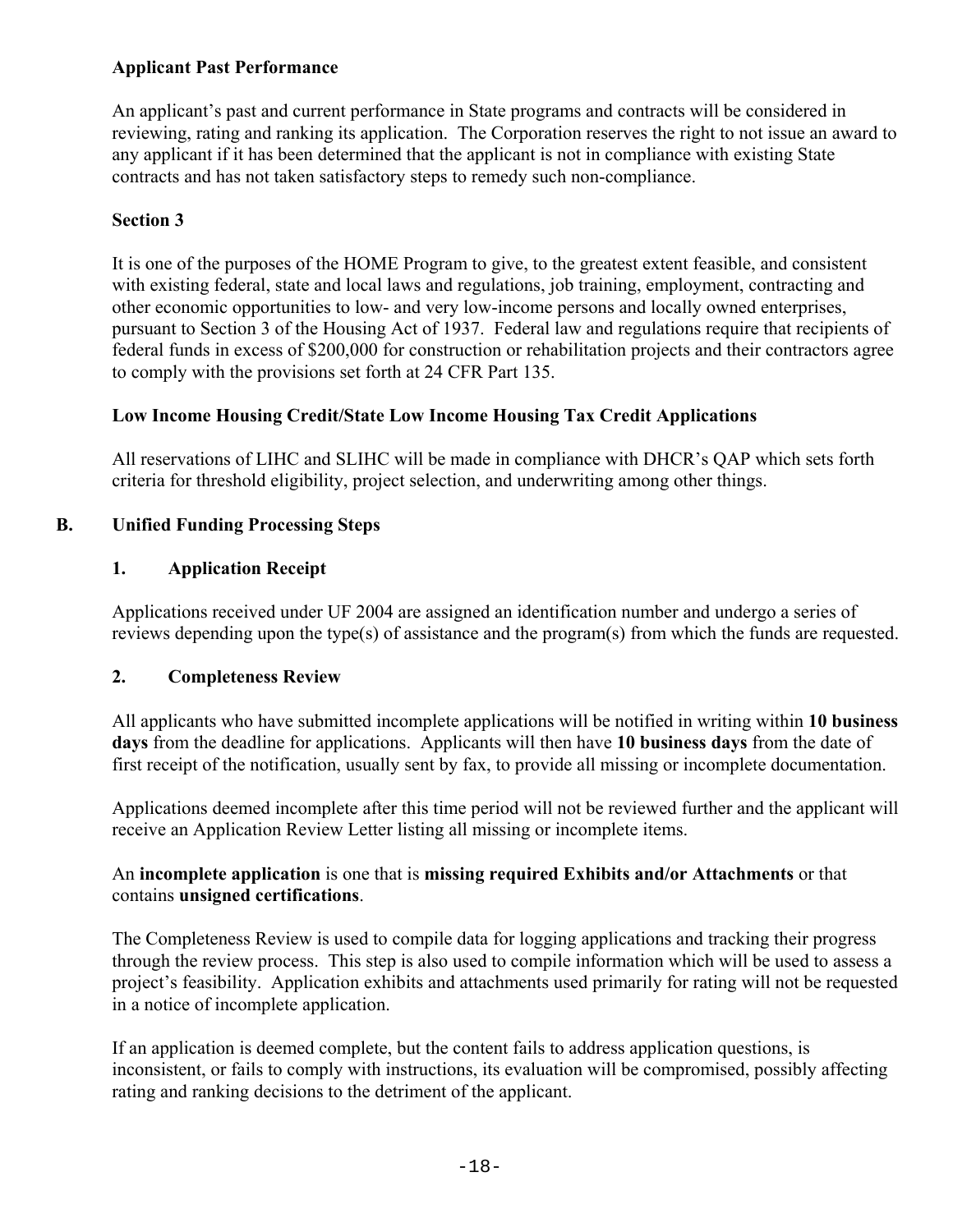**Note:** The Corporation, in its sole discretion, may choose to discontinue processing of those applications that it determines to be substantially incomplete upon receipt. Substantially incomplete applications are those in which a majority of the exhibits and attachments are missing from the initial application submission.

#### **3. Eligibility Review**

Applications are reviewed according to the criteria in the eligibility matrix on the following page. The HWF program has the same eligibility criteria as the HTF program. The eligibility of an application under any of the five programmatic initiatives is based upon the eligibility of the application under the HTF program and/or the HOME program.

## **Applications that fail to meet all of the eligibility criteria will not be reviewed further**.

Approximately 80 business days following the close of the funding round, an Application Review Letter will be sent to the applicant, indicating that the application is ineligible and specifying the reason(s).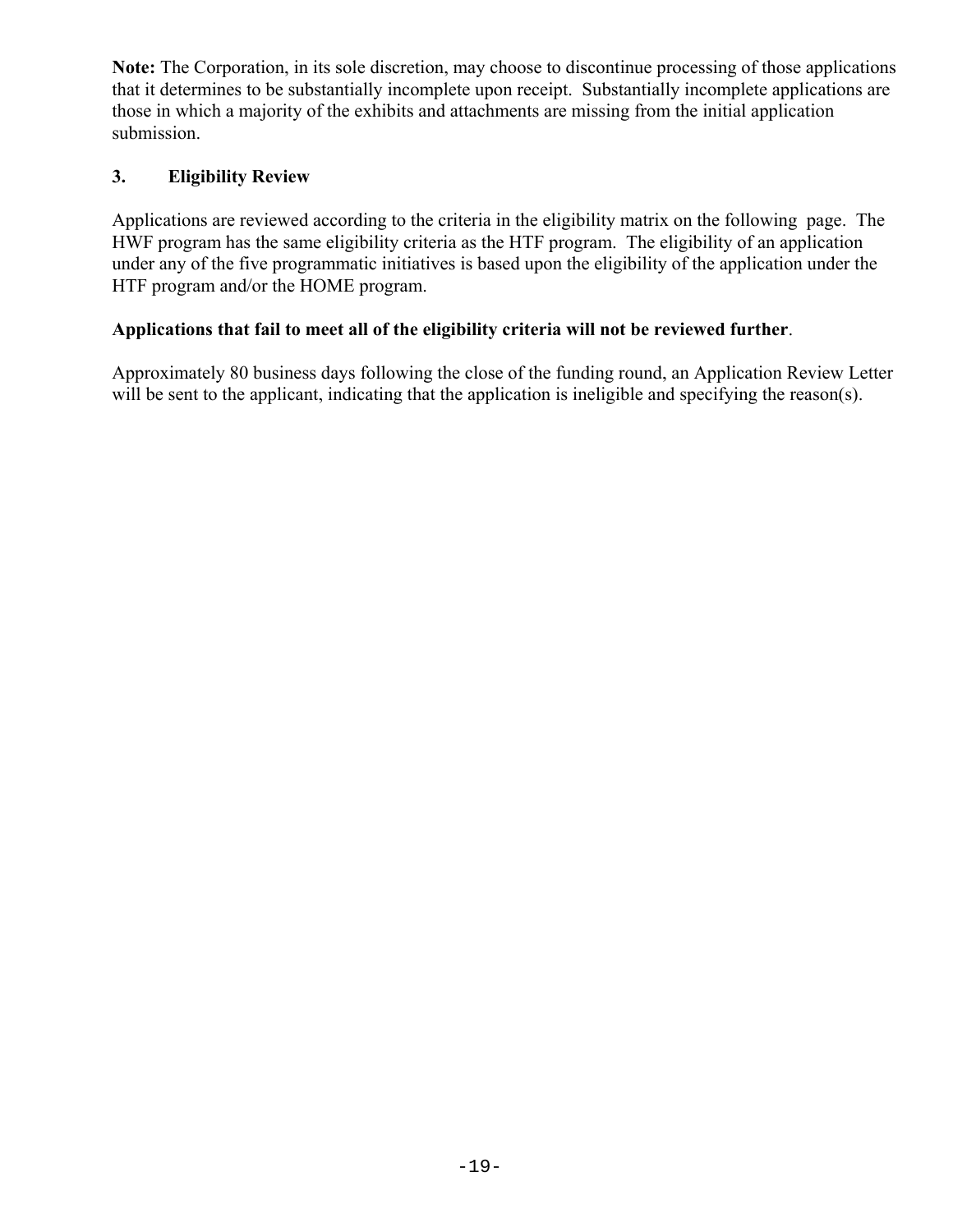|           |                                                                                                                                                                                                                                                                                                                                                                                                                                                                                                                          |                                                                                                                                                                                                                                                                                                                                                                                                                                                       | Unified Funding Capital Programs Eligibility Matrix                      |                                                                                                                                                |
|-----------|--------------------------------------------------------------------------------------------------------------------------------------------------------------------------------------------------------------------------------------------------------------------------------------------------------------------------------------------------------------------------------------------------------------------------------------------------------------------------------------------------------------------------|-------------------------------------------------------------------------------------------------------------------------------------------------------------------------------------------------------------------------------------------------------------------------------------------------------------------------------------------------------------------------------------------------------------------------------------------------------|--------------------------------------------------------------------------|------------------------------------------------------------------------------------------------------------------------------------------------|
| Category  | HOME                                                                                                                                                                                                                                                                                                                                                                                                                                                                                                                     | Housing Trust Fund<br>HTF)                                                                                                                                                                                                                                                                                                                                                                                                                            | <b>RESTORE</b>                                                           | LIHC and SLIHC                                                                                                                                 |
| Applicant | Site-specific projects: For-profit and not-<br>LPAs: Units of general local government<br>(counties, cities, towns, and villages) that<br>authorities; CHDOs applying for Home<br>corporations, partnerships, and units of<br>are not participating jurisdictions; not-<br>organizations (CHDO), public benefit<br>for-profit corporations, and housing<br>community housing development<br>for-profit corporations, including<br>local government that are not<br>participating jurisdictions.<br>Ownership assistance. | Not-for-profit corporations or charitable<br>organizations in existence for one year,<br>municipalities; and housing authorities,<br>not-for-profit or charitable organization<br>housing; wholly-owned subsidiaries of<br>Fund Companies; partnerships (≥50%<br>whose primary purpose is low-income<br>when assisting properties owned after<br>organizations; Housing Development<br>control); private developers;<br>not-for-profits or charitable | Not-for profit corporations and<br>municipalities, including<br>counties | For-profit developers, not-for-<br>profit developers, individuals,<br>limited partnerships, limited<br>liability corporations,<br>corporations |
| Area      | sdictions may<br>80% of the<br>funds available (after the 15% CHDO<br>set-aside) to projects located in non-<br>È<br>Entire State: a minimum of<br>designated participating jui<br>participating jurisdictions.<br>not apply.                                                                                                                                                                                                                                                                                            | Blighted areas as recognized by Federal,<br>surrounding areas, or factors indicating<br>State or local government, or sites that<br>private sector to invest funds without<br>an inability or unwillingness of the<br>have a blighting influence on the<br>State assistance                                                                                                                                                                           | All areas of the state are<br>eligible                                   | All areas of the state are<br>eligible.                                                                                                        |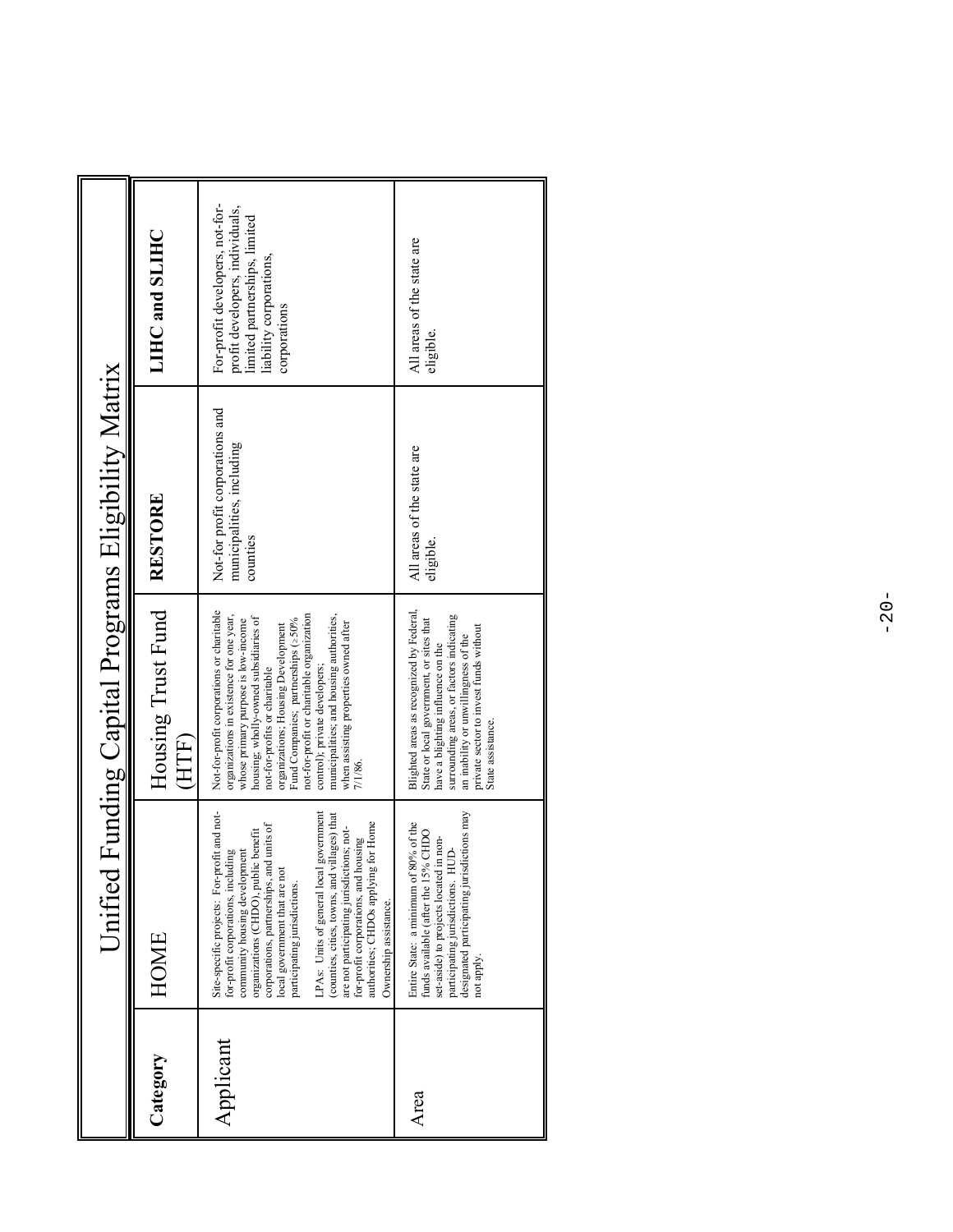| application.<br>acquisition, related soft costs, relocation<br>Any customary development hard costs,<br>tenant-<br>costs, and costs related to tenant-based<br>substantial or moderate rehabilitation;<br>requesting home ownership or tenant-<br>rental assistance. Total project costs,<br>based rental assistance must apply as<br>based rental assistance. Applicants<br>households at or below 80% of area<br>Residential only; new construction,<br>including HOME, must be within<br>LPA applications may not exceed<br>\$30,000 per unit in HOME funds.<br>published HOME subsidy limits.<br>home ownership assistance and<br>All HOME funds must benefit<br>LPA's.<br>Occupants<br>Project<br>Costs | Unified Funding Capital                | <b>Programs Eligibility Matrix</b>                                                                                                                                                                                                                                                                                                                                            |                                                                                                                                                                                                                                   |                                                                                                                                                                                                                                                                            |
|--------------------------------------------------------------------------------------------------------------------------------------------------------------------------------------------------------------------------------------------------------------------------------------------------------------------------------------------------------------------------------------------------------------------------------------------------------------------------------------------------------------------------------------------------------------------------------------------------------------------------------------------------------------------------------------------------------------|----------------------------------------|-------------------------------------------------------------------------------------------------------------------------------------------------------------------------------------------------------------------------------------------------------------------------------------------------------------------------------------------------------------------------------|-----------------------------------------------------------------------------------------------------------------------------------------------------------------------------------------------------------------------------------|----------------------------------------------------------------------------------------------------------------------------------------------------------------------------------------------------------------------------------------------------------------------------|
|                                                                                                                                                                                                                                                                                                                                                                                                                                                                                                                                                                                                                                                                                                              |                                        | Residential buildings to be rehabilitated<br>Residential only: homesteading, rental,<br>construction, rehabilitation, conversion.<br>must be at least 40% vacant (except for<br>cooperatives or condominiums. New<br>where project creates additional unit);<br>non-residential space to be converted<br>projects with fewer than three units<br>must be 100% vacant prior to | dwellings owned by an elderly<br>emergency housing condition.<br>homeowner that correct any<br>Any repairs to 1-4 unit                                                                                                            | acquisition with rehabilitation,<br>construction, building<br>Residential only; new<br>and rehabilitation.                                                                                                                                                                 |
|                                                                                                                                                                                                                                                                                                                                                                                                                                                                                                                                                                                                                                                                                                              |                                        | capitalization of operating reserves. No<br>more than 25% of award for acquisition<br>\$75,000/unit when approved by HTFC.<br>related soft cost, excluding developers<br>conversion, customary hard cost and<br>Maximum \$55,000/unit; up to<br>construction, rehabilitation or<br>Actual and necessary cost of<br>fees, administrative fees and                              | \$5,000. Work can only include<br>repairs to correct an emergency<br>The maximum amount that can<br>electrical and water problems.<br>repairs include furnace, roof,<br>be spent on any building is<br>housing situation. Typical | acquisition and/or rehabilitation,<br>soft costs excluding the expense<br>customary hard cost and related<br>associated with syndication of<br>the Credits. Requests may not<br>Actual and necessary cost of<br>exceed \$20,000 of LIHC per<br>construction, building<br>Η |
| (including rental assistance) must benefit<br>below<br>households with incomes at or<br>60% of area median income.                                                                                                                                                                                                                                                                                                                                                                                                                                                                                                                                                                                           | median income; 90% of all rental units | Preference for very low-income persons<br>Low-income persons up to 80% of area<br>median income in New York City, low-<br>median income in the portion of the<br>income persons up to 90% of area<br>State outside New York City.<br>(50% of median). *(2)                                                                                                                    | aged 60 or over. Recipient must<br>household income of less than<br>New York State homeowners<br>restricted by age or income.<br>family income. Tenants not<br>live in building and have a<br>80% of the area's median            | earning up to 60% (90% for<br>Low-income households<br>State Tax Credit) of area<br>median income.                                                                                                                                                                         |

\* (1) For HWF and SHI, maximum of \$25,000/unit (\$35,000/unit in New York City). \* (1) For HWF and SHI, maximum of \$25,000/unit (\$35,000/unit in New York City).

\* (2) For HWF, low-income persons up to 60% of area median income. For SHI, a minimum of 20% of HTFC-assisted units must be affordable to persons with incomes at 50% or less of area median income. Occupancy is limited to h \* (2) For HWF, low-income persons up to 60% of area median income. For SHI, a minimum of 20% of HTFC-assisted units must be affordable to persons with incomes at 50% or less of area median income. Occupancy is limited to h least one member is 55 years of age or older.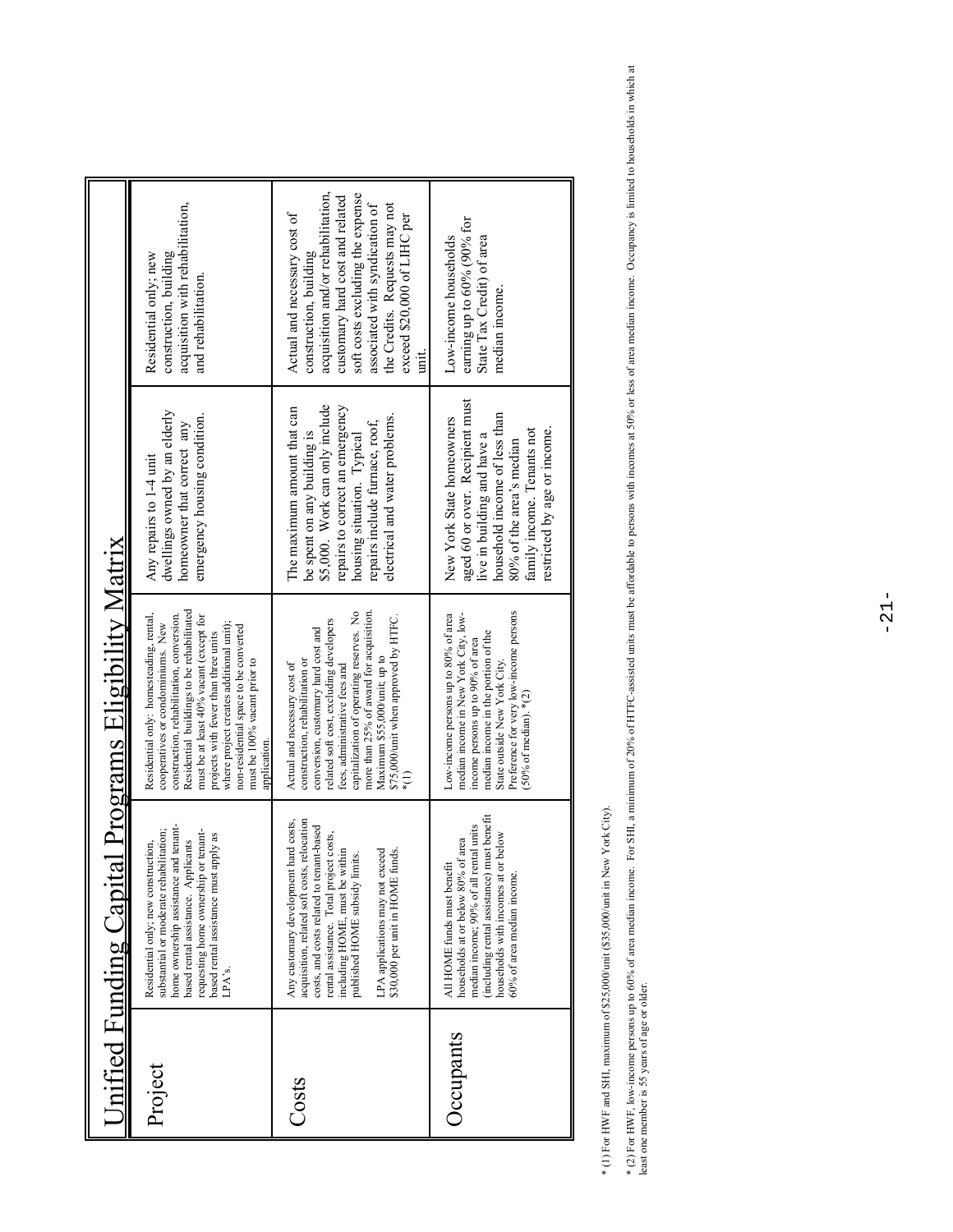### **4. Rating and Ranking**

Each application is scored on criteria derived from the statutory, regulatory and policy considerations of the program(s) from which funds have been requested. Application ratings are based only on the application materials received by the submission deadlines and materials requested and received as a result of the Completeness Review. The rating criteria used for specific programs are presented below:

- a. **LIHC applications** will be rated and ranked based on criteria contained in DHCR's QAP. These selection criteria are:
	- i. Housing Needs (20 points)
	- ii. Efficiency of Credit Use (15 points)
	- iii. Project Readiness (15 points)
	- iv. Regulatory Period (10 points)
	- v. Sponsor Characteristics (10 points)
	- vi. Affordability/Marketing (5 points)
	- vii. Marketing Plan/Public Assistance (5 points)
	- viii. Participation of Local Tax Exempt Organizations (5 points)
	- ix. Special Needs (5 points)
	- x. Tenant Buy-Out Plan (5 points)
	- xi. Individuals with Children (5 points)
- b. **SLIHC applications** will be rated and ranked based on the following selection criteria contained in the New York State Low-Income Housing Tax Credit Program Regulations Section 2040.14.
	- i. Housing Needs (20 points)
	- ii. Income Mixture (20 points)
	- iii. Efficiency of Credit Use (15 points)
	- iv. Project Readiness (10 points)
	- v. Sponsor Characteristics (10 points)
	- vi. Tenant Buy-Out Plan (5 points)
	- vii. Special Needs (5 points)
	- viii. Participation of Local Tax Exempt Organizations (5 points)
	- ix. Marketing Plan/Public Assistance (5 points)
	- x. Individuals with Children (5 points)
- c. **HWF applications** that pass completeness and eligibility reviews will not be scored but will undergo technical evaluation using the following criteria:

#### i. **PUBLIC PURPOSE**

(1) **Need for Project** - a review of the affordability of project units in terms of income groups served and proposed rent levels. Priority will be given to applications which serve the largest number of households at incomes of 50% or less of area median income. Note: the HTF statute requires HTFC to give a preference to economically feasible projects which provide affordable housing for persons at or below 50% of area median income.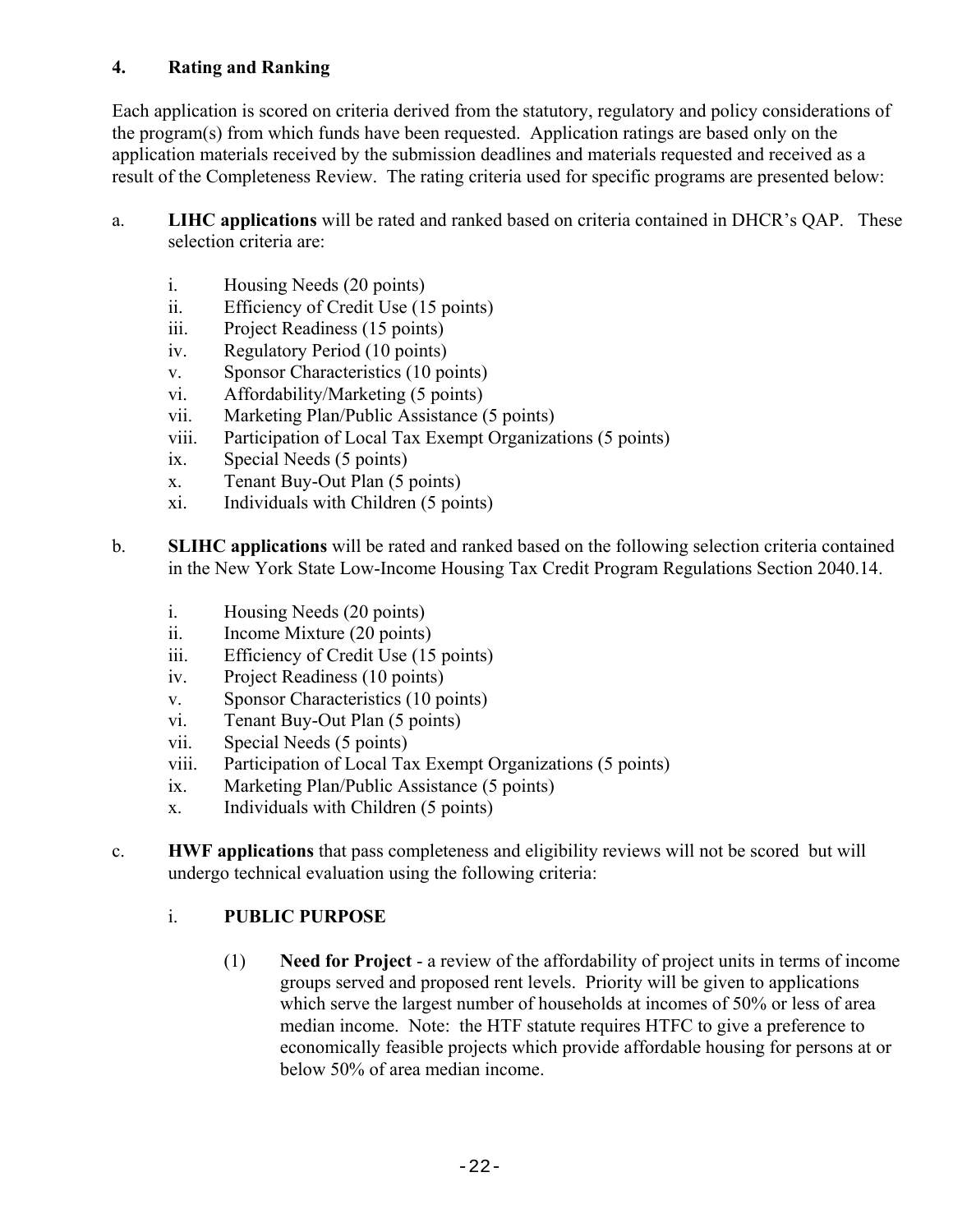(2) **Community Need** - entails an assessment of the project in the context of affordable housing needs within the community (i.e., service area/primary market area); the strategy adopted to address those needs, including plans or strategy to provide housing opportunities to low-income and minority households in areas where opportunities do not currently exist; any measures which have been or are being undertaken to implement the strategy; and the proposed project as part of that strategy. Assesses how housing assistance requested is to be used with other resources, including but not limited to public infrastructure, private job creation, economic development, and/or human services.

## ii. **COST EFFECTIVENESS**

- (1) **Subsidy Cost** based on the project's HWF per-unit subsidy cost.
- (2) **Leveraging** based on the ratio of non-State funds to HWF program funds required for permanent financing.

#### iii. **PROJECT READINESS**

- i. **Status of Financing** a review of the extent to which project financing has been obtained as evidenced by the following:
	- (a) bond inducement resolution issued;
	- (b) TEFRA approval;
	- (c) applied for and/or received requested allocation of private activity bond volume cap (where applicable);
	- (d) credit enhancement approved; and,
	- (e) letter agreements with bond underwriter and/or on private placement.
- (2) **Status of Public Approvals** a review of the extent and status of all required approvals necessary to complete the project as evidenced by the following:
	- (a) State Historic Preservation Office (SHPO) approval;
	- (b) State Environmental Quality Review (SEQRA) approval;
	- (c) local zoning approvals;
	- (d) local site plan approvals; and,
	- (e) building permit approvals.
- (3) **Status of Site Control** a review of the applicant's site control.

#### d. **HTF and HOME Applications for Site Specific Projects**

**HTF and HOME applications** (including all five initiatives) which pass completeness and eligibility reviews are scored on the following criteria, with the exception that reviews of the Mixed Income Family Initiative and the Senior Housing Initiative will use alternative scoring criteria for Income Served (Affordability). The reviews of Small Project Initiative applications will employ alternative scoring criteria for Income Served (Affordability), Subsidy Cost, and Leveraging.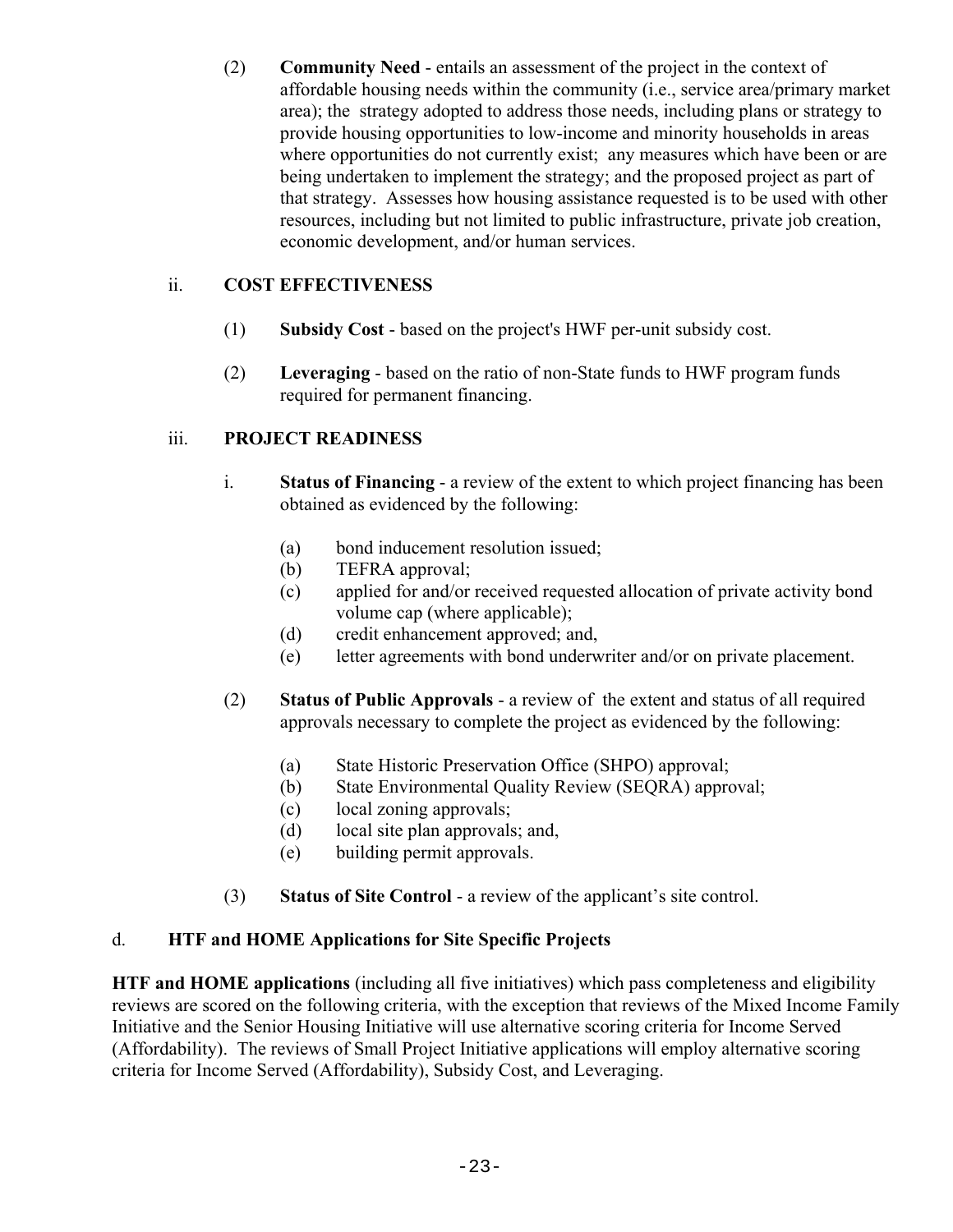- i. (15%) **Community Needs** Measures the extent of the affordable housing needs in the community, the extent to which proposed project is part of a strategy/plan adopted to meet identified community needs, and the actions which have been taken to implement the strategy/plan and the proposed project as part of that strategy/plan. Assesses how housing assistance requested is to be used with other resources, including but not limited to public infrastructure; private, job creating, economic development; and/or human services. For the following three components, scoring is based on comparison of an application with all other project and program applications received:
	- (1) (5%) **Affordable Housing Need** Measures the need for the housing in the proposed project based on the number and percentage of households without affordable housing in the community (i.e., service and primary market areas).
	- (2) (5%) **Strategy/Plan** Evaluates the strategy for addressing community needs and the degree to which the proposed project and the strategy address the identified needs.
	- (3) (5%) **Strategy/Plan Implementation** Evaluates the measures taken to implement the strategy and the proposed project as evidenced by financial investments in support of the strategy, linkages forged with providers of jobs and services, and local government actions.

The evaluation of community needs will consider whether the municipality or county in which the proposed project is located has adopted its own consolidated plan or is covered solely by the New York State Consolidated Plan. The rating of each application will be guided by and tailored to the circumstances in the project municipality or county. Applications for projects located in areas with locally-adopted municipal or county Consolidated Plans will be evaluated in relation to their own plan. All other applications will be evaluated on how local affordable housing needs and a locally based plan addressing these needs correspond with the State Consolidated Plan. In those communities in which there is a court decision or court ordered plan to address desegregation or remedy some other violation of law, Community Needs points will be awarded on the basis of the extent to which the proposed project is consistent with the court decision or plan. Applications may also cite as a basis for a community needs strategy Fair Housing Opportunity plans, area- wide or regional housing choice plans or any formally adopted plan which includes the provision of housing opportunities for lowincome or minority households in areas where they are currently under-represented. Community needs strategies that are consistent with the recommendations of the Quality Communities Interagency Task Force Report, including strategies prepared with funding from the Quality Communities Demonstration Program, are encouraged. Applicants employing a Quality Communities strategy to respond to this question must explain how the strategy is consistent with the Task Force Report. If the application is requesting funding for a project which has received technical and/or financial assistance under the House-NY Program, it must be indicated in the response for this section.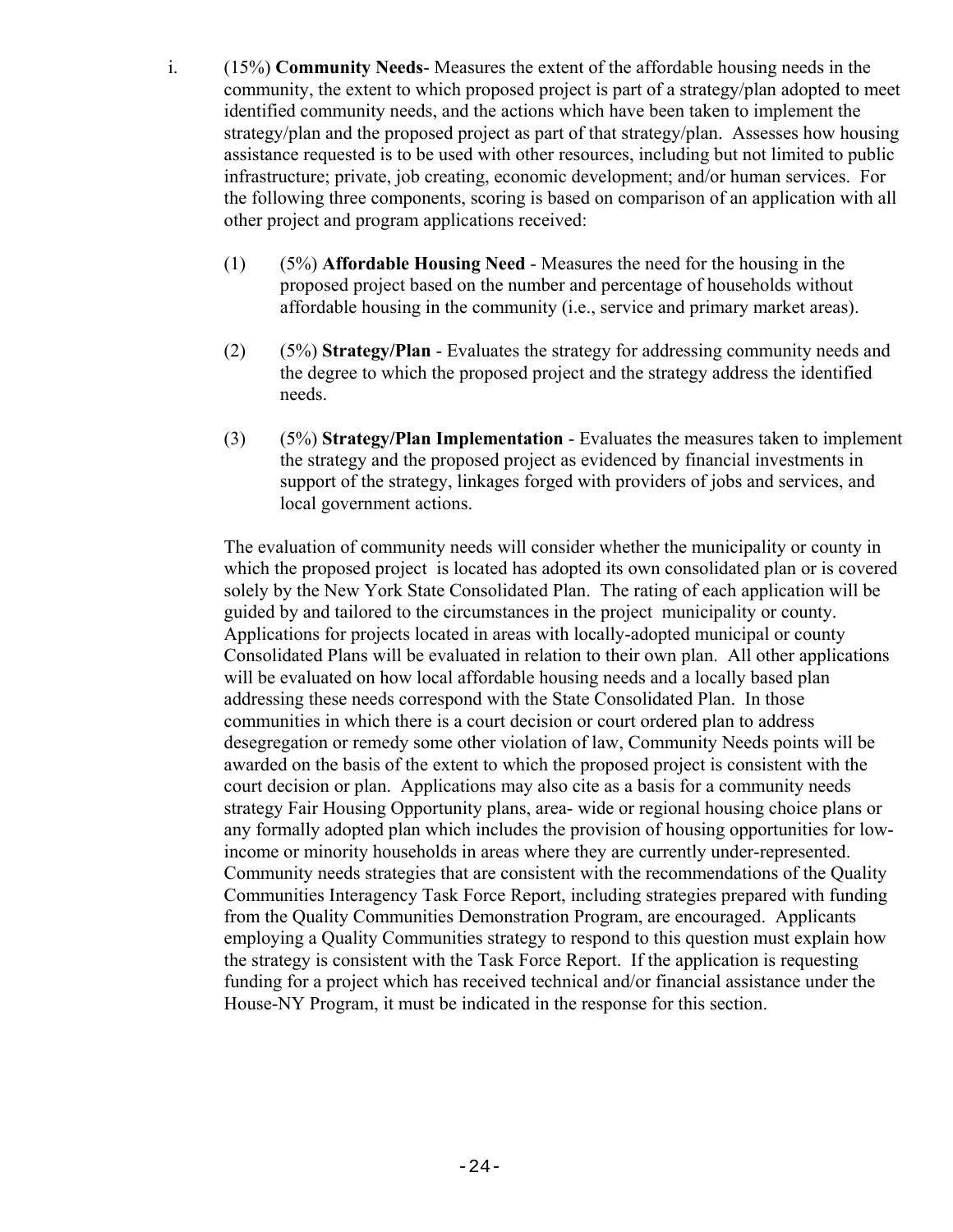- ii. (25%)**Income Served** (applies to all site specific HTF and HOME applications except for the Mixed Income Family and Senior Housing Initiatives):
	- (1) (20%) **Affordability** Measures the extent to which the proposal targets households with incomes below the statutory maximum for the program. Projects that serve a weighted average income which is a minimum of five percent below the statutory maximum eligible income will receive the minimum points. Projects that serve a weighted average income at 35% of median income will receive the maximum points.

For **Small Project Initiative** applications, the same calculation that is performed for larger HTF and HOME projects will be completed. However, small projects that serve a weighted average income of 60% of area median income will receive more than half of the available points under this criteria.

#### For HTF and HOME site-specific **rental projects:**

(2a) (5%) **Affordable Rents** - Measures the extent to which the proposed project's gross rents are below the area Fair Market Rents (FMR). Compares project rents with area FMR according to the following point schedule:

| <b>Project Gross Rents</b> | Points                      |
|----------------------------|-----------------------------|
| Compared to FMR            |                             |
|                            |                             |
| $>5\%$ to 10% below FMR    |                             |
| $>10\%$ to 15% below FMR   | $\mathcal{D}_{\mathcal{L}}$ |
| $>15\%$ to 20% below FMR   | 3                           |
| $>$ 20% to 25% below FMR   | 4                           |
| >25% below FMR             | 5                           |

- OR For HTF site-specific **home ownership and condominium projects**:
- (2b) (5%) **Affordable Owner Expenses** Measures the extent to which the proposed project owner's gross housing expenses (principal, interest, taxes, and insurance - PITI) compares to an adjusted FMR according to the following schedule (in consideration of additional expenses associated with home ownership, FMR will be adjusted by a factor of 1.3):

| PITI Compared to Adjusted FMR     | Points      |
|-----------------------------------|-------------|
| $>5\%$ to 10% below Adjusted FMR  | 1           |
| $>10\%$ to 15% below Adjusted FMR | 2           |
| $>15\%$ to 20% below Adjusted FMR | 3           |
| $>$ 20% to 25% below Adjusted FMR | 4           |
| $>25\%$ below Adjusted FMR        | $\varsigma$ |

OR For only **Mixed Income Family Rental Housing** and **Senior Housing Initiative projects**: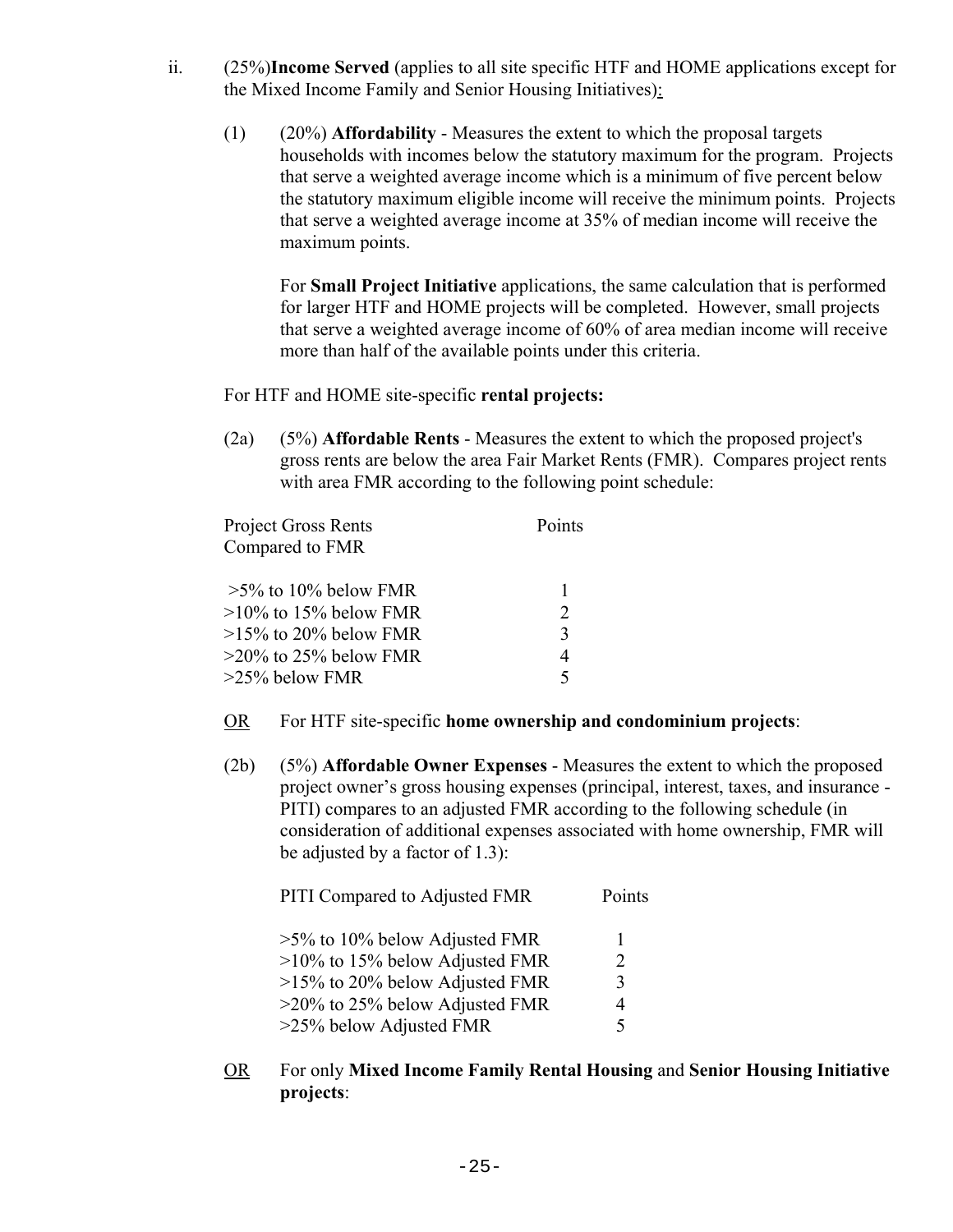(3) (25%) **Mixed Income Affordability** - This is scored based upon whether the rent plan of the project is established to have a minimum of 40% of the project units affordable to households above 60% of area median income and a minimum proportion of the units are affordable to households in three or more of five income groups. The five income groups are: 30% and below of median income (PA Level), above 30% to 50% of median income (very low- income), above 50% to 60% of median income (federal LIHC ), above 60% to 90% of median income (HTF eligibility outside of New York City), and above 90% of median income (market rate). Points will be assigned as follows:

Minimum of 5 % of project units in each of four groups 25 points Minimum of 15 % of project units in each of three groups 20 points Minimum of 10% of project units in each of three groups 15 points Otherwise 0 points

iii. (25%) **Subsidy Cost** - Measures the present value of proposed project's per-unit annual subsidy cost to the State. Projects which cost the least and are regulated for the longest term will receive the most points. Reviewers will use a Unified Funding Subsidy Index to measure the per-unit cost against the length of time (regulatory term) that the units will remain affordable. The Index is adjusted to account for regional cost variations. It is also adjusted for bedroom size by using the following formula: for senior projects, the number of SRO's is multiplied by .75 and the number of 1 or more bedroom units is multiplied by 1.0; for non-senior/family projects, the number of SRO's is multiplied by .75, the number of 1 bedrooms is multiplied by 1.0, the number of 2 bedrooms is multiplied by 1.25, and the number of 3 or more bedroom units is multiplied by 1.50.

For **Small Project Initiative** applications, an identical calculation to that done for large HTF and HOME applications will be completed. However, an alternative subsidy cost index will be used which will award similar points for larger per unit HTF and/or HOME requests (compared to projects which are not small projects).

#### iv. (10%) **Leveraging**

- (1) (7%) **Permanent Financing** Examines the ratio of NYS funds, including but not limited to DHCR, HTFC, AHC, HHAP, to be used for permanent financing to total project cost. Projects in which NYS funds constitute 20% or less of total project costs will receive the most points.
- (2) (3%) **Construction Financing** Measures the extent to which private lenders will be used for construction financing. Projects in which only non-NYS funds (including but not limited to DHCR, HTFC, AHC, HHAP) will be used for construction financing will receive the most points.

For **Small Project Initiative** applications, these points will be awarded based solely on the extent to which non-NYS funds will be used for permanent financing. Projects in which NYS funds constitute 30% or less of total project costs will receive the most points.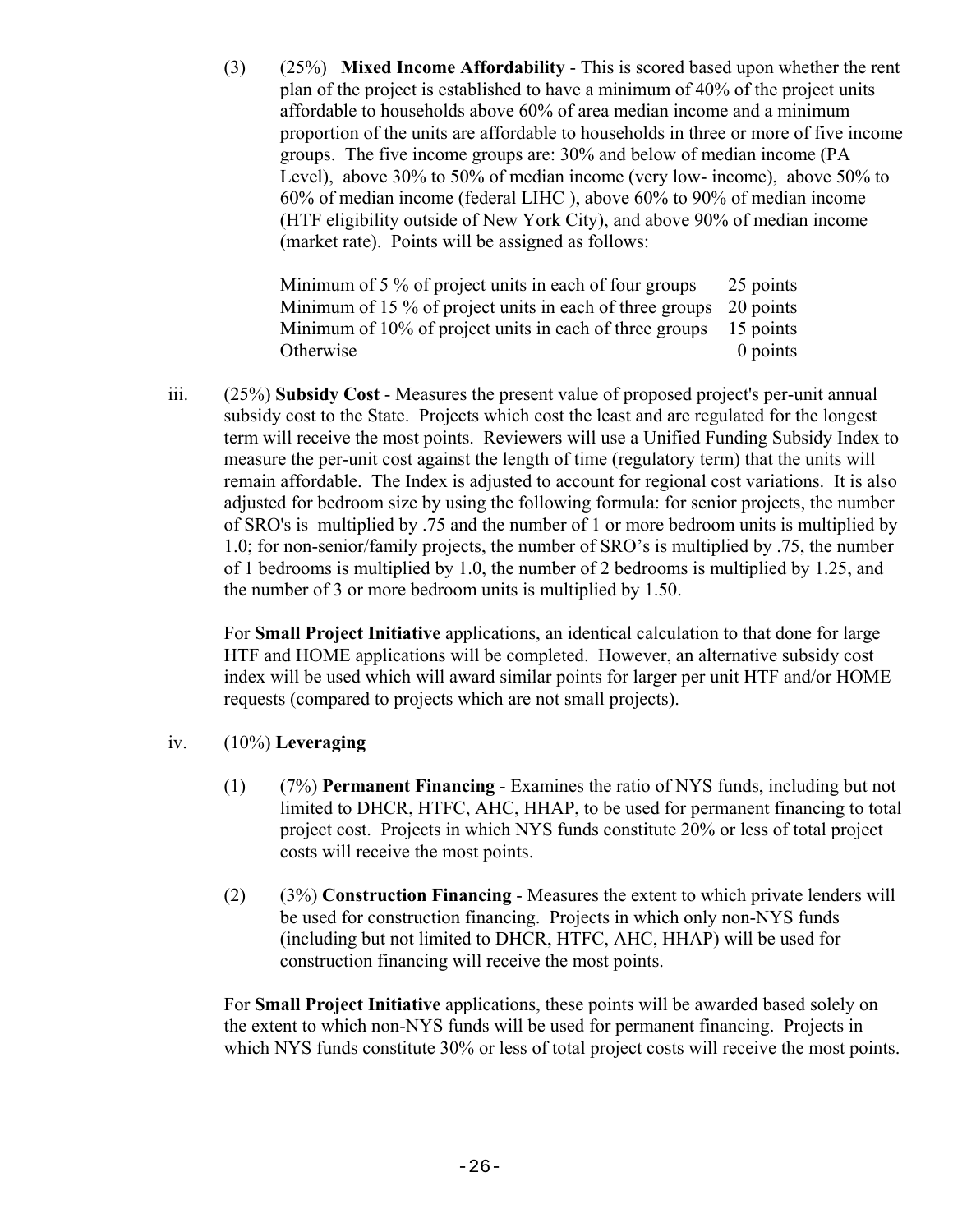v. (5%) **Special Populations** - Measures the extent to which preference in tenant selection will be given to special populations (as listed in the Unified Funding Reference Materials 2004) and whether these populations will be served by supportive services.

(1) Preference in tenant selection will be given to special populations for 15% or more of the low income units in the project - 3 points.

(2) The special populations to be given preference in tenant selection will be served by on or off site supportive services as evidenced by a service contract or written referral agreement with a service provider that serves those populations - 2 points.

- vi. (15%) **Project Readiness -** Measures the likelihood that HTF and HOME site-specific projects will be successfully completed in the shortest time frame, based on:
	- (1) (5%) **Financing Commitments** Measures the extent to which the financing required to complete and operate the project is committed, as evidenced by an agreement executed by all parties. This financing includes tenant rental assistance but excludes HTF and HOME funding. Points will be awarded according to the following schedule:

Some of the financing required to complete and operate the project has been applied for and none is committed - 1 point;

All of the financing required to complete and operate the project has been applied for and none is committed - 2 points;

All of the financing required to complete and operate the project has been applied for and less than 50% is committed - 3 points;

All of the financing required to complete and operate the project has been applied for and more than 50% is committed - 4 points;

All financing required to complete and operate the project is committed - 5 points.

(2) (5%) **Public Approvals** - Measures the extent to which applicants have listed and obtained all required approvals necessary to complete the project. (The awarding of points for status of public approvals will be based on telephone verification of the accuracy of the information provided by the applicant on the list of required approvals, the status of each required approval and the schedule for receiving each approval.) Points will be awarded according to the following schedule:

Applicant has listed and applied for all approvals required for the project - 1 point;

Applicant has listed and applied for all approvals required for the project; some approvals have been secured - 3 points;

Applicant has listed and obtained all required approvals (including environmental approvals and any required federal, state or local government approvals) for the project, except for a building permit, or no approvals are required - 5 points.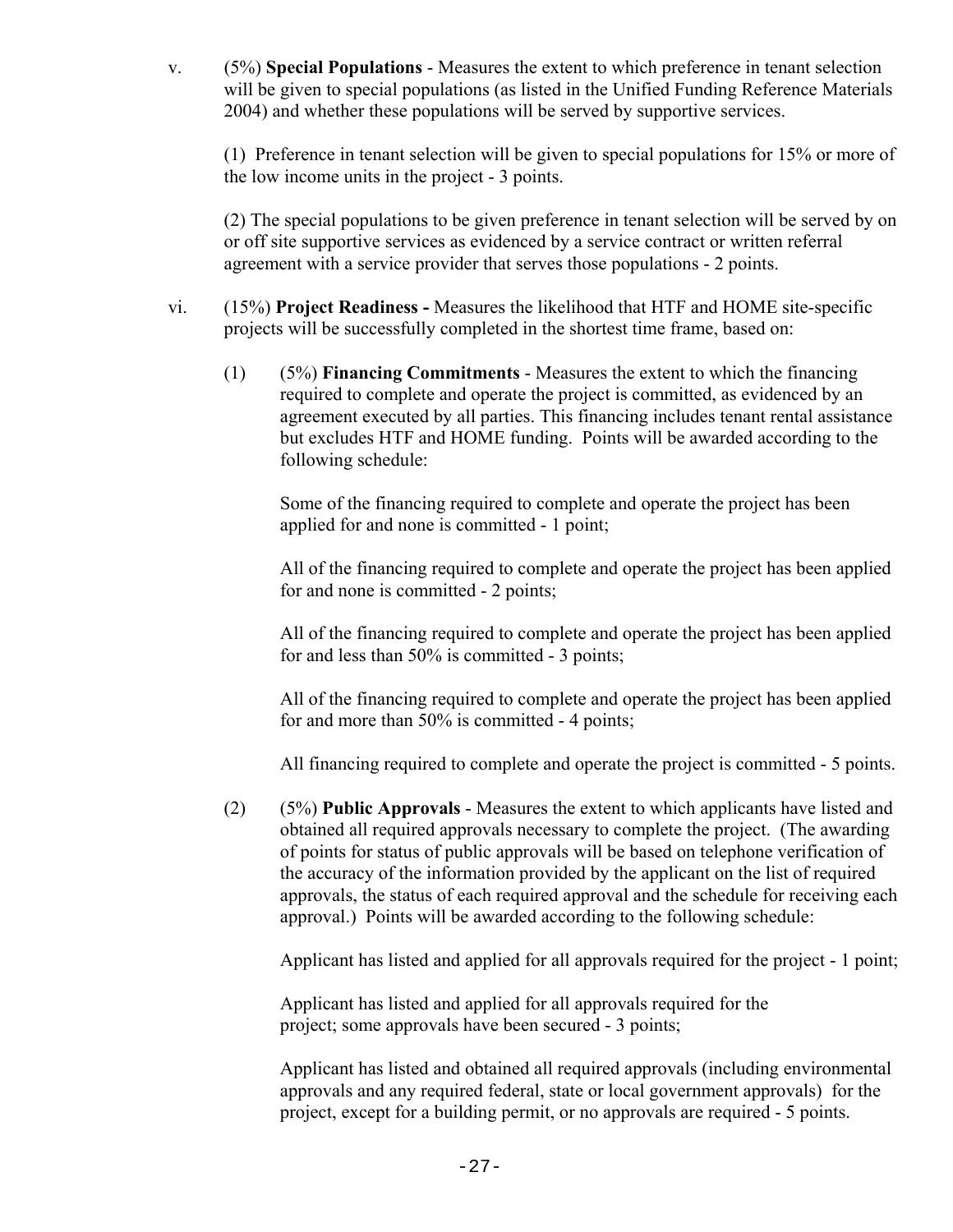(3) (5%) **Schedule** - Measures the extent the development timetable shows construction start date within 12 months (18 months if project is located in NYC) of project commitment date (09/2004) and the extent to which the proposed schedule is supported by time frames for approvals and the status of financial commitments. Points will be awarded according to the following schedule:

The development timetable shows a construction start later than 12 months (18 months if project is in New York City) from projected commitment date (09/2004), or the proposed schedule is not supported by the time frames for approvals or the status of financial commitments - 0 points.

The development timetable shows construction start within 12 months (18 months if project is located in New York City) of project commitment date (09/2004) and the proposed schedule is supported by time frames for approvals and the status of financial commitments - 3 points.

The development timetable shows construction start within 6 months (9 months if the project is located in New York City) of the projected commitment date (09/2004) and the proposed schedule is supported by the time frames for approvals and the status of financial commitments - 5 points.

- vii. (5%) **Successful Development Performance** Measures the successful performance of the applicant or the applicant and members of their development team in the timely development and completion within approved development budgets of comparable affordable housing (in terms of size(number of units), financing, income served and tenure of housing) in the ten years prior to application submission date. The experience of the applicant, applicant/developer, architect and general contractor will be evaluated according to the following criteria:
	- (1) **For-profit applicants**: (5%) Compares the total development costs (TDC) of comparable projects successfully completed by the applicant during the ten years prior to application to the TDC of the proposed project. Those with an aggregate amount of TDC from successfully completed projects equaling 10 times or more of the TDC of the proposed project will receive the most points. The development experience of all members involved as a joint venture applicant will be aggregated to award points.

#### <u>OR</u>

(2) **Not-for-profit applicants**: (5%) Measures the successful performance of the notfor-profit developer and/or housing consultant, the architect and the general contractor selected for the proposed project in the timely development and completion within approved budgets of comparable affordable housing (in terms of size, financing, income served and tenure of the housing). Not-for-profit applicants who have successfully completed at least one similar project will receive three points. Not-for-profit applicants without prior development experience who have teamed with a developer or housing consultant who has successful development performance may receive up to three points. One point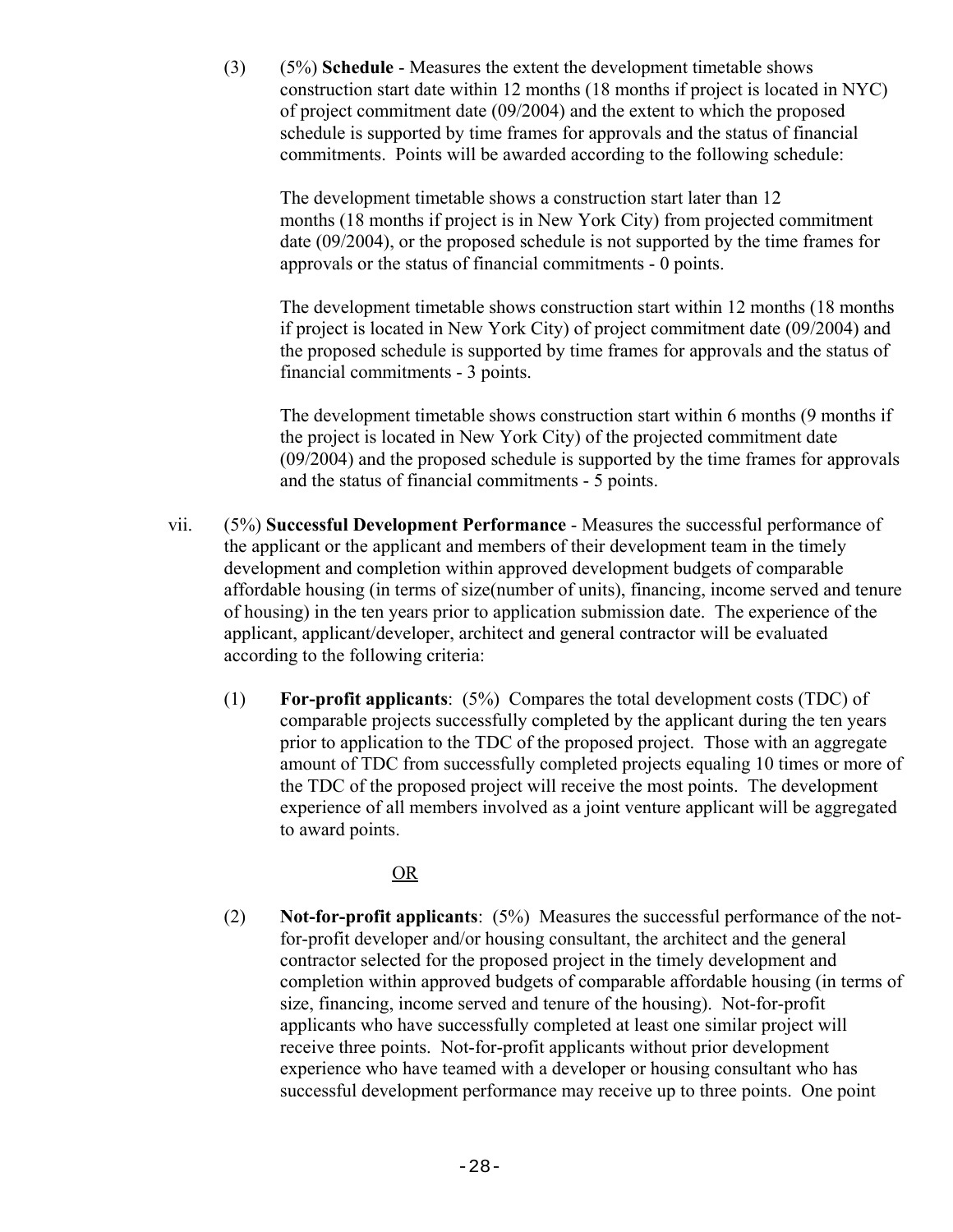for successful performance will be given to each the architect and the general contractor selected by the not-for-profit applicant.

#### e. **HOME Local Programs**

#### i. **Housing Rehabilitation Programs**

- (1) (15%) **Community Needs** Measures the extent of affordable housing needs in the community, the extent to which the proposed program is part of a strategy adopted to meet identified community needs, and the actions which have been taken to implement the strategy and the proposed program as part of that strategy. Assesses how housing assistance requested is to be used with other resources, including but not limited to public infrastructure; private, job creating, economic development and/or human services. Scoring is based on comparison of an application with all other project and program applications received for the following three components:
	- (a) (5%) **Housing Need** Measures the need for the housing in the proposed program based on the number and percentage of households without affordable housing in the community (i.e., service and primary market areas).
	- (b) (5%) **Strategy** Evaluates the strategy for addressing community needs and the degree to which the proposed program and the strategy address the identified needs.
	- (c) (5%) **Strategy Implementation** Evaluates the measures taken to implement the strategy and the proposed program as evidenced by financial investments in support of the strategy, linkages forged with providers of jobs and services, and local government actions.

The evaluation of Community Needs will consider whether the municipality or county in which the proposed program is located has adopted its own Consolidated Plan or is covered solely by the New York State Consolidated Plan. The rating of each application will be guided by and tailored to the circumstances in the municipality or county in which the program is proposed. Applications for programs located in areas with locally-adopted municipal or county Consolidated Plans will be evaluated in relation to their own plan. All other applications will be evaluated on how local affordable housing needs and a locally based plan addressing these needs correspond with the State Consolidated Plan. In those communities in which there is a court decision or court ordered plan to address desegregation or remedy some other violation of law, Community Needs points will be awarded on the basis of the extent to which the proposed program is consistent with the court decision or plan. Applications may also cite Fair Housing Opportunity plans, area wide or regional housing choice plans or any formally adopted plan which includes the provision of housing opportunities for lowincome or minority households in areas where they are currently under represented as a basis for a community needs strategy. Community needs strategies that are consistent with the recommendations of the Quality Communities Interagency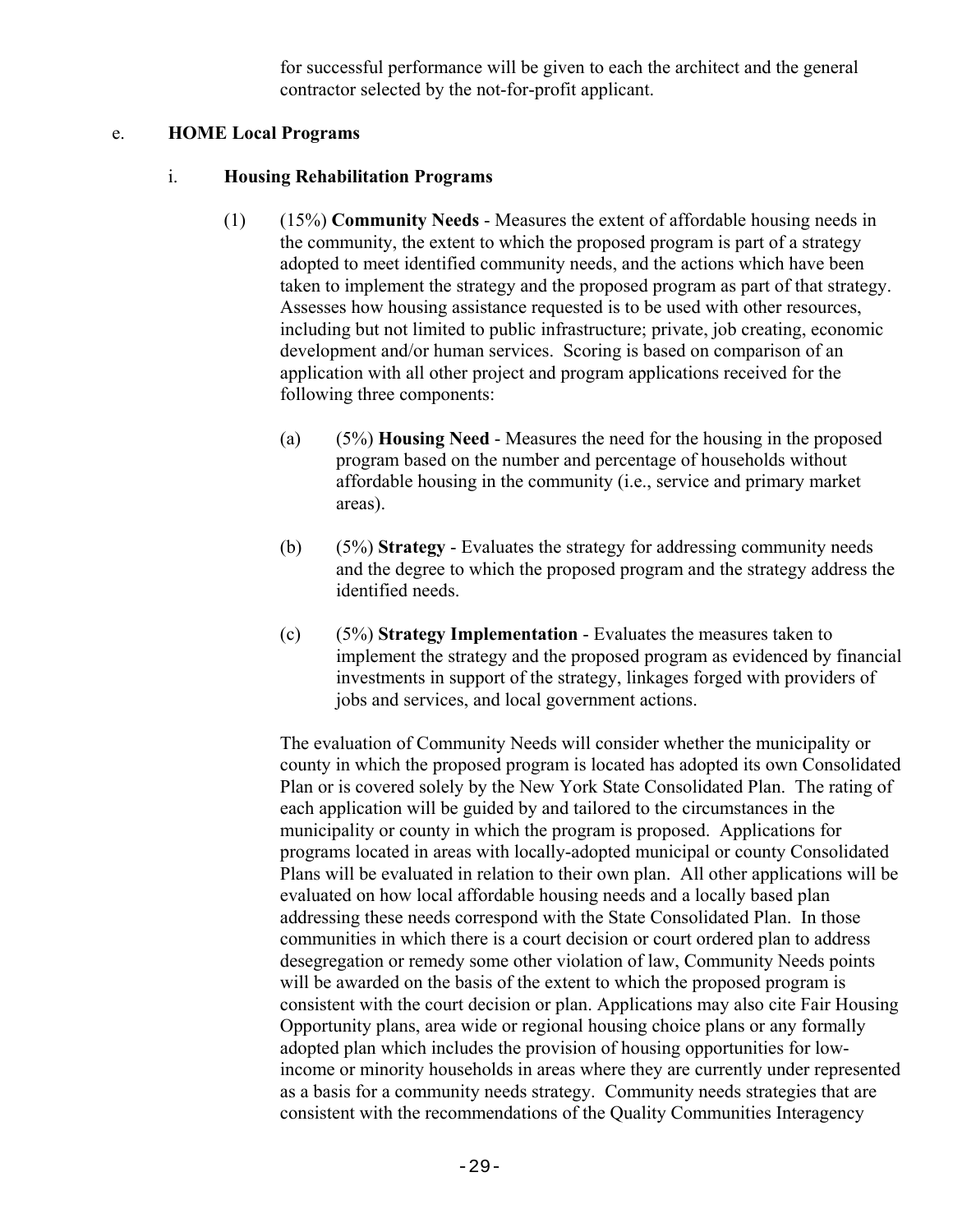Task Force Report, including strategies prepared with funding from the Quality Communities Demonstration Program, are encouraged. Applicants employing a Quality Communities strategy to respond to this question must explain how the strategy is consistent with the Task Force Report. If the application is requesting funding for a project which has received technical and/or financial assistance under the House-NY Program, it must be indicated in the response for this section.

- (2) (20%) **Average income level served** Programs that target households with average incomes below statutory maximums are scored on the extent to which they fall below those maximums. The maximum points will be awarded to applicants that will only serve households with incomes at or below 50% of the HUD median income for the area. Programs that target households with incomes between 50% and 75% of area median income will receive an intermediate score. Those that only target households with incomes above 75% of area median income will receive the least points.
- (3) (5%) **Special populations targeted** Programs that propose to target 15% of units to be assisted to households which include members of one of the eight special populations listed in Unified Funding Reference Materials 2004 will receive three points. Programs that propose targeting 15% of units for special populations and provide evidence of a service contract with or written referral agreement with a local service provider that serves the special population will receive five points.
- (4) (10%) **Percent below federal poverty level** in program service area Programs in areas with the highest percentage of persons below the poverty level compared to service areas of other applications, will receive the most points. Programs in areas with the lowest percentage of persons below the poverty level compared to service areas of other applications, will receive the least points.
- (5) (10%) **Number of persons below federal poverty level** in program service area Programs in areas with the greatest number of persons below the poverty level, compared to service areas of other applications, will receive the most points. Programs in areas with the least number of persons below the poverty level compared to service areas of other applications, will receive the least points.
- (6) (5%) **Age of housing** Programs in areas with the highest percentage of housing units built before 1960 will receive the most points. Programs with the lowest percentage of housing units built before 1960 will receive the least points.
- (7) (5%) **Subsidy cost index** Projects with the lowest per-unit cost and which are regulated for at least 5 years, will receive the most points, based on the Unified Funding Subsidy Cost Index. The Index is adjusted to account for regional cost variations. Those with higher per unit costs or shorter terms will receive fewer points. Projects with an average per unit cost of \$30,000 or more, or regulated for less than 5 years, will receive the least points. The Unified Funding Subsidy Cost Index has been adjusted to reflect higher construction and land acquisition costs in many parts of the State.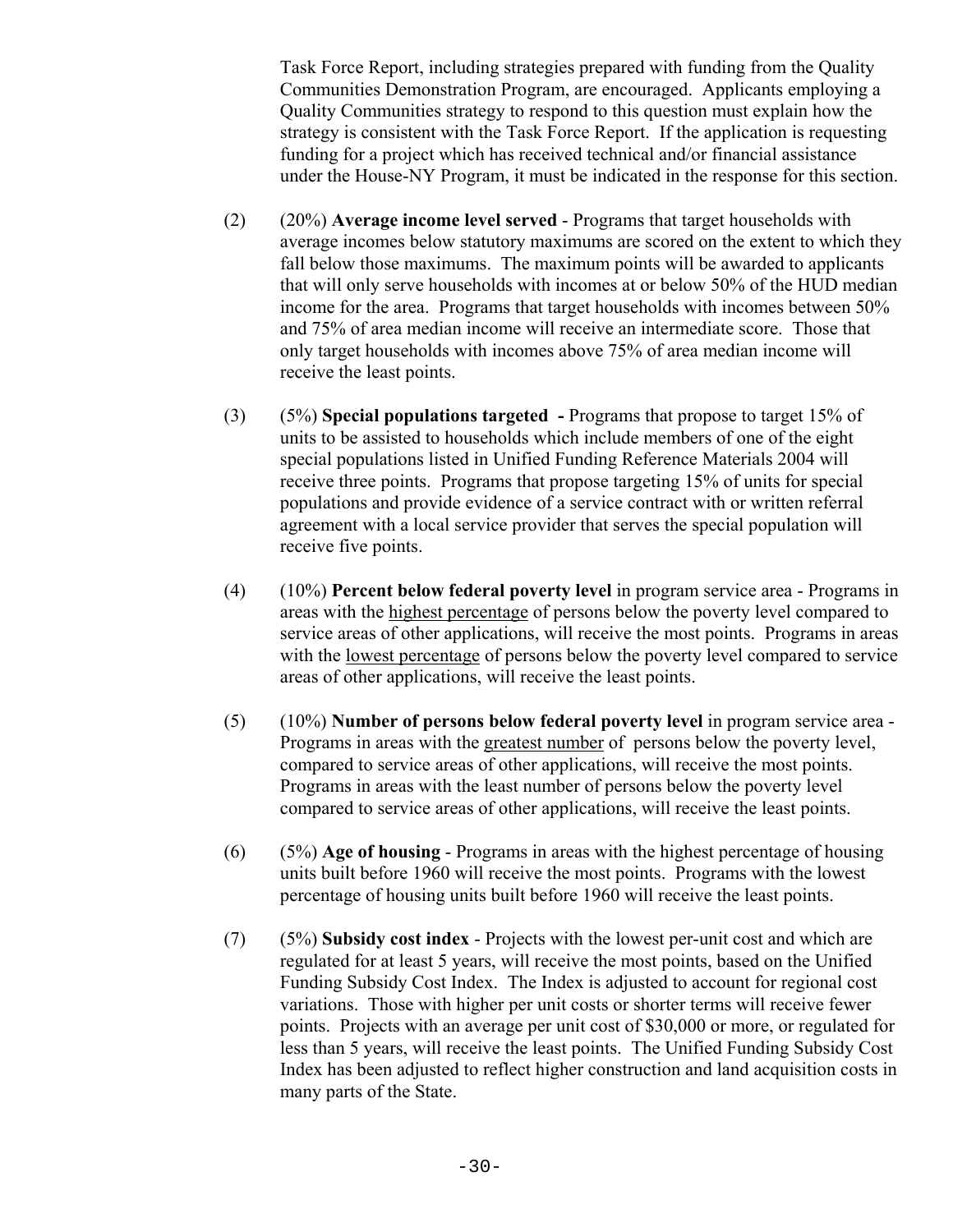- (8) (10%) **Leveraging** (permanent financing) -Measures the ratio of non-State funds to HOME funds required for permanent financing. Programs with 25% or less of total program costs requested from NYS funds (including but not limited to DHCR, AHC, HHAP) will receive the most points. Applicants that provide 51% or more of the total program administrative cost, and propose using four percent or less of the requested amount of HOME funds for administrative expenses, will also receive maximum credit for leveraging, regardless of the amount of project funds leveraged. Rental rehabilitation programs that require owners to provide a 25% match will also receive maximum credit.
- (9) (5%) **Administrative plan** Administrative plans will be reviewed to assess the adequacy of the proposed staffing plan, outreach and selection procedures, construction management procedures, and procedures for compliance with other federal requirements. Applications with no feasibility questions or impediments to timely program completion will receive the most points. Those with some minor feasibility questions or impediments to timely project completion, will receive an intermediate score. Those with major feasibility questions, or where significant impediments to timely project completion exist, or where not all required elements have been addressed, will receive the least points.
- (10) (15%) **Experience and performance** Applicants that have substantial experience administering HOME or similar rehabilitation programs and have met all milestones will receive the most points. Consultant and staff experience is considered in rating this criterion. Applicants with some HOME Program experience or other similar experience, and those that have missed some HOME milestones, will receive an intermediate score. Those with no applicable experience, or that are in default on a HOME contract due to schedule or other issues, will receive the least points.

#### ii. **Homeownership and Rental Assistance Programs**

- (1) (15%) **Community Needs** Measures the extent of the affordable housing needs in the community, the extent to which the proposed program is part of a strategy adopted to meet identified community needs, and the actions which have been taken to implement the strategy and the proposed program as part of that strategy. Assesses how housing assistance requested is to be used with other resources, including but not limited to public infrastructure; private, job creating, economic development; and/or human services. Scoring is based on comparison of an application with all other project and program applications received for the following three components:
	- (a) (5%) **Housing Need** Measures the need for the housing in the proposed program based on the number and percentage of households without affordable housing in the community (i.e., service and primary market areas).
	- (b) (5%) **Strategy** Evaluates the strategy for addressing community needs and the degree to which the proposed program and the strategy address the identified needs.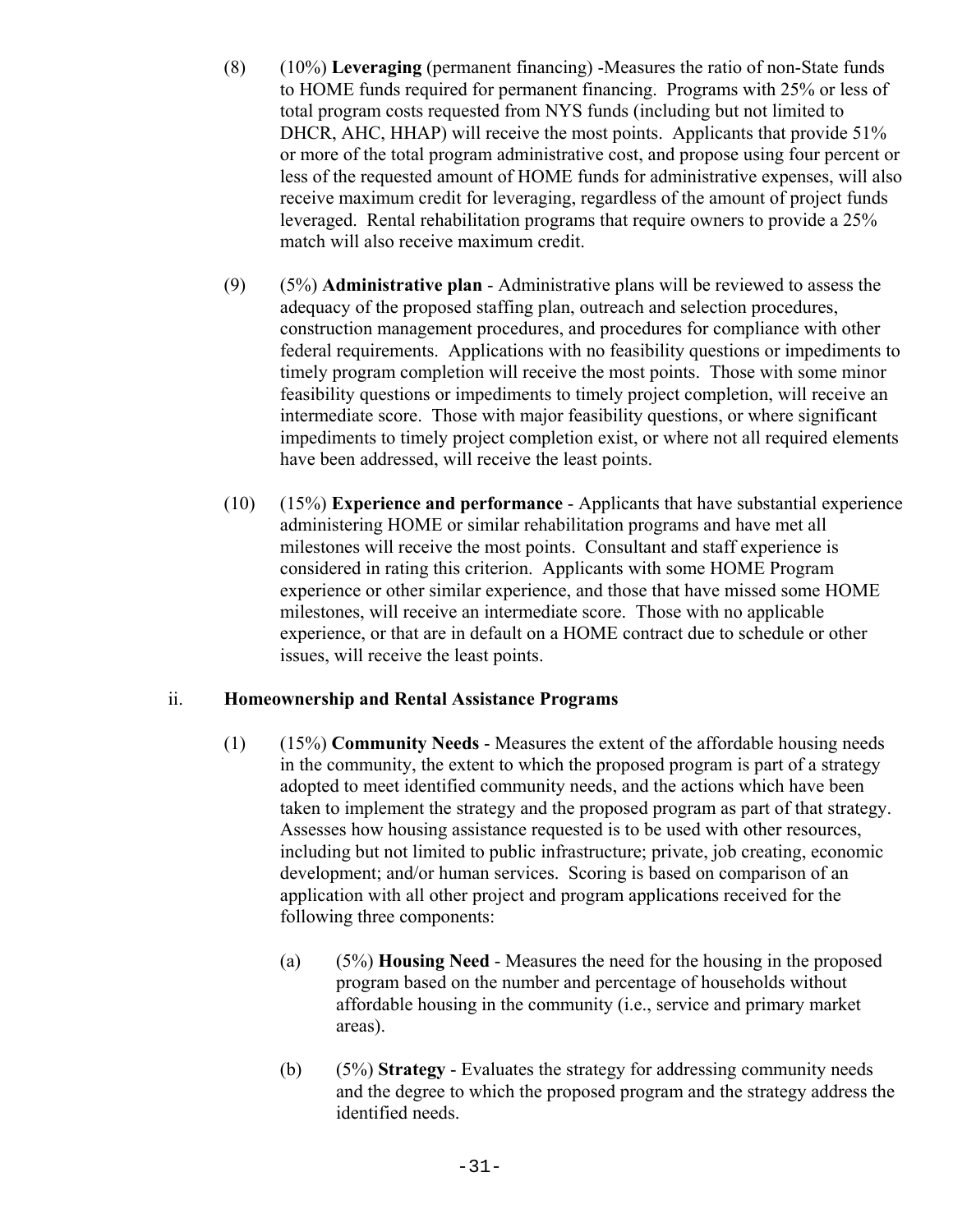(c) (5%) **Strategy Implementation** - Evaluates the measures taken to implement the strategy and the proposed program as evidenced by financial investments in support of the strategy, linkages forged with providers of jobs and services, and local government actions.

The evaluation of community needs will consider whether the municipality or county in which the proposed program is located has adopted its own consolidated pan or is covered solely by the New York State Consolidated Plan. The rating of each application will be guided by and tailored to the circumstances in the municipality or county in which the program is proposed. Applications for programs located in areas with locally-adopted municipal or county Consolidated Plans will be evaluated in relation to their own plan. All other applications will be evaluated on how local affordable housing needs and a locally based plan addressing these needs correspond with the State Consolidated Plan. In those communities in which there is a court decision or court ordered plan to address desegregation or remedy some other violation of law, Community Needs points will be awarded on the basis of the extent to which the proposed program is consistent with the court decision or plan. Applications may also cite Fair Housing Opportunity plans, area wide or regional housing choice plans or any formally adopted plan which includes the provision of housing opportunities for low-income or minority households in areas where they are currently underrepresented as a basis for a community needs strategy. Community needs strategies that are consistent with the recommendations of the Quality Communities Interagency Task Force Report, including strategies prepared with funding from the Quality Communities Demonstration Program, are encouraged. Applicants employing a Quality Communities strategy to respond to this question must explain how the strategy is consistent with the Task Force Report.

- (2) (15%) **Average income level served** Programs that target households with average incomes below statutory maximums are scored on the extent to which they fall below those maximums. The maximum points will be awarded to applicants that will only serve households with incomes at or below 50% of the HUD median income for the area. Programs that target households with incomes between 51% and 75% of area median income will receive an intermediate score. Those that only target households with incomes above 75% of area median income will receive the least points.
- (3) (5%) **Special populations targeted** Programs that propose to target 15% of units to be assisted to households which include members of one of the eight special populations listed in Unified Funding Reference Materials 2004 will receive three points. Programs that propose targeting 15% of units for special populations and provide evidence of a service contract with or written referral agreement with a local service provider that serves the special population will receive five points.
- (4) (5%) **Percent of persons below federal poverty level in program service area** Programs in areas with the highest percentage of persons below the federal poverty level compared to service areas of other applications, will receive the most points.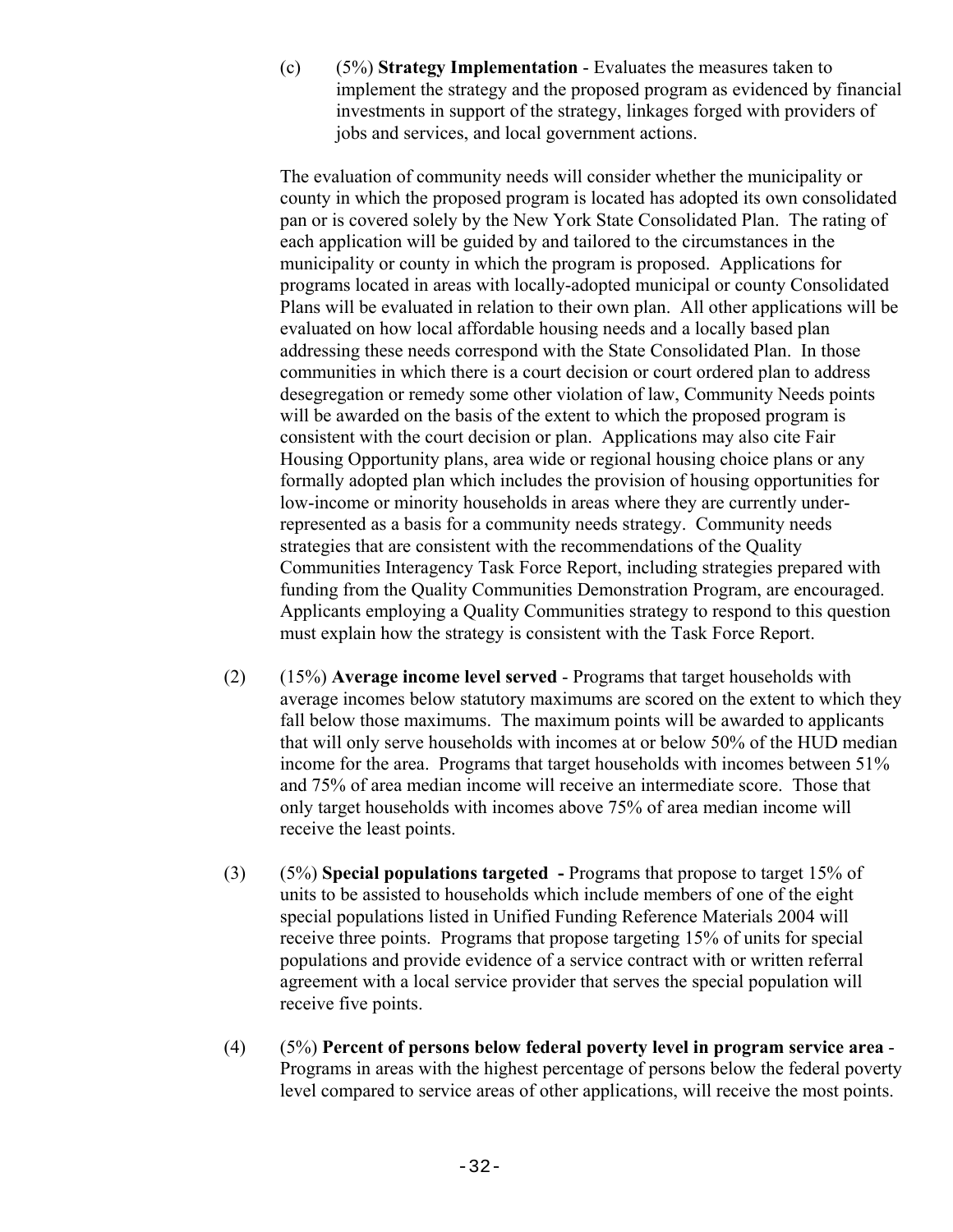Programs in areas with the lowest percentage of persons below the federal poverty level will receive the least points.

- (5) (10%) **Number of persons below federal poverty level in program service area** - Programs in areas with the greatest number of persons below the federal poverty level compared to service areas in other applications, will receive the highest score. Programs in areas with the least number of persons below the federal poverty level compared to service areas in other applications, will receive the least points.
- (6) (5%) **Homeownership rate in program service area** Programs in areas with the lowest percentage of owner-occupied units will receive the most points. Programs in areas with the highest percentage of owner-occupied units will receive the least points.

#### **-OR-**

**Tenant Rent Burden**- For tenant based rental assistance applications, programs in areas where more than 80% of renter households pay more than 30% of their income for rent will receive the most points. Programs in areas where between 41% and 80% of renter households pay more than 30% of their income for rent will receive an intermediate score. Programs in areas where less than 41% of all renter households pay more than 30% of income for rent will receive the lowest score.

(7) (5%) **Affordability index** - For **home ownership programs**, a home buyer affordability index will be calculated, based on median incomes and median sales prices in different parts of the state. Programs in areas where home ownership is more expensive, relative to incomes, will receive the most points. Those where home ownership is least expensive, relative to incomes, will receive the fewest points.

#### **-OR-**

For **tenant-based rental assistance**, a renter affordability index will be calculated. Those in areas where very low-income tenants have less than 87% of the income needed to rent a unit at the federal Fair Market Rent level will receive the most points. Programs in areas where very-low-income tenants have 87-107% of the income needed to rent a unit at the federal Fair Market Rent level will receive an intermediate score. Programs in areas where very low-income tenants have more than 107 % of the income needed to rent a unit at the federal Fair Market Rent level will receive the fewest points.

(8) (10%) **Subsidy cost index** - Projects with the lowest per-unit cost and that are regulated for at least 15 years will receive the most points, based on the Unified Funding Subsidy Cost Index. The Index is adjusted to account for regional cost variations. Those with higher per unit costs or shorter regulatory terms will receive fewer points. Programs costing \$30,000 per unit or more, or regulated for less than 5 years, will receive the fewest points. The Unified Funding Subsidy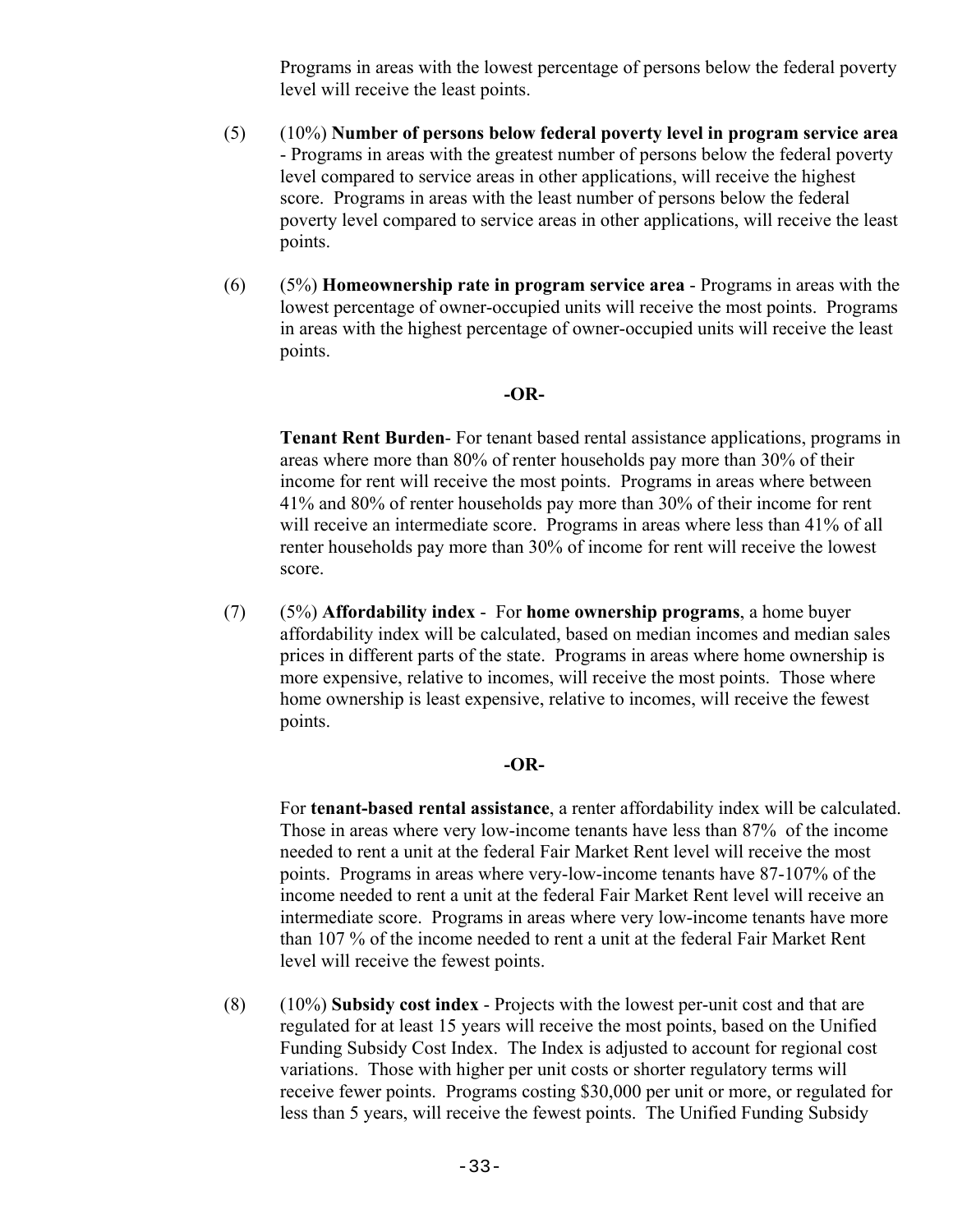Cost Index has been adjusted to reflect higher construction and land acquisition costs in many parts of the State.

#### **-OR-**

For **tenant-based rental assistance** programs, the subsidy cost will be calculated based on the average annual per-unit cost, with those costing the least receiving the most points and those with the highest per-unit cost receiving the fewest points.

- (9) (10%) **Leveraging** (permanent financing) -Measures the ratio of non-State funds to HOME funds required for permanent financing. Programs with 25% or less of total program costs requested from NYS funds (including but not limited to DHCR, HTFC, AHC, HHAP) will receive the most points. Applicants that provide 51% or more of the total program administrative cost, and propose using four percent or less of the requested amount of HOME funds for administrative expenses, will also receive maximum credit for leveraging, regardless of the amount of project funds leveraged.
- (10) (5%) **Administrative plan** -Administrative plans will be reviewed to assess the adequacy of the proposed staffing plan, outreach and selection procedures, construction management procedures, and procedures for compliance with other federal requirements. Applicants with no feasibility questions or impediments to timely program completion will receive the most points. Those with some minor feasibility questions or impediments to timely project completion, will receive an intermediate score. Those with major feasibility questions, or where significant impediments to timely project completion exist, or where not all required elements have been addressed, will receive the least points.
- (11) (15%) **Experience and performance** Applicants that have substantial experience administering HOME or similar rehabilitation programs and have met all milestones will receive the most points. Applicants with some HOME Program experience or other similar experience, and those that have missed some HOME milestones, will receive an intermediate score. Those with no applicable experience or that are in default on a HOME contract due to schedule or other issues, will receive the fewest points.

#### f. **RESTORE Program**

Applications which pass completeness and eligibility reviews are scored on the following criteria. A maximum score is 100 points.

i. (15%) **Community Needs** - Measures the extent of need in the proposed target area. Proposed programs in target areas with the most need (measured by number and percent of income eligible elderly homeowners in the area living in substandard housing conditions) will receive the most points.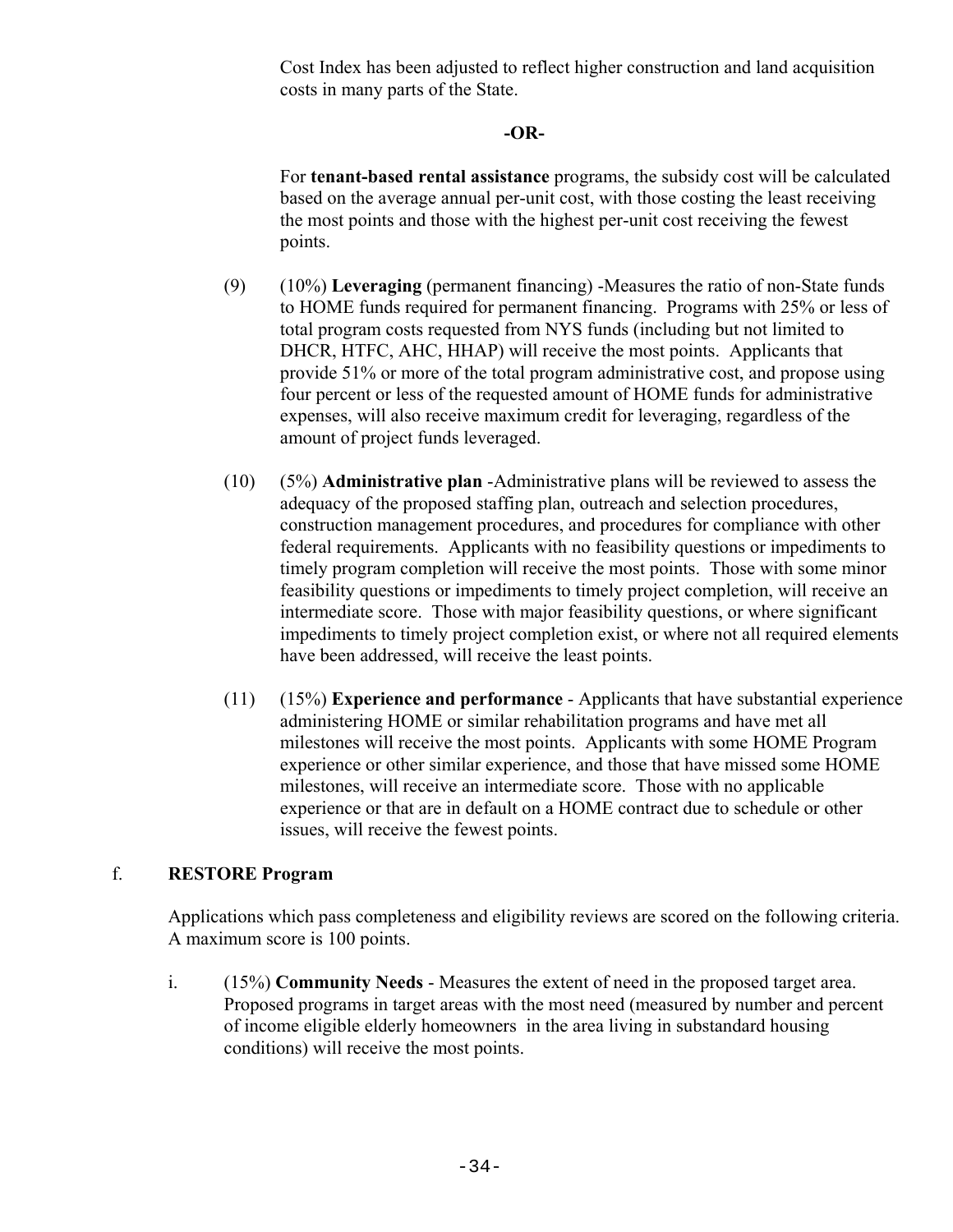- ii. (20%) **Very-Low Income Targeting** Measures the extent to which a proposal targets very-low-income households. Programs that target lowest incomes (averaged for all assisted units) will receive the most points.
- iii. (15%) **Leveraging** Measures the ratio of non-State funds to RESTORE funds requested for the proposed program. When the ratio is calculated, funds from DHCR and NYS Affordable Housing Corporation are considered State funds, while Weatherization and HOME programs are considered federal funds. Applications which identify sources of matching administrative or capital funds other than State funds equal to 50 percent or more of the RESTORE request will receive the most points.
- iv. (25%) **Program Design** Measures the extent the proposed program describes a comprehensive program design that addresses all program requirements including documentation for delivery of emergency repair services.
- v. (15%) **Organization Experience/Program Readiness** Measures the applicant's staff capacity and organization's experience with programs similar to the RESTORE program and the likelihood that the program can be quickly implemented and completed in the time frame projected in the application. Applications listing experience in home repair and rehabilitation services will receive the most points.
- vi. (5%) **Coordination of Housing and Aging Services** Measures the extent to which the proposed program has demonstrated links to other senior citizen service providers in target area and the extent to which those links are documented in the application. Applications which attach referral agreements from service providers will receive the most points.
- vii. (5%) **Special populations targeted** Programs that propose to target 15% of units to be assisted to households which include members of one of the eight special populations listed in Unified Funding Reference Materials 2004 will receive three points. Programs that propose targeting 15% of units for special populations and provide evidence of a service contract with or written referral agreement with a local service provider that serves the special population will receive five points.

#### **5. Feasibility Reviews**

Complete feasibility reviews are conducted when an application requests HWF, HTF, or HOME funds.

Applicants requesting LIHC will receive a review according to the parameters of the QAP. Applicants requesting SLIHC will receive a review according to the parameters of the QAP and the SLIHC Regulations.

 Feasibility reviews will be conducted on complete and eligible applications in order of the application's rating and ranking (or for HWF applications, subsequent to technical evaluation) until a sufficient pool can be created to meet the funding allocations targeted for this round.

Projects which do not demonstrate feasibility to the satisfaction of HTFC will not be reviewed further.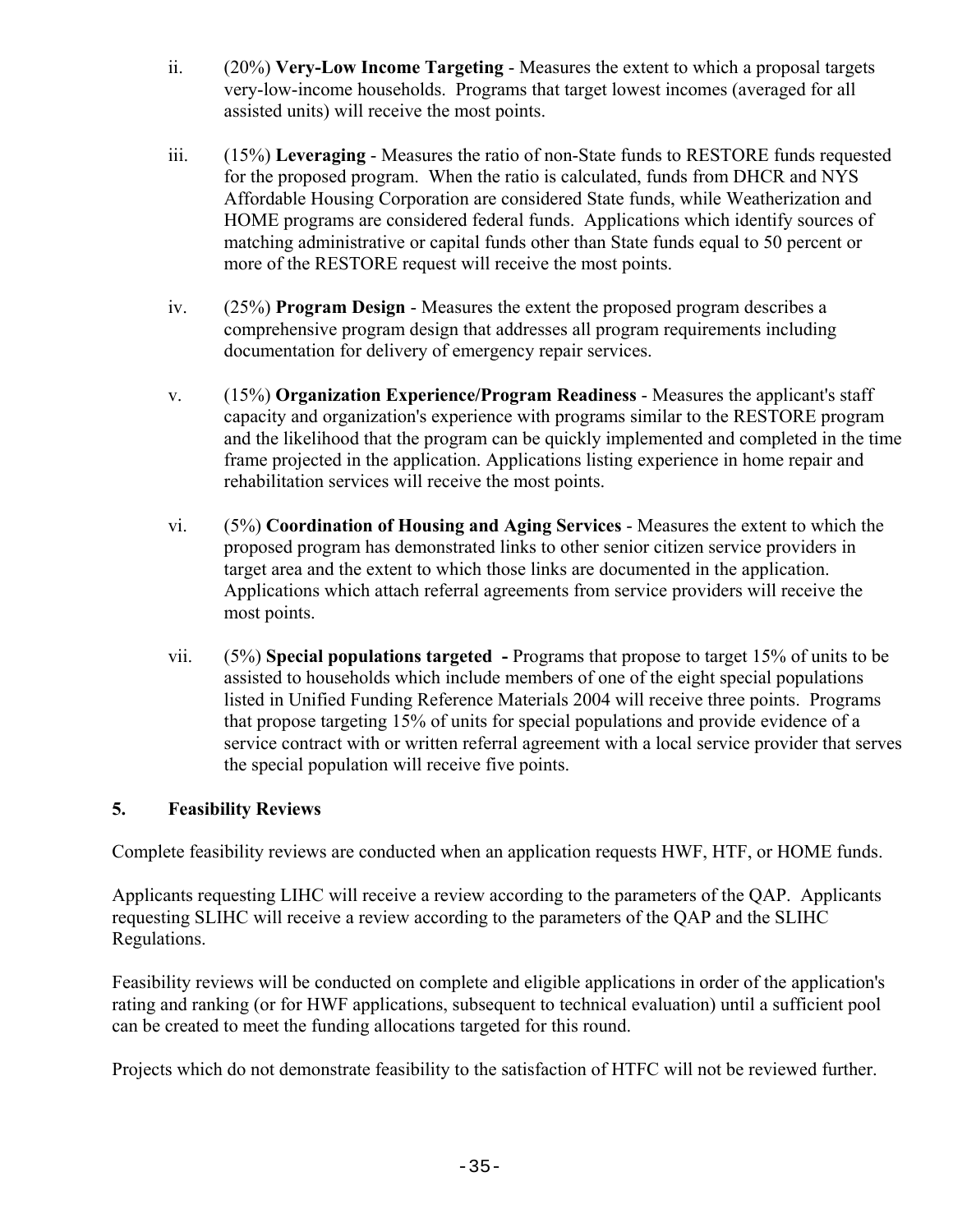In order to be considered for feasibility, an application must identify an eligible site for the proposed project and provide evidence of site control in compliance with Section 5 of the Capital Programs Manual.

An application must also demonstrate the proposed project site meets the following site criteria:

For urban sites, the following minimum requirements must be met:

- a. The site must be free from hazardous materials and incompatible adjacent uses. There must be no environmental conditions that significantly impair the intended residential purpose.
- b. The site must have power, telephone, water, and sewer connections adjacent to the site.
- c. The site must have local/public transportation or be within walking distance to community services and retail establishments including a grocery store.
- d. The site must have adequate space to accommodate local off-street parking requirements.
- e. The site must be relatively level and **of no greater size than that which is necessary** to accommodate the proposed project.

Non-urban sites must meet the following minimum requirements:

In addition to a, d and e above,

- f. Where public utilities are not included, the site must have the capacity to provide a cost effective on-site water and/or septic system.
- g. For family projects, the site must be located within five miles of a municipality that provides community services and retail establishments including a grocery store.
- h. Family projects must have adequate space to accommodate an on-site play area for children.
- i. The site must be directly accessible from a public road.
- j. Elderly projects must be located within a rural community and have local public transportation or be within walking distance (e.g., one-half mile) of essential services including a grocery store.

A site visit will be conducted to assess:

- a. the condition of the neighborhood, project site, and existing structures (if applicable);
- b. the accuracy of the design documents in reflecting existing site conditions;
- c. the suitability of the site with regard to the proposed occupants, accessibility to shopping, community facilities, transportation, etc.; and,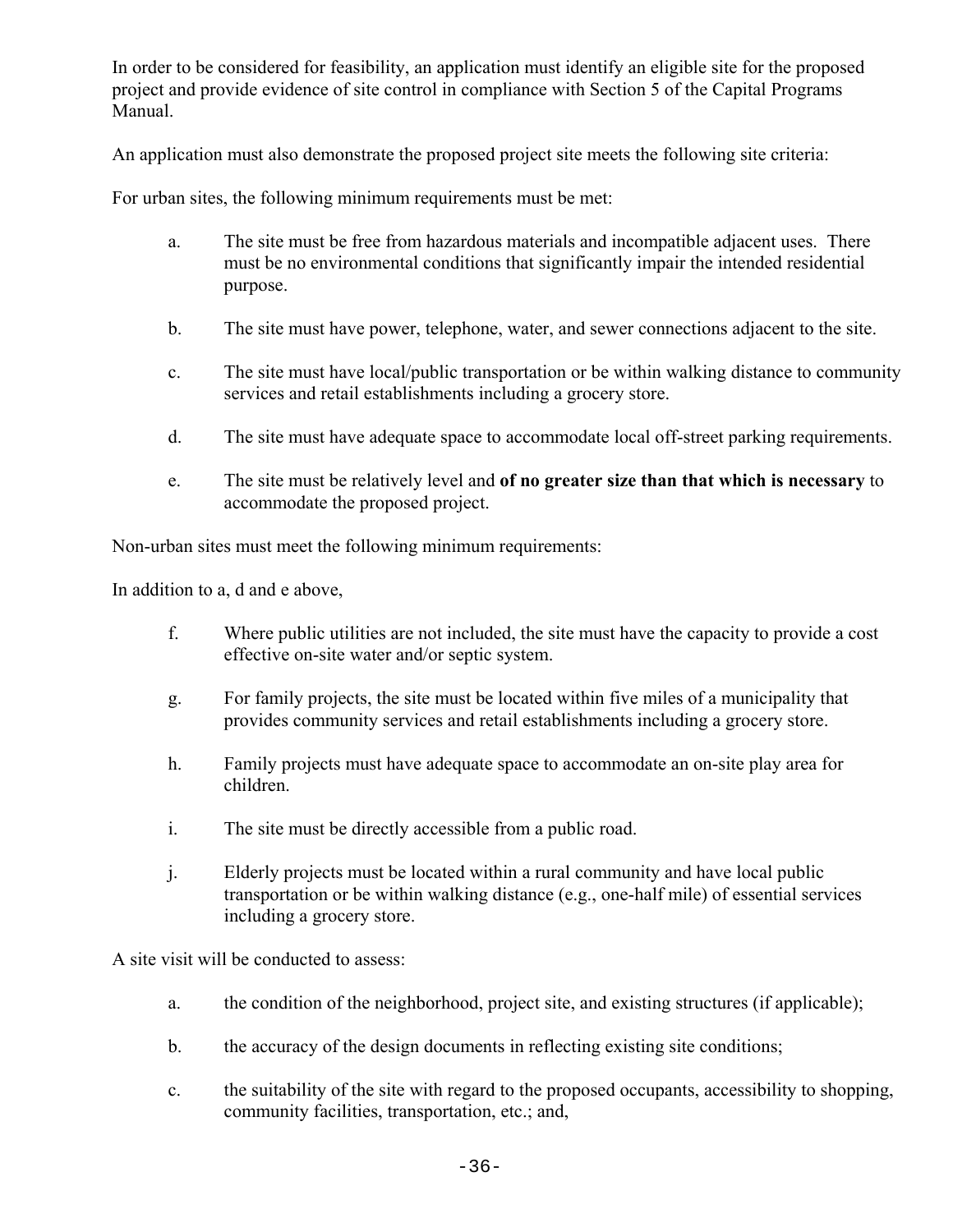d. site eligibility.

Applicants may be contacted to schedule the site assessment. The site assessment forms part of the basis for project recommendation.

HTFC strongly recommends that applicants for project funding schedule a site visit by DHCR architectural staff prior to submitting an application. Applicants may schedule a site visit by calling the Design Services Unit at (518) 486-1112.

In addition to the above, design and underwriting reviews will be conducted for all complete and eligible HOME, HWF and HTF applications. Portions of applications which propose to reserve units for persons with special needs will also be reviewed by DHCR's Special Needs Coordinator for compatibility with special needs requirements.

#### a. **Design Review**

- i. For HWF applications, HTFC will expect compliance with the DHCR Design Handbook, latest edition. Any deviations from these standards must be requested in writing and included as Attachment G4, "Request for Waiver from HTFC Standards" in the Unified Funding application. Waiver requests will be reviewed, and determinations made, based upon the project sponsor's ability to demonstrate cost effectiveness, functional appropriateness, and durability and operating appropriateness of the alternate solution. Additional information in regard to design review standards is included in the HWF UF2004 Frequently Asked Questions supplement.
- ii. HTF and HOME Site-Specific applications will be reviewed to ensure compliance with the minimum requirements outlined in the Design Handbook. A qualitative review of the proposed project will be conducted, including an assessment of the reasonableness of proposed costs and a determination of whether its design is practical and functional.
- iii. For all HWF, HTF and HOME site-specific applications, each project will be reviewed to ensure compliance with applicable state and federal accessibility and adaptability requirements.

The following application architectural documents will be reviewed:

- project drawings;
- outline specifications;
- zoning compliance and minimum site area requirements; and
- construction costs.

#### b. **Underwriting Review**

i. **HWF applications** will be evaluated for operating viability during the HWF loan term and for financial feasibility. This evaluation will also assess if the project meets HTFC reserve standards and other regulatory requirements. Any deviation from these standards must be requested in writing and included in Attachment G4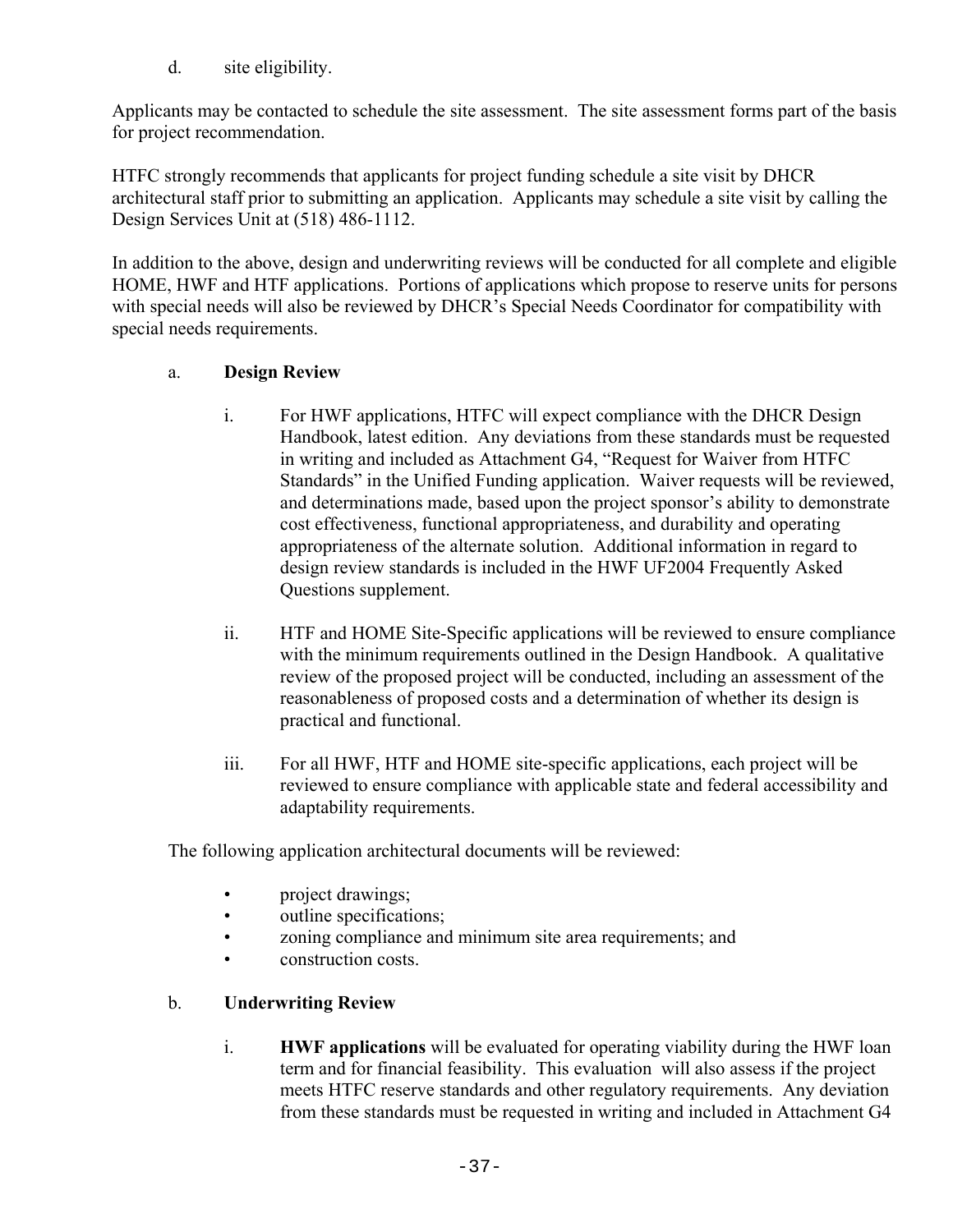of the Unified Funding application. Such requests will be reviewed to assess if the proposed waived items present a significant risk to the State's investment regarding the project's viability and feasibility through the regulatory term. Additional information in regard to HWF underwriting parameters is included in the HWF UF2004 Frequently Asked Questions supplement.

ii. **HTF and HOME Site-Specific applications** will be reviewed for operating viability over the program's regulatory term and for financial feasibility.

The Project's feasibility is based on: demand for the type of housing at the proposed rent levels; whether the project income is sufficient to pay the estimated project expenses, including reserve fund contributions and debt service contained in the financing plan; and the reasonableness of operating and development budgets.

To determine project feasibility, the following will be reviewed:

- (1) that the applicant has established comparable rents for the neighborhood where the project is located;
- (2) that the applicant has established that market support exists at the rent structure proposed;
- (3) that the applicant demonstrates that estimated project rents are achievable given the project's operating expenses, reserve requirements, and debt service;
- (4) that the applicant has documented that the operating and development costs and expenses proposed are based upon quotes and/or comparisons with similar type projects;
- (5) that if there is a non-residential component of the project, the feasibility of the entire project can be determined based upon the information submitted;
- (6) for HOME applicants, that the applicant proposes HOME financing for project costs which are eligible under the source(s) cited in the application. (24 CFR, Part 92, Subpart E);
- (7) for HOME applicants, that the proposed rents meet the requirements of the HOME Program. (24 CFR, Part 92, subpart F); and
- (8) for HOME applicants, that the proposed costs do not exceed the HOME Program limits. (24 CFR, Part 92, Subpart F).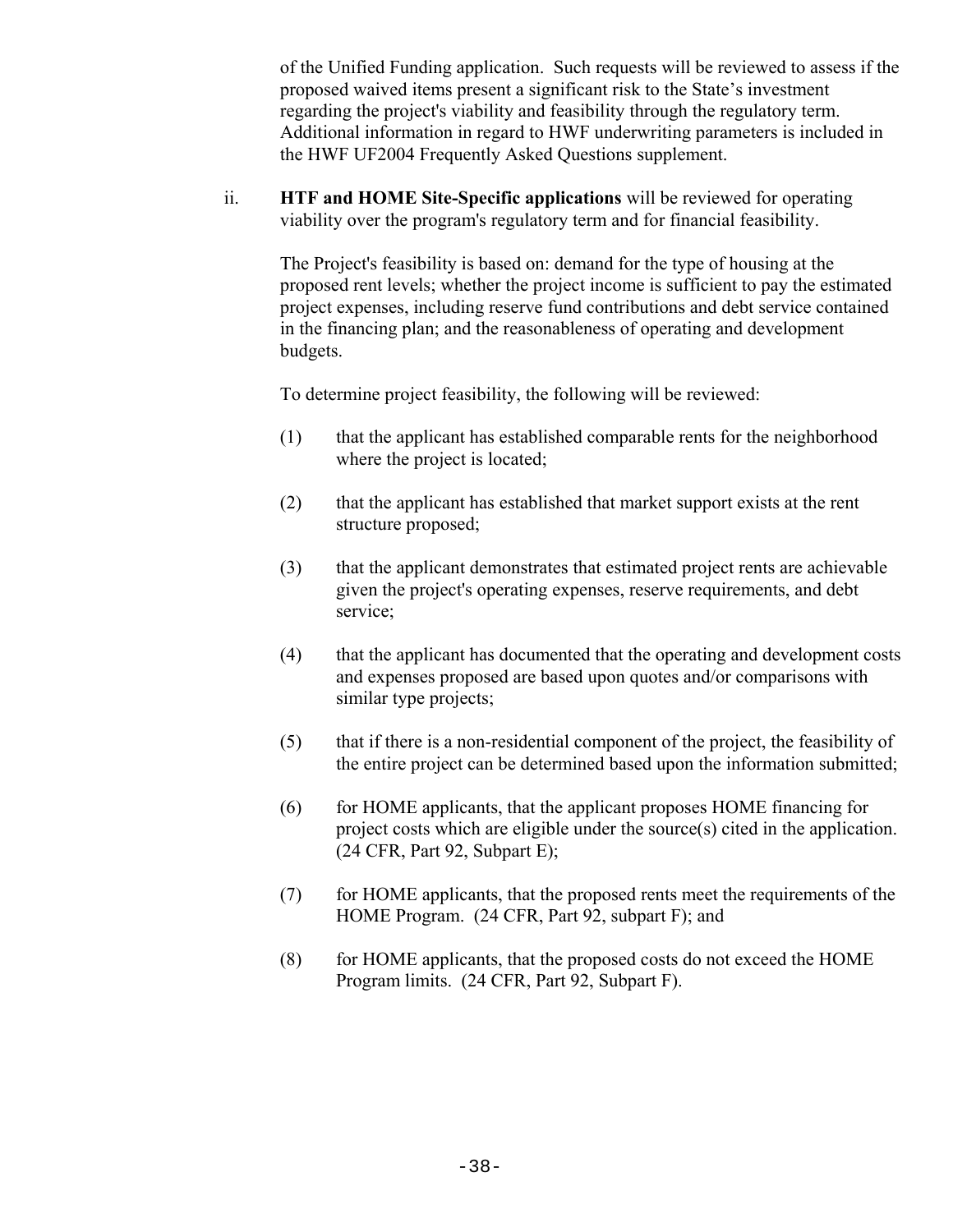#### c. **Special Populations Review**

Applications which are proposing to serve an elderly and/or special population will be reviewed by the staff to ensure that the applicant addresses the aging-in place of elderly tenants, or the specific needs of the special populations.

#### 6. **Funding Recommendations**

Funding recommendations are made for feasible projects and programs from available funds on the basis of ranking resulting from rating, statutory distribution requirements and a geographical distribution of funds. HWF, HTF, HOME and RESTORE awards must be approved by the HTFC Board of Directors. Applicants are informed of the disposition of their applications in an Application Review (AR) Letter. LIHC and SLIHC will be reviewed by DHCR senior staff in order to issue a reservation of tax credits.

All complete, eligible and feasible HOME project and program applications will be reviewed to achieve an equitable geographical distribution. The following steps will also be employed:

- a. first, all CHDO applications will be placed in rank order and selections made until the 15% CHDO set-aside is met;
- b. next, all non-participating jurisdiction applications will be placed in rank order and selections made until the minimum 80% requirement is met; and
- c. finally, all of the remaining applications will be placed in rank order and selections made until the dollar limit is reached.

All complete, eligible, and feasible HTF applications will be reviewed to achieve an equitable geographical distribution. The following steps will also be employed:

- a. no more than 50% of the total amount originally appropriated shall be awarded to projects located within any single municipality;
- b. no more than 33-1/3% of funds awarded to projects within a city with a population of one million or more shall be allocated to private developers; and
- c. no more than 33-1/3% of funds awarded to projects located in areas outside cities with a population of one million or more shall be allocated to private developers.

Recommendations for HDF awards will be made to the DHCR Commissioner based on the competitiveness of the HOME funding request which accompanied the HDF request.

Recommendations for RESTORE awards are made from available funds based on the ranking resulting from rating scores of complete and eligible applications and a policy to achieve an equitable distribution of funds.

Those applicants recommended to receive awards will receive an AR Letter indicating they have been selected for funding.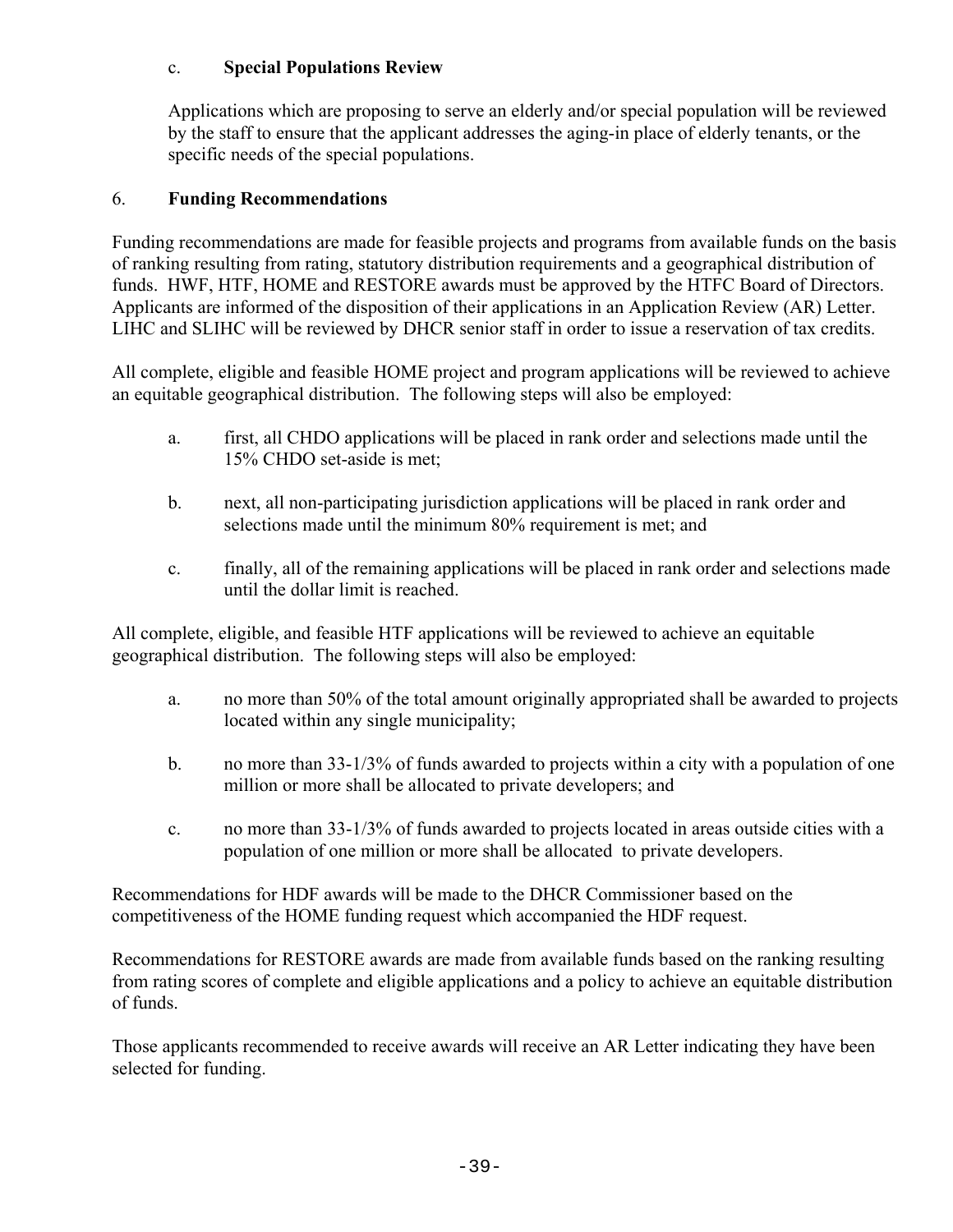# **7. HTFC Board Approval**

All HWF, HTF, HOME and RESTORE awards must be approved by the HTFC Board of Directors prior to entering into a funding commitment (for HWF, HOME and HTF site-specific projects) or an LPA contract (for HOME programs) or a RESTORE Program Agreement.

# **8. LIHC/SLIHC Reservations**

The Commissioner of DHCR will issue a reservation of tax credits for LIHC and SLIHC within approximately **75 business days** of the close of the funding round.

## **9. Application Review Letter (AR**)

Applicants for HWF, HTF, HOME and HDF will be sent an Application Review (AR) Letter approximately **80 business days** after the last application submission deadline.

The AR Letter will inform the applicant of the status of their application:

- a. Selected for Funding: applications which are complete, eligible, competitive and feasible, for which funds are set aside, and which are recommended to and approved by the HTFC Board for funding. Applicants who receive an award of NYS HOME Program funds and requested HDF funds as construction financing to be repaid by the HOME award, will also receive an HDF award from the Commissioner of DHCR.
- b. Placed on a Wait List: applications which are complete, eligible, competitive and feasible, but for which there are insufficient funds. An application will remain on a wait list until the next RFP is issued for the program under which applicant requested funds or until the wait list is discontinued.
- c. Not Selected for Funding: applications which are non-competitive, incomplete, ineligible, or funded under another proposed program funding scenerio.

Every applicant not selected for funding will have the opportunity to review DHCR's evaluation of their application. Applicants should schedule an appointment with the appropriate Regional Office to review their entire application, including any and all aspects of its evaluation. Technical assistance will also be available.

#### **10. Funding Commitment for HTF, HWF and HOME site-specific projects**:

Approximately 45-60 business days after the issuance of an AR Letter, Funding Commitments will be sent to successful HTF and HOME site-specific project applicants. The Funding Commitment for HWF projects will be issued after the terms of the tax exempt bond financing to be provided to the project have been finalized. The Funding Commitment will include cost and time specifications and all conditions which must be met prior to Contract Closing (including Predevelopment and Bid Document Submission, if applicable). The letter will define the following specifics on project scope:

a. the number and configuration of units in the project and any necessary information about the ownership entity;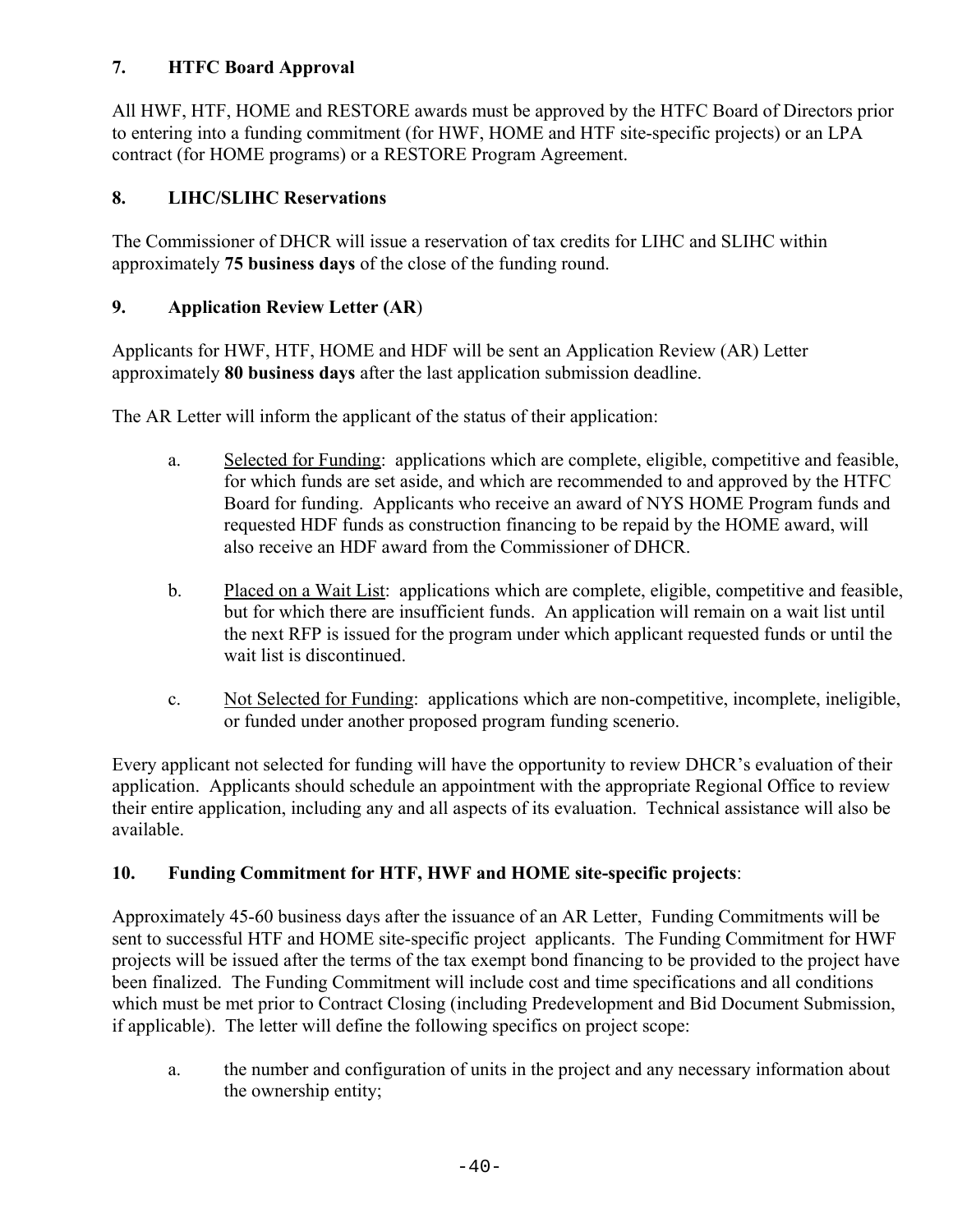- b. project rents, housing expenses, and household income ranges;
- c. populations to be served;
- d. operating cost and project financing assumptions;
- e. time frames for project development;
- f. cost overrun guarantee from applicants expecting to receive Low-Income Housing Credits;
- g. marketing and management plans;
- h. Minority/Women-Owned Business Enterprise goals for the project;
- i. special needs requirements, if applicable;
- j. closing requirements;
- k. HOME project Federal requirements or HOME Match Addendum, if applicable; and,
- l. CHDO requirements, if applicable.

The terms of the Funding Commitment will provide for the delivery of the proposed housing product. Where an applicant is unwilling or unable to comply with terms of the Funding Commitment, funds for the project will be terminated, unless it is in the State's best interest to continue.

Upon HTFC's receipt of the executed Funding Commitment, a project development meeting may be scheduled for members of the applicant's project development team and HTFC staff to discuss the project.

# **HOME LPA Contract or RESTORE Program Agreement**

Local program administrators selected for funding may be asked to revise parts of their proposal prior to issuance of a program agreement. After any required revisions are submitted and approved, an agreement will be issued. However, for HOME programs only, HTFC will not execute the contract or process disbursement requests until all required environmental reviews are completed.

# **11. Project Development Meeting - for HTF and HOME site-specific projects**

The Project Development Meeting provides a forum for the applicant's development team and HTFC to discuss the project's development timetable; the roles and responsibilities of the development team members and HTFC; and the deliverables required under the terms of the executed Funding Commitment. The project development meeting begins the process to bring the project to a contract closing. The HTFC project manager organizes the project development meeting and serves as the applicant's primary point of contact for the project. Representatives from the Underwriting, Design, and Environmental Analysis units, the Office of Fair Housing and Equal Opportunity, the Special Populations Unit, the Federal Labor Standards Office, if required, and the DHCR Asset Management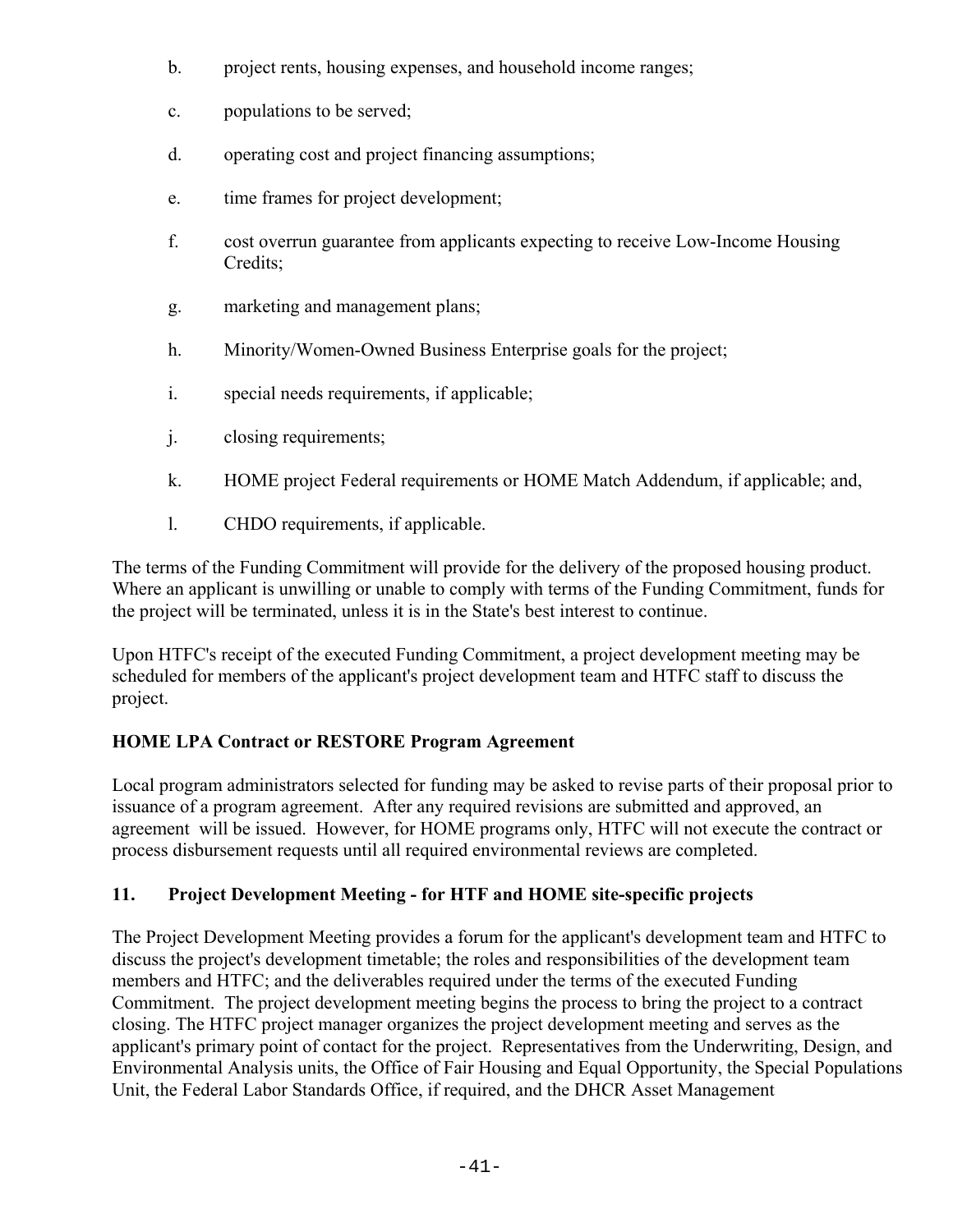Unit may also be in attendance to discuss technical issues, MBE/WBE requirements, Equal Opportunity policies, and marketing and project management.

Applicants may be requested to bring all members of their development team to the project development meeting. The applicant should be prepared to explain the roles and responsibilities of each member of its development team for all facets of the project. The applicant must designate one person to be the primary contact and coordinator for the project.

#### **12. Implementation Meeting - for HOME or RESTORE programs**

Local program administrators that are selected for funding may be asked to attend a program implementation meeting. The program implementation meeting may be held either on an individual basis, or may be in a group setting with other successful applicants. Any concerns about the application will be discussed at the meeting, and applicants will be given instructions on further processing requirements. Awardees that do not attend a program implementation meeting will receive processing instructions by mail.

#### **13. Processing Time Frames**

HTFC expects to process a request for a construction loan closing or permanent takeout within 30 business days of receipt, if all conditions in the commitment letter have been met. For HOME and RESTORE programs, HTFC expects to enter into an LPA contract or RESTORE program agreement within 45 business days of the applicant's compliance with all submission requirements.

#### **C. Regional Office Service Areas**

Any questions regarding this RFP or the application process should be directed to the Regional Office which serves the county(s) in which the proposed project is located. Regional Directors and the counties served by their offices are:

**Capital District Regional Office** Debra Devine, Regional Director Hampton Plaza, 9<sup>th</sup> Floor, 38-40 State Street, Albany, New York, 12207 (518) 486-5012 Counties Served: Albany, Clinton, Columbia, Delaware, Dutchess, Essex, Fulton, Greene, Hamilton, Montgomery, Orange, Otsego, Putnam, Rensselaer, Saratoga, Schenectady, Schoharie, Sullivan, Ulster, Warren and Washington.

#### **Buffalo Regional Office** Thomas Van Nortwick, Regional Director Statler Towers, 107 Delaware Avenue, Suite 600, Buffalo, New York 14202, (716) 842-2244, ext. 221 Counties Served: Allegany, Cattaraugus, Chautauqua, Chemung, Erie, Genesee, Livingston, Monroe, Niagara, Ontario, Orleans, Schuyler, Seneca, Steuben, Wayne, Wyoming and Yates.

**Syracuse Regional Office** Vernita King, Regional Director 800 South Wilbur Avenue, Syracuse, New York 13204, (315) 473-6930 Mailing Address: P.O. Box 1127, Syracuse, New York 13201 Counties Served: Broome, Cayuga, Chenango, Cortland, Franklin, Herkimer, Jefferson, Lewis, Madison, Oneida, Onondaga, Oswego, St. Lawrence, Tioga and Tompkins.